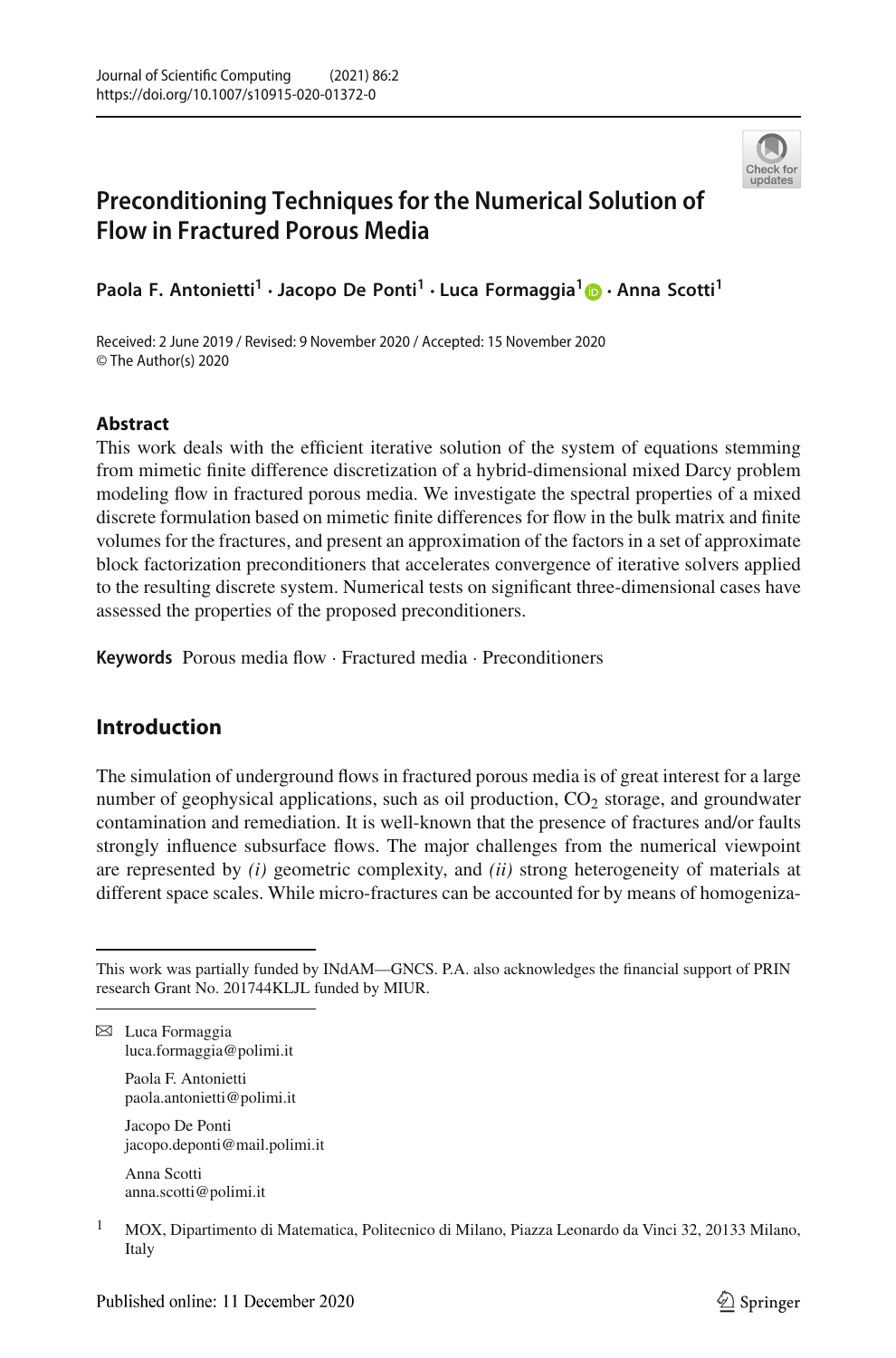tion/upscaling techniques, large fractures and faults play a more complex role, acting as paths or barriers for the flow, and therefore they have to be included in the model explicitly. Fractures are characterized by a small aperture compared to their typical length and the size of the domain, thus a widely employed approach consists in modeling them as  $(d-1)$ -dimensional interfaces immersed in a *d*-dimensional porous medium (indicated in the following as the bulk). A reduced  $(d - 1)$ -dimensional problem is then solved on the surfaces representing the fractures, with physically-consistent coupling conditions accounting for the exchange of fluid between fractures and porous medium.

From the computational viewpoint, this dimensionally-hybrid setting avoids the need for extremely fine grids to resolve the fracture's scales. Assuming that the fractures are filled by a porous medium with its own porosity and permeability, Darcy's law can be used for modeling both *d*-dimensional bulk and the (*d* − 1)-dimensional fracture flow problems. The first dimensionally-hybrid model for flow in fractured porous media has been proposed in [\[4](#page-29-0)] in the case of a very permeable fracture. Later on, in [\[51](#page-31-0)] it has been generalized to fractures featuring low permeability. These models were derived based on the assumption that there is one single fracture cutting the bulk domain in exactly two non-overlapping subdomains; the extension to the case of a fully immersed fracture has been analyzed in [\[6\]](#page-29-1). This dimensionally-hybrid model has also been extended to the case of a two-phase flow in [\[43](#page-30-0)[,47\]](#page-31-1). One of the main issues concerning discretization of the flow in heterogeneous media is mesh generation. Indeed, the grid has to be conforming with the fractures, but whenever the number of fractures is very large such a constraint can result in a unaffordable computational burden, particularly whenever fractures feature small intersection angles, or they are nearly coincident. Indeed, in such cases, the conformity constraint can lead either to very fine grids, or to low-quality elements (small angles, high aspect ratios). To overcome this difficulty a possible strategy consists in the use of numerical schemes that can support arbitrarily shaped polygonal and polyhedral meshes, and that guarantee good approximation properties also in presence of low-quality mesh elements.

Indeed, in recent years, the exploitation of computational meshes composed of polygonal and polyhedral elements has become very popular in the field of numerical methods for partial differential equations because the flexibility they offer allows for the design of efficient computational grids when the underlying problem is characterized by a strong complexity of the physical domain. Several conforming and non-conforming numerical discretization methods which admit polygonal/polyhedral meshes have been proposed in recent literature; here, we mention, for example, Mimetic Finite Differences (MFD) [\[12](#page-29-2)[,18](#page-30-1)[,28](#page-30-2)[,30](#page-30-3)], high-order polyhedral Discontinuous Galerkin (PolyDG) methods, [\[10](#page-29-3)[,11](#page-29-4)[,13](#page-29-5)[,32](#page-30-4)], Virtual Element methods (VEM), [\[15](#page-29-6)[,16\]](#page-29-7), and the Hybrid High-Order (HHO) method, [\[33](#page-30-5)[,36](#page-30-6)].

In this paper, continuing the work initiated in [\[12\]](#page-29-2) we focus on Mimetic Finite Differences, which in the last years have been successfully applied to a wide range of problems, as for example diffusion-type problems [\[7](#page-29-8)[,17](#page-29-9)[,28](#page-30-2)[,29\]](#page-30-7), electromagnetism [\[27\]](#page-30-8), plate equations [\[19\]](#page-30-9), non-linear and control problems [\[8](#page-29-10)[,9\]](#page-29-11), and to model two-phase flows [\[48\]](#page-31-2). We refer to [\[14](#page-29-12)[,18\]](#page-30-1) for a comprehensive review on MFD schemes. In the context of numerical modeling of flows in fractured porous media, MFD have been successfully used in [\[3](#page-29-13)[,12](#page-29-2)[,42](#page-30-10)]. Several other numerical techniques have been proposed in recent years for fractured media flow, reflecting the importance of the subject for various applications. With no claim of completeness, in addition to the already cited literature we mention here some recent works by several research groups [\[2](#page-29-14)[,24](#page-30-11)[–26](#page-30-12)[,56](#page-31-3)].

We will consider the formulation proposed in [\[12](#page-29-2)], where a mixed MFD approximation for the coupled Darcy's model is analyzed for a fully immersed fracture network. The linear system of equations stemming from the discretization has the form of a generalized saddle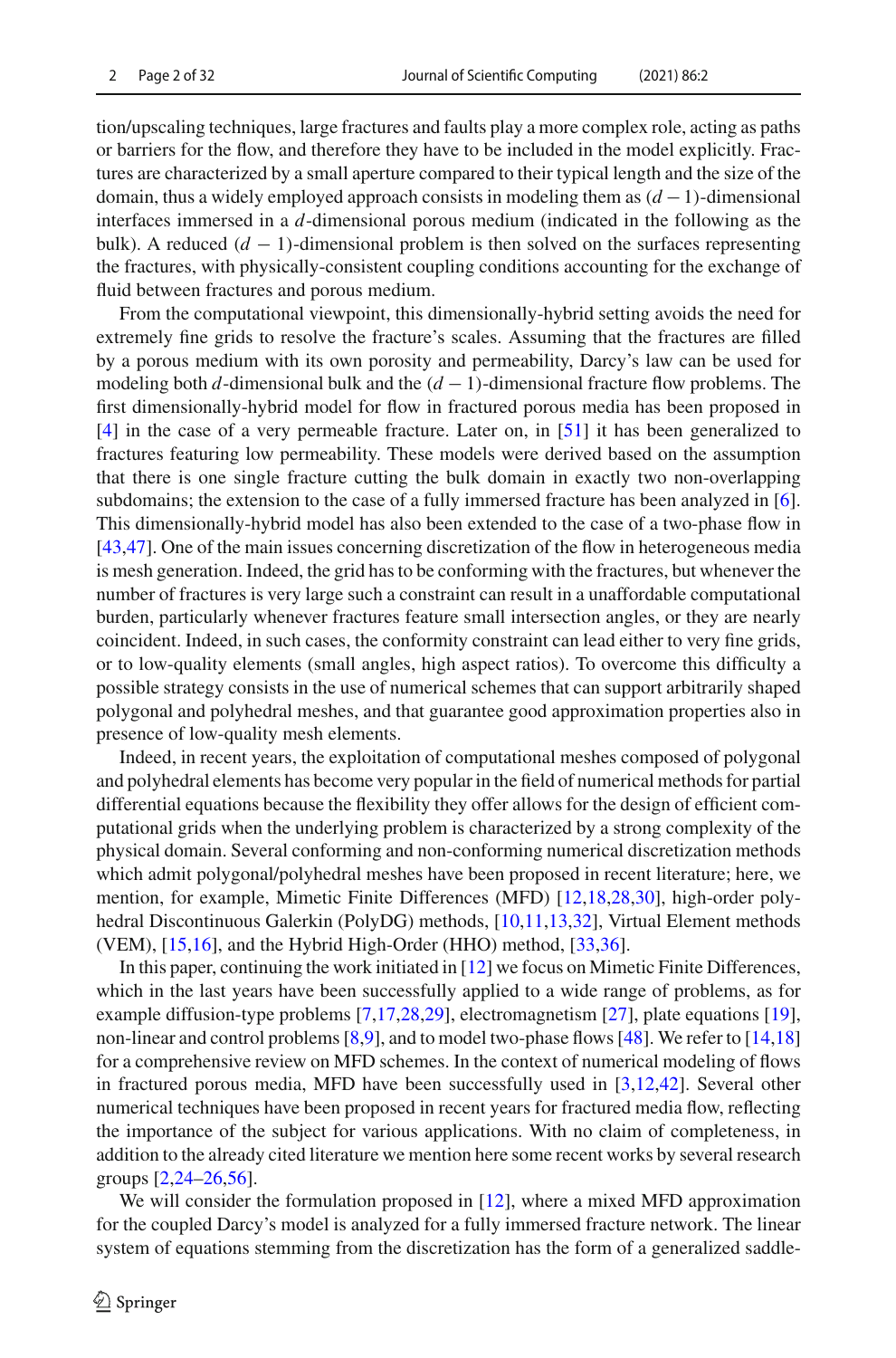point system, sometimes referred to as a double saddle-point problem [\[5\]](#page-29-15), reading

$$
\begin{bmatrix} M_c & B^T & C^T \\ B & 0 & 0 \\ C & 0 & -T \end{bmatrix} \begin{bmatrix} u \\ p \\ p_T \end{bmatrix} = \begin{bmatrix} g \\ h \\ h \end{bmatrix},
$$

for suitable matrices that will be defined in Sect. [1,](#page-2-0) and where  $u$ ,  $p$  and  $p<sub>l</sub>$  contain the approximate solution for the bulk velocity, bulk pressure, and fracture pressure, respectively, while the vectors **g**, **h** and  $\mathbf{h}_\Gamma$  contain the terms arising from the forcing and boundary data.

In this paper we analyze the spectral properties of the system of equations stemming from the considered MFD-FV discretization. More precisely, we prove that, as expected, the condition number of the double saddle-point system depends on the contrast of the permeability in the bulk and in the fractures, and, asymptotically, it grows as  $O(h^{-3})$ , *h* being the characteristic mesh size. To reach this result we extended the work of [\[50\]](#page-31-4) and we make use of a conjecture, so far verified only numerically.

We then address the problem of efficiently solving the above linear system of equations by devising suitable preconditioning algorithms to accelerate the convergence of iterative schemes. We have chosen classical approximate block factorization (ABF) preconditioners because they can be readily implemented in existing codes since they make use of quantities directly available. We propose a technique to construct the approximation of the factors, which, despite its simplicity, has proved to be rather effective.

In the context of preconditioners for fractured porous media simulations, we mention the recent work [\[31\]](#page-30-13), where a set of norm-equivalent preconditioners [\[49\]](#page-31-5) are presented, though for a different approximation scheme than the one adopted in this work, some of which show some analogies to the ones proposed here. In the context of saddle-point problems arising in geomechanics, we mention also block preconditioners based on the use of approximate inverses, like the ones adopted in [\[22\]](#page-30-14). However, in this work we decided to focus on simpler factorized block approximations straightforwardly implementable in an existing code for flow in fractured porous media.

The paper is structured as follows. In Sect. [1,](#page-2-0) we introduce the hybrid-dimensional mathematical model and its numerical approximation based on the approach of [\[12\]](#page-29-2). In Sect. [2](#page-10-0) we discuss the spectral properties of the resulting system matrix. In Sect. [3,](#page-16-0) we then present some techniques for preconditioning the linear system of equations. The performance of the proposed preconditioners is then assessed in Sect. [4](#page-18-0) on three-dimensional test cases. Finally, in Sect. [5](#page-25-0) we draw some conclusions.

### <span id="page-2-0"></span>**1 Mathematical Model and Its Numerical Approximation**

The mathematical model we consider in this work follows [\[42](#page-30-10)] and [\[12](#page-29-2)]. We will recall it briefly, for the sake of completeness. Let  $\Omega \subset \mathbb{R}^3$  be an open, convex polyhedral domain representing a porous medium saturated by a fluid. The medium is fractured, and the fractures are modeled as a collection of planar surfaces. More precisely, with  $\Gamma$  we denote the fracture network given by the union of  $M_{\Gamma}$  fractures  $\gamma_k$ , for  $k = 1, \ldots, M_{\Gamma}$ , where  $\gamma_k$  is a 2dimensional planar open domain embedded in  $\mathbb{R}^3$ , i.e.  $\Gamma = \bigcup_{k=1}^{M_\Gamma} \gamma_k$ .

We indicate with  $i_{ij} = \partial \gamma_i \cap \partial \gamma_j$  the intersection between fracture  $\gamma_i$  and fracture  $\gamma_j$ , possibly being the empty set, and with  $I$  the set of all intersections  $i_{ij}$  with non-zero 1measure. Finally,  $\Omega_{\Gamma} = \Omega \setminus \Gamma$  denotes the part of the domain occupied by the rock matrix, which in the following we will indicate as bulk.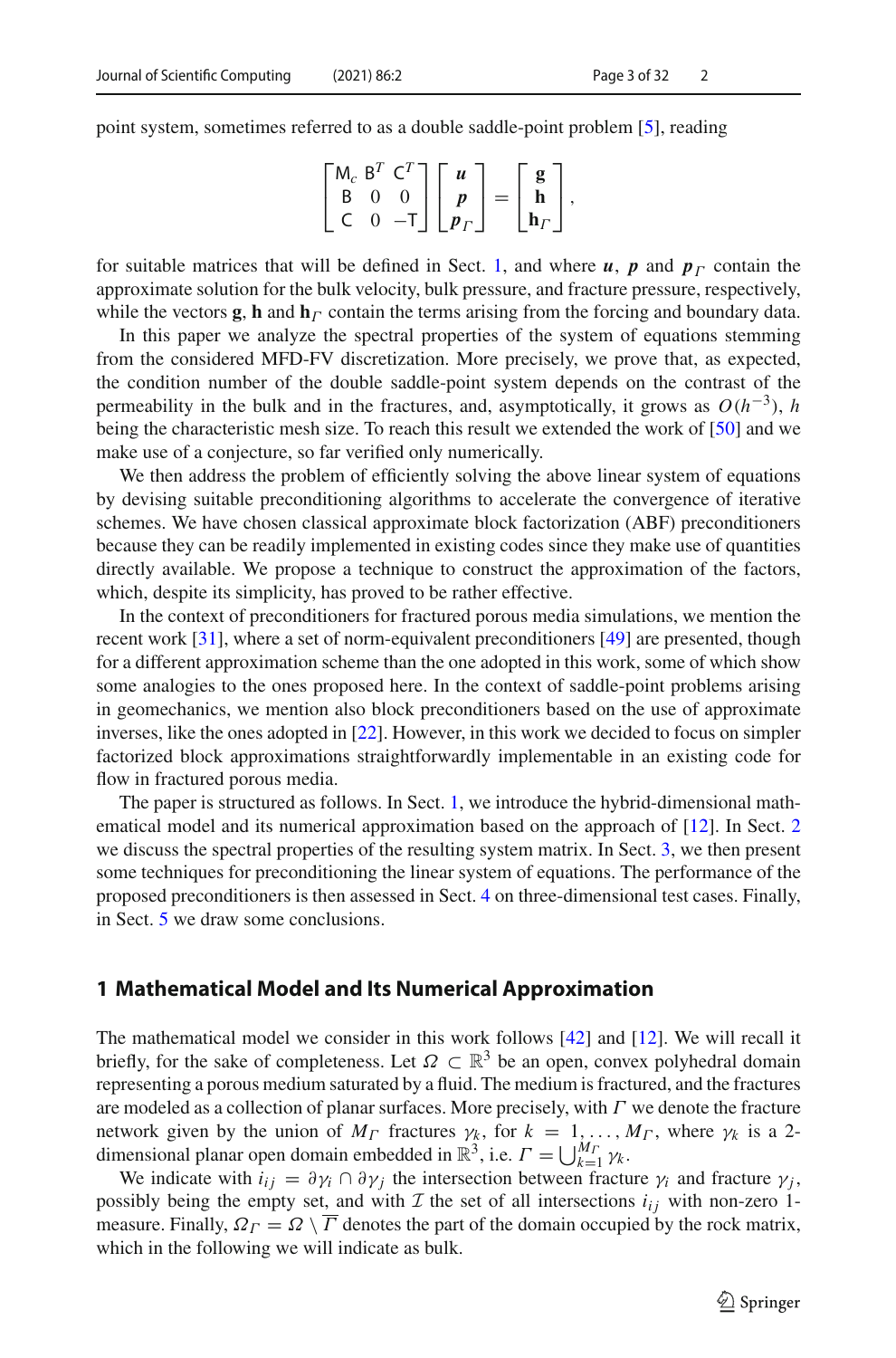Flow in the bulk and in the fractures is assumed to be governed by Darcy's law. We are thus assuming that fractures are filled by a porous medium with different porosity and permeability with respect to the surrounding porous matrix. We denote with K a symmetric positive definite permeability tensor, which we assume to be piecewise constant in  $\Omega_r$ , and with f a possible source term. We assume also that the fluid and the medium are incompressible and we neglect gravitational effects. Note that, since the fluid viscosity  $\mu$  is considered constant, we have defined K =  $\mu^{-1}$ K, with K being the actual material permeability tensor.

As for the fractures, we use the reduced model originally developed in [\[51\]](#page-31-0) for a single fracture, extended to fracture networks as explained in [\[42\]](#page-30-10). In particular, we assume that on each  $\gamma_k$  we can identify a normal vector  $\mathbf{n}_k$  and that we can decompose the permeability  $\hat{\mathbf{k}}_k$ of the material in the fracture into a normal component  $\hat{K}_{n_k}$  and a symmetric semi-definite tensor  $\hat{\mathbf{K}}_{\tau_k}$  so that  $\hat{\mathbf{K}}_k = \hat{\mathbf{K}}_{n_k} \mathbf{n}_k \otimes \mathbf{n}_k + \hat{\mathbf{K}}_{\tau_k}$ , with  $\hat{\mathbf{K}}_{n_k} > 0$  and  $\mathbf{v}^T \hat{\mathbf{K}}_{\tau_k} \mathbf{v} > 0$  if  $\mathbf{v} \times \mathbf{n}_k \neq \mathbf{0}$ , while  $\hat{\mathbf{K}}_{\tau_k} \mathbf{n}_k = \mathbf{0}$ . Following [\[51](#page-31-0)], we may define on each fracture the fracture aperture  $l_k > 0$ (assumed constant in each  $\gamma_k$ ), effective tangential and normal permeability  $K_{\tau_k} = l_k \hat{K}_{\tau_k}$ , and  $K_{n_k} = l_k^{-1} \hat{K}_{n_k}$ , as well as the normal effective resistivity  $\eta_k = K_{n_k}^{-1} = l_k \hat{K}_{n_k}^{-1}$ . For all functions defined on each  $\gamma_k$  we will use normally the subscript  $\Gamma$  to denote their direct product on the whole  $\Gamma$ ,

$$
\eta_{\Gamma} = \bigotimes_{\gamma_k \in \Gamma} \eta_k, \ K_{\Gamma} = \bigotimes_{\gamma_k \in \Gamma} \mathsf{K}_{\tau_k}, \text{ and } \mathsf{K}_{n,\Gamma} = \bigotimes_{\gamma_k \in \Gamma} \mathsf{K}_{n_k}.
$$

Following [\[12\]](#page-29-2), we employ a mixed formulation in the bulk, where the unknowns are the Darcy velocity **u** and pressure  $p$ , while in the fracture network we use a primal formulation where the only unknown is the pressure, indicated by  $p_{\Gamma}: \Gamma \to \mathbb{R}$ .

To describe the equations and the coupling terms we need to define the jump and average operator across the fractures. Let  $v : \Omega_{\Gamma} \to \mathbb{R}$  be a regular function so that on each  $\gamma_k \in \Gamma$ we can define  $v^{\pm}(\mathbf{x}) = \lim_{h \to 0^+} v(\mathbf{x} \pm h \mathbf{n}_k)$ , for  $\mathbf{x} \in \gamma_k$ . On  $\Gamma$ , we set  $[\![v]\!] = v^+ - v^-$  and  ${v} = \frac{1}{2}(v^+ + v^-)$ . Note that we can identify a positive and negative side,  $\gamma_k^+$   $\gamma_k^-$ , of each 2  $\gamma_k$ , so that  $v^+$  and  $v^-$  are in fact the traces of v on  $\gamma_k^+$  and  $\gamma_k^-$ , respectively.

We partition  $\partial \Omega_{\Gamma}$  into  $\partial \Omega_{N}$  and  $\partial \Omega_{D}$ , where we impose conditions on the normal fluid velocity and pressure, respectively. We assume that  $|\partial \Omega_D| > 0$ , where  $|\partial \Omega_D|$  here indicates the 2-measure of  $\Omega_D$ . As for the fracture network, we can identify three parts of  $\partial \Gamma$ :  $\partial \Gamma_N$ and  $\partial \Gamma_D$  are the portions of  $\partial \Gamma \cap \partial \Omega$  where we impose the flux or the pressure, respectively, while  $\partial \Gamma_0$  is the part of the boundary of the fracture network fully immersed in the bulk. Here, we follow the usual practice of imposing zero flux.

We can now write the differential problems in the bulk and in the fracture networks, complemented by the coupling conditions which will be detailed later on:

<span id="page-3-1"></span><span id="page-3-0"></span>
$$
\begin{cases}\n\nabla p + \mathsf{K}^{-1}\mathbf{u} = 0 & \text{in } \Omega_{\Gamma} \\
\nabla \cdot \mathbf{u} = f & \text{in } \Omega_{\Gamma} \\
p = g & \text{on } \partial \Omega_{D} \\
\mathbf{u} \cdot \mathbf{n} = \phi & \text{on } \partial \Omega_{N}\n\end{cases}
$$
\n(1a)  
\n
$$
\begin{cases}\n-\nabla_{\Gamma} \cdot (\mathsf{K}_{\Gamma} \nabla_{\Gamma} p_{\Gamma}) - [\![ \mathbf{u} \cdot \mathbf{n}_{\Gamma} ]\!] = l_{\Gamma} f_{\Gamma} & \text{in } \Gamma \\
p_{\Gamma} = g_{\Gamma} & \text{on } \partial \Gamma_{D} \\
-\mathsf{K}_{\Gamma} \nabla_{\Gamma} p_{\Gamma} \cdot \mathbf{r}_{\Gamma} = \phi_{\Gamma} & \text{on } \partial \Gamma_{N} \\
-\mathsf{K}_{\Gamma} \nabla_{\Gamma} p_{\Gamma} \cdot \mathbf{r}_{\Gamma} = 0 & \text{on } \partial \Gamma_{0}.\n\end{cases}
$$
\n(1b)

 $\circledcirc$  Springer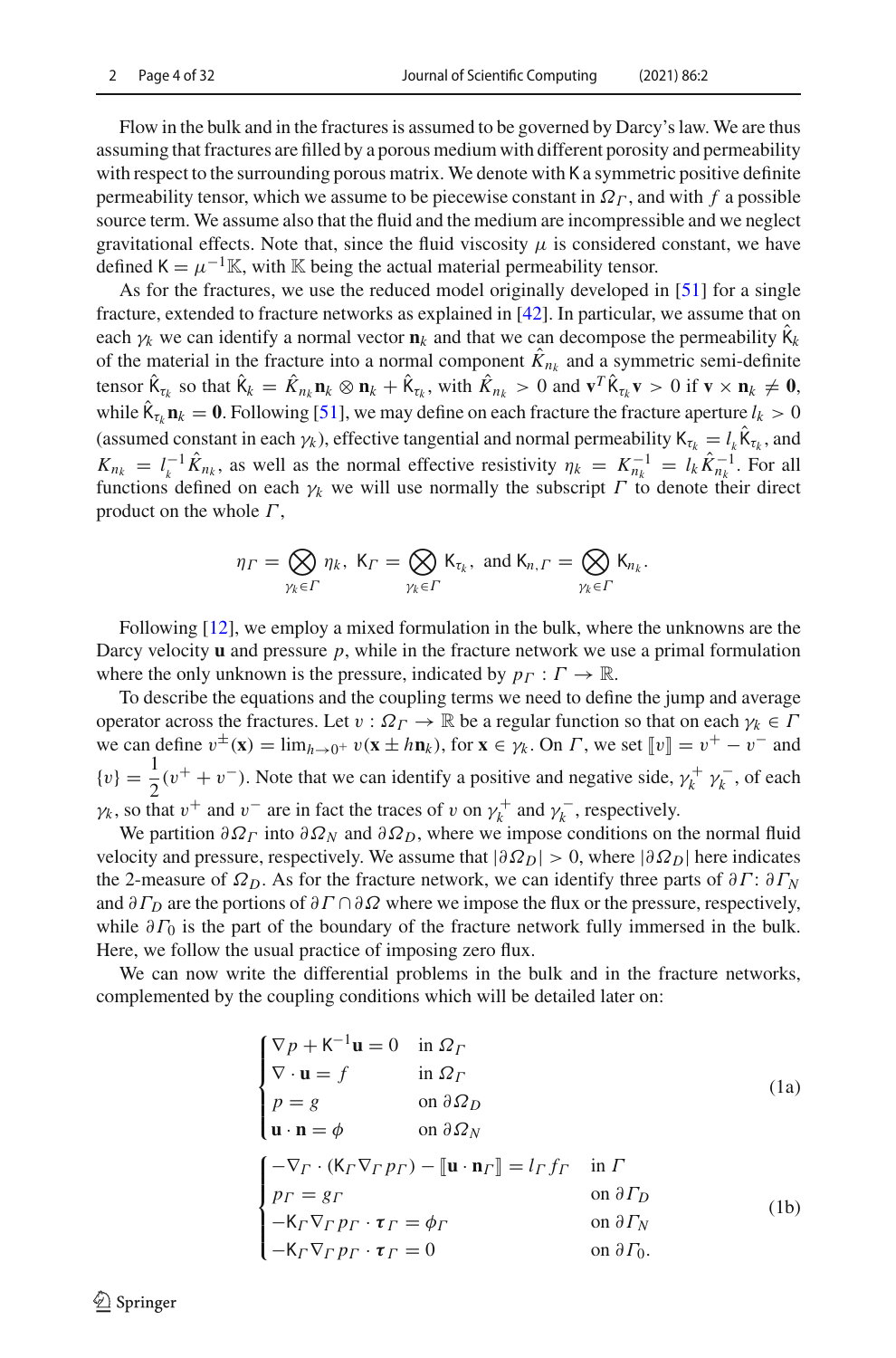Here,  $\nabla_{\Gamma}$  and  $\nabla_{\Gamma}$  denote the tangential divergence and gradient operators, while  $\tau_{\Gamma}$  is the unitary normal to  $\partial \Gamma$  parallel to the fracture tangent plane.

We now provide the interface conditions that couple the model for flow in the bulk, cf. [\(1a\)](#page-3-0), with that in the fractures, cf. [\(1b\)](#page-3-0). For a  $\xi_0 \in (0, 1/4]$ , they are given by

<span id="page-4-1"></span>
$$
\begin{cases} \xi_0 \eta_{\Gamma} [\![ \mathbf{u} \cdot \mathbf{n}_{\Gamma} ]\!] = \{p\} - p_{\Gamma} & \text{on } \Gamma \\ \eta_{\Gamma} \{\mathbf{u} \cdot \mathbf{n}_{\Gamma}\} = [\![ p ]\!] & \text{on } \Gamma. \end{cases} \tag{2}
$$

The derivation can be found in the cited references. The closure parameter  $\xi_0 > 0$  depends on the assumption made on the variation of pressure across the fracture aperture when deriving the reduced model. $<sup>1</sup>$  $<sup>1</sup>$  $<sup>1</sup>$  For what concerns the conditions at the intersection between fractures,</sup> several solutions are possible. For instance, in [\[54\]](#page-31-6) and in [\[41](#page-30-15)] special conditions were studied to account for possible strong variations of permeability between fractures (however limited to the two-dimensional case). Here, for the sake of simplicity, we assume continuity of pressure and flux balance at each intersection, a common choice for discrete fracture network simulations.

### **1.1 Weak Formulation**

To define the functional setting of the problem we first note that for all  $p \in [1,\infty]$ , an element of  $L^p(\Omega_\Gamma)$  may be identified with an element of  $L^p(\Omega)$ , since  $\Gamma$  is of zero measure. Furthermore, we state some regularity assumptions on the data. To this purpose we indicate with <sup>\*</sup> and <sub>\*</sub> positive upper and lower bounds of the corresponding quantity. We then require  $K_* \leq \zeta^{\mathsf{T}} K \zeta \leq K^*$  for all  $\zeta \in \mathbb{R}^d \setminus \{0\}$  and a.e. in  $\Omega_r$ , while  $\eta_* \leq \eta_r \leq \eta^*, K_{\Gamma^*} \leq$  $\boldsymbol{\zeta}^T \mathsf{K}_{\Gamma} \boldsymbol{\zeta} \leq K_{\Gamma}^*$ , for all  $\boldsymbol{\zeta} \in \mathbb{R}^d$  with  $\boldsymbol{\zeta} \cdot \mathbf{n}_{\Gamma} \neq 0$  and a.e. on  $\Gamma$ .

We introduce the following functional spaces for pressure and Darcy velocity in the bulk,

$$
Q = L^2(\Omega_\Gamma), \qquad W = \{ \mathbf{v} \in H_{\text{div}}(\Omega_\Gamma) : [\![\mathbf{v} \cdot \mathbf{n}_\Gamma]\!] \in L^2(\Gamma), \ \{\mathbf{v} \cdot \mathbf{n}_\Gamma\} \in L^2(\Gamma) \},
$$

equipped with the norms  $||q||_Q = ||q||_{L^2(\Omega_r)}$ , and  $||\mathbf{v}||_W^2 = ||\text{div } \mathbf{v}||_{L^2(\Omega_r)}^2 + ||\mathbf{v}||_{L^2(\Omega_r)}^2 +$  $||{\bf{v} \cdot n}_{\Gamma}||_{L^2(\Gamma)}^2 + ||{\bf{v} \cdot n}_{\Gamma}||_{L^2(\Gamma)}^2$ . They are Hilbert spaces with scalar products inducing the stated norms.

To account for boundary conditions, we define  $W_{0,\partial\Omega_N} = \{ \mathbf{v} \in W : \mathbf{v} \cdot \mathbf{n} = 0 \text{ on } \partial\Omega_N \},\$ where **n** is the unit outward normal to  $\Omega$  and **v**  $\cdot$  **n** is intended in the sense of traces of elements of  $H_{div}(\Omega_{\Gamma})$ . For the forcing term and the boundary data we take  $f \in L^2(\Omega_{\Gamma})$ ,  $\phi \in L^2(\partial \Omega_D)$  and *g* regular enough such that there exists an element of  $H_1(\Omega_T)$  whose trace on ∂Ω*<sup>N</sup>* coincides with *g*.

As for the model of the fracture, on each  $\gamma_k$  we define  $Z_k = \{q : q \in L^2(\gamma_k), \nabla_{\tau} q \in L^2(\gamma_k)\}$  $L^2(\gamma_k)$ }, and

$$
Z_{\Gamma} = \{q_{\Gamma} \in \bigotimes_{\gamma_k \in \Gamma} Z_k : q_{\Gamma}|_{\gamma_k} = q_{\Gamma}|_{\gamma_j} \text{ on } i_{kj}, \ \forall i_{kj} \in \mathcal{I}\},\
$$

while  $Z_{0,\Gamma_D} = \{q_\Gamma \in Z_\Gamma : q_\Gamma = 0 \text{ on } \Gamma_D\}$ . We take  $\phi_\Gamma \in L^2(\partial \Gamma_N)$  and  $g_\Gamma$  regular enough to be a trace on  $\Gamma_D$  of functions in  $Z_{\Gamma}$ .

We define the following bilinear forms: for **u**,  $\mathbf{v} \in W$ ,  $q \in Q$  and  $q\Gamma$ ,  $z\Gamma \in Z\Gamma$ ,

<span id="page-4-0"></span><sup>&</sup>lt;sup>1</sup> The optimal value, corresponding to a parabolic variation, can be either  $\xi_0 = 1/8$  or  $\xi_0 = 1/12$ , depending on the measure used for the model error, for a recent discussion on the matter see also [\[46](#page-31-7)].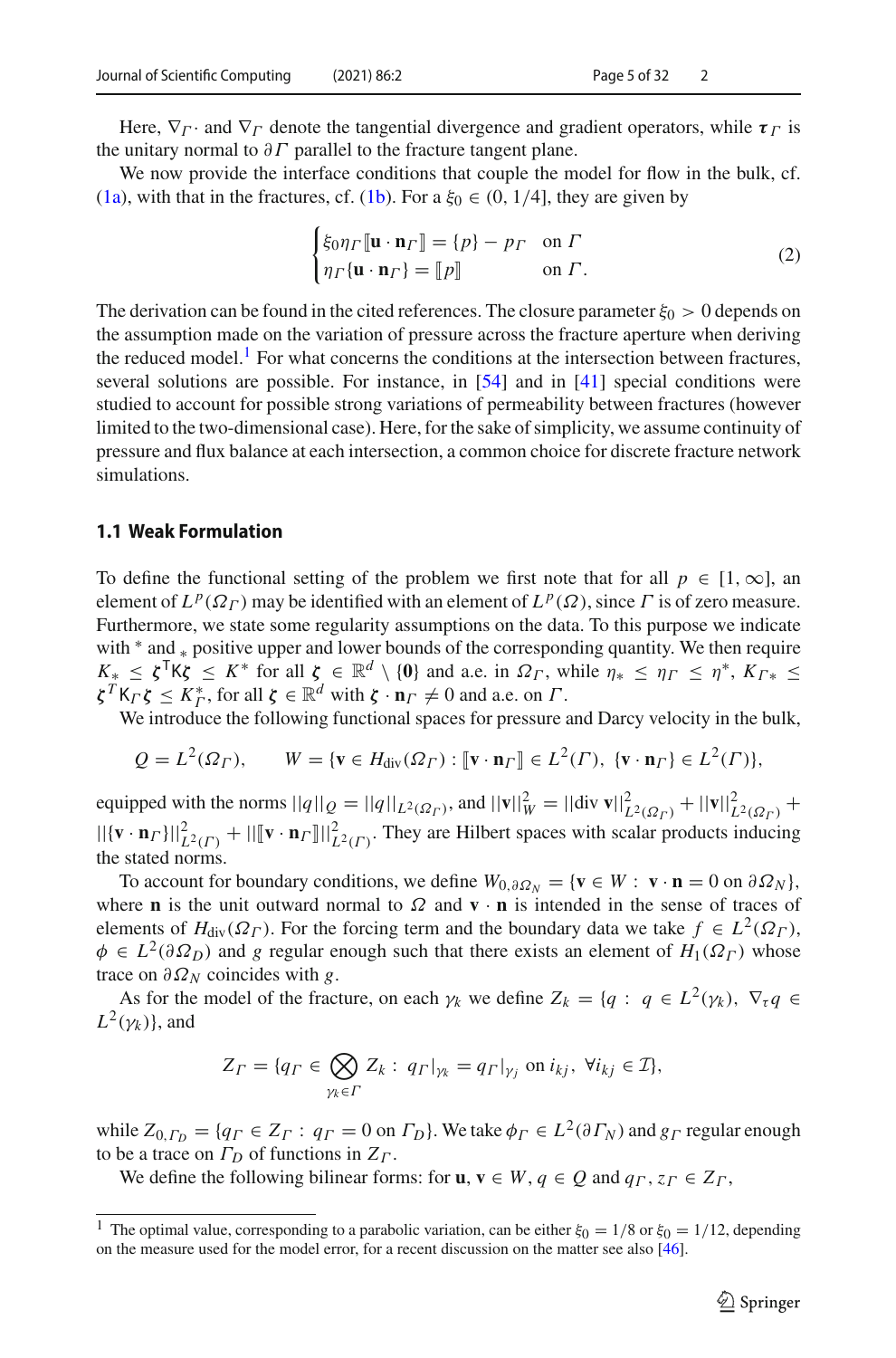$$
a_{\xi}(\mathbf{u}, \mathbf{v}) = \int_{\Omega_{\Gamma}} (\mathbf{K}^{-1} \mathbf{u}) \cdot \mathbf{v} + \int_{\Gamma} \eta_{\Gamma} \{\mathbf{u} \cdot \mathbf{n}_{\Gamma}\} \{\mathbf{v} \cdot \mathbf{n}_{\Gamma}\} + \xi_{0} \int_{\Gamma} \eta_{\Gamma} [\![\mathbf{u} \cdot \mathbf{n}_{\Gamma}]\!] [\![\mathbf{v} \cdot \mathbf{n}_{\Gamma}]\!],
$$
  
\n
$$
b(\mathbf{v}, q) = -\int_{\Omega_{\Gamma}} q \operatorname{div} \mathbf{v}, \quad c(\mathbf{v}, q_{\Gamma}) = \int_{\Gamma} q_{\Gamma} [\![\mathbf{v} \cdot \mathbf{n}_{\Gamma}]\!],
$$
  
\n
$$
d(q_{\Gamma}, z_{\Gamma}) = \int_{\Gamma} (\mathbf{K}_{\Gamma} \nabla q_{\Gamma}) \cdot \nabla z_{\Gamma},
$$

and, to write the weak formulation of the problem in a more compact form, we define  $\mathbf{Q} =$  $Q \times Z$ ,  $Q_0 = Q \times Z_{0,\Gamma_D}$  and the form  $B : W \times Q \to \mathbb{R} : B(\mathbf{v}, (q, q_{\Gamma})) = b(\mathbf{v}, q) + c(\mathbf{v}, q_{\Gamma}).$ We introduce also  $\mathbf{r}_{\phi} \in W$  and  $r_{\phi} \in Z_{\Gamma}$  that represent the lifting of the boundary data on  $\partial \Omega_N$  and  $\partial \Gamma_D$  respectively. Following the steps illustrated in [\[12](#page-29-2)[,42](#page-30-10)], we can write the following weak formulation of our problem

**Problem 1** *Find*  $\mathbf{u} \in W_{0,\partial\Omega_N}$ ,  $(p, p) \in \mathbf{Q}_0$  *such that* 

<span id="page-5-0"></span>
$$
\begin{cases} a_{\xi}(\mathbf{u}, \mathbf{v}) + B(\mathbf{v}, (p, p) = F(\mathbf{v}) & \forall \mathbf{v} \in W_{0, \partial \Omega_N} \\ B(\mathbf{u}, (q, q) = -d(p) - F(\mathbf{v})) & \forall (q, q) = \mathbf{P}_0, \end{cases}
$$
(3)

*where*

$$
F(\mathbf{v}) = -\int_{\Gamma_D} g\mathbf{v} \cdot \mathbf{n} - a_{\xi}(\mathbf{r}_{\phi}, \mathbf{v}),
$$
  

$$
F_{\Gamma}((q, q_{\Gamma})) = -\int_{\Gamma} f_{\Gamma} q_{\Gamma} - \int_{\partial \Gamma_N} \phi_{\Gamma} q_{\Gamma} + d(r_{\phi_{\Gamma}}, q_{\Gamma}) - \int_{\Omega_{\Gamma}} f q.
$$
 (4)

**Theorem 1** *Problem* [1](#page-5-0) *is well posed.*

*Proof* Well posedness may be proven by exploiting the results in [\[42](#page-30-10)]. Since  $|\partial \Omega_D| > 0$ , in the cited work it is shown that  $a_{\xi}$  is continuous and coercive in  $W_{0,\partial\Omega_{N}}$ , and *B* is continuous and satisfies an inf-sup condition. The continuity of the functionals at the right hand side can be assessed by standard techniques, while *d* is clearly a semi-positive definite form. Well posedness then follows, see also [\[23](#page-30-16)].  $\square$ 

### **1.2 Numerical Scheme**

Let  $\Omega_h$  be a partition of  $\Omega_r$  into non-overlapping polyhedra (bulk cells) P, conforming to the fracture Γ. We define the mesh spacing as  $h = \max_{P \in \Omega_h} h_P$ , where  $h_P$  is the diameter of cell P. Let  $\mathcal{F}_h$  be the set of facets of the cells in  $\Omega_h$ , i.e. any  $f \in \mathcal{F}_h$  is a facet of a P  $\in \Omega_h$ . To be able to represent jumps and average values, the facets laying on  $\Gamma$  will be doubled. More precisely,  $\mathcal{F}_h^{\Gamma} = \Gamma \cap \mathcal{F}_h$  is formed by pairs of geometrically identical facets ( $f^+$ ,  $f^-$ ) that cover  $\Gamma$ . This also implies that  $\Omega_h$  induces a natural partition of  $\Gamma$ , that we indicate by  $\Gamma_h$ , into planar facets f, called fracture cells, and for any  $f \in \Gamma_h$  there is a couple of bulk facets  $f^+(f)$ ,  $f^-(f) \in \mathcal{F}_h$  that coincide geometrically with  $f$ . The set  $\mathcal{F}_h$  may then be partitioned as

<span id="page-5-1"></span>
$$
\mathcal{F}_h = \mathcal{F}_h^0 \cup \mathcal{F}_{h,+}^{\Gamma} \cup \mathcal{F}_{h,-}^{\Gamma} \cup \mathcal{F}_h^{\Gamma_D} \cup \mathcal{F}_h^{\Gamma_N} = \mathcal{F}_h^0 \cup \mathcal{F}_h^{\Gamma} \cup \mathcal{F}_h^{\partial \Omega},
$$

where  $\mathcal{F}_h^{\partial \Omega} = \mathcal{F}_h^{\partial \Omega_D} \cup \mathcal{F}_h^{\partial \Omega_N}$  collects the boundary facets, i.e. Dirichlet and Neumann facets,  $\mathcal{F}_h^0$  collects the internal facets and  $\mathcal{F}_h^{\Gamma} = \mathcal{F}_{h,+}^{\Gamma} \cup \mathcal{F}_{h,-}^{\Gamma}$  is the union of the decoupled fracture facets. We denote by  $\mathcal{F}_h(\mathsf{P}) \subset \mathcal{F}_h$  the facets of a  $\mathsf{P} \in \Omega_h$  and  $N_{\mathsf{P}}^f = \text{card}(\mathcal{F}_h(\mathsf{P}))$ . For the cells in  $\Omega_h$  we make the following assumptions [\[18](#page-30-1)].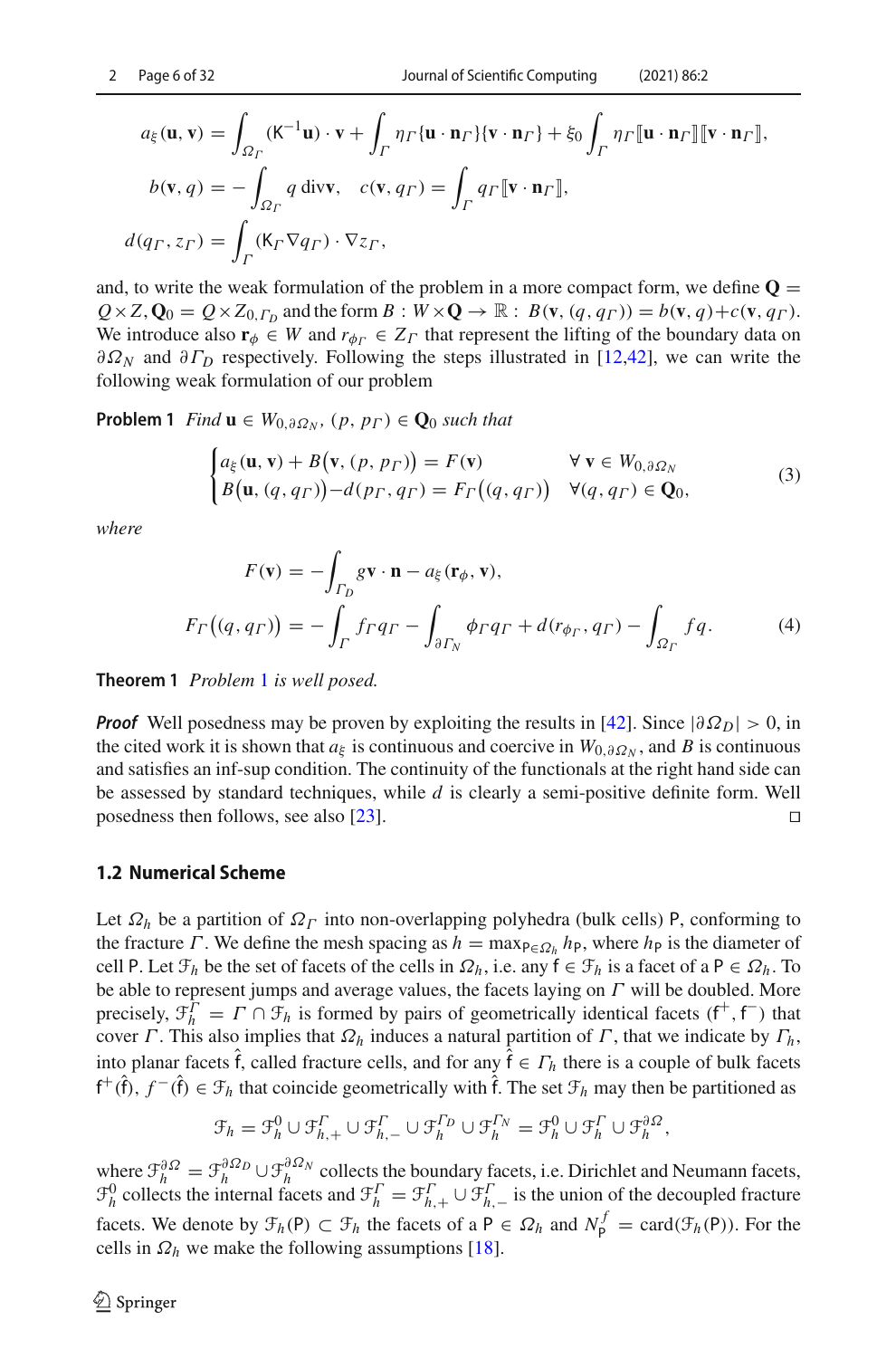**Assumption 1** There exist two positive real numbers  $N^s$  and  $\rho_s$  independent of *h* such that  $\Omega_h$  admits a conforming sub-partition  $\mathsf{T}_h$  made of tetrahedra such that:

- each polyhedron P is star-shaped with respect to a point  $\bar{x}_P \in P$  and each facet f is star-shaped with respect to a point  $\bar{\mathbf{x}}_f \in \mathbf{f}$ .
- $−$  every polyhedron  $P ∈ Ω<sub>h</sub>$  admits a decomposition  $T<sub>h</sub>|<sub>P</sub>$  of at most *N<sup>s</sup>* tetrahedra. Moreover, the sub-partition  $T_h$  is simple, i.e., it is built in the following way. Firstly, each facet f is subdivided into triangles by connecting each vertex of f with  $\bar{x}_f$ . Secondly, each element P is decomposed into tetrahedra by connecting each vertex of P and each point  $\overline{\mathbf{x}}_f$ , with  $f \in \mathcal{F}_h(P)$ , to the point  $\overline{\mathbf{x}}_P$ ;
- every tetrahedron  $\mathsf{T}$  ∈  $\mathsf{T}_h$  is regular, i.e. the ratio between the radius  $r_{\mathsf{T}}$  of the inscribed sphere and the diameter  $h<sub>T</sub>$  is bounded from below by  $\rho<sub>s</sub>$ , i.e.

$$
\frac{r_{\mathsf{T}}}{h_{\mathsf{T}}} \ge \rho_s > 0.
$$

These assumptions impose some limitations on the shape of the admissible elements, which however are not too restrictive. Indeed, the grid  $\Omega_h$  may contain rather generally shaped elements, like non-convex cells. For the forthcoming analysis, we make the following assumption.

**Assumption 2** The meshes  $\Omega_h$  and  $\Gamma_h$  are aligned with the discontinuities of the piecewise constant permeability tensors K and K<sub>Γ</sub>, respectively. Moreover,  $\Gamma_h$  satisfies a K-orthogonality property in the sense of [\[1](#page-29-16)], i.e. there exists a set of control points  $\{x_f\}_{f \in \mathcal{F}_h}$  such that for any  $f \in \mathcal{F}_h$ ,  $x_f \in \mathring{f}$  and, for any pair of neighboring elements facets  $f, f' \in \mathcal{F}_h$  sharing an edge  $\sigma$ of normal **n**, it holds that K**n** is parallel to the segment joining the control points  $\mathbf{x}_f$  and  $\mathbf{x}_{f'}$ .<sup>[2](#page-6-0)</sup>

We refer to the recent paper [\[20](#page-30-17)] for details on effective strategies for mesh generation and implementation aspects in the context of Virtual Element approximations of coupled multi-dimensional flow problems.

We denote by  $|P|$  and  $|f|$  the volume of the polyhedron P and the area of the facet f, respectively. For every facet  $f \in \mathcal{F}_h$  we consider a unit normal vector  $\mathbf{n}_f$ , and in particular, for every couple of fracture facets  $f^+, f^- \in \mathcal{F}_h^{\Gamma}$ , we set  $\mathbf{n}_{f^+} = \mathbf{n}_{f^-} = \mathbf{n}_{\Gamma}$ , while we denote by  $\mathbf{n}_{\text{P}_f}$  the unit normal vector on a facet  $f \in \mathcal{F}_h(\text{P})$  of cell P, and we set  $\alpha_{\text{P}_f} = \mathbf{n}_f \cdot \mathbf{n}_{\text{P}_f}$ , while we indicate with **x**<sub>P</sub> and **x**<sub>f</sub> the barycentres of P and f, respectively.

To simplify the set-up of the algebraic system stemming from the discretization of [\(1\)](#page-3-1), we restrict ourselves to the case  $\partial \Omega_N = \emptyset$ . The more general case may be treated by standard techniques that do not alter the properties of the numerical scheme (as long as  $|\partial \Omega_D| > 0$ ).

We approximate the discrete pressure fields with piecewise constant values on each cell, and the bulk velocity with constant normal values on each facet. Let  $N_P = \text{card}(\Omega_h)$ ,  $N_\Gamma =$ card( $\Gamma_h$ ), and  $N_f = \text{card}(\mathcal{F}_h)$ . We set  $Q_h^{\Omega} = \mathbb{R}^{N_p}$ ,  $Q_h^{\Gamma} = \mathbb{R}^{N_\Gamma}$  and  $W_h = \mathbb{R}^{N_f}$  and we denote with  $\mathbf{p}_h \in Q_h^{\Omega}$ , and  $\mathbf{p}_{\Gamma,h} \in Q_h^{\Gamma}$  the vectors of discrete pressure in the bulk and in the fracture network, respectively. We will indicate the global space of discrete pressures as  $Q_h = Q_h^{\Omega} \times Q_h^{\Gamma}$ . With *p*<sub>P</sub>, respectively  $p_{\hat{f}}$ , we indicate the approximation of the pressure on bulk cell P and on the fracture network facet f, that is

$$
p_{\mathsf{P}} \simeq \frac{1}{|\mathsf{P}|} \int_{\mathsf{P}} p, \quad \text{and} \quad p_{\hat{\mathsf{f}}} \simeq \frac{1}{|\hat{\mathsf{f}}|} \int_{\hat{\mathsf{f}}} p_{\Gamma}. \tag{5}
$$

<span id="page-6-0"></span><sup>&</sup>lt;sup>2</sup> We point out that the term K-orthogonality is common in the context of flows in fractured porous media and that is used (thought stated differently) in the framework of the discretization of the diffusion operator with finite volumes, see [\[39](#page-30-18)]. If K is isotropic, it coincides with the so-called orthogonality condition [\[37](#page-30-19)[,40](#page-30-20)], which is purely geometrical.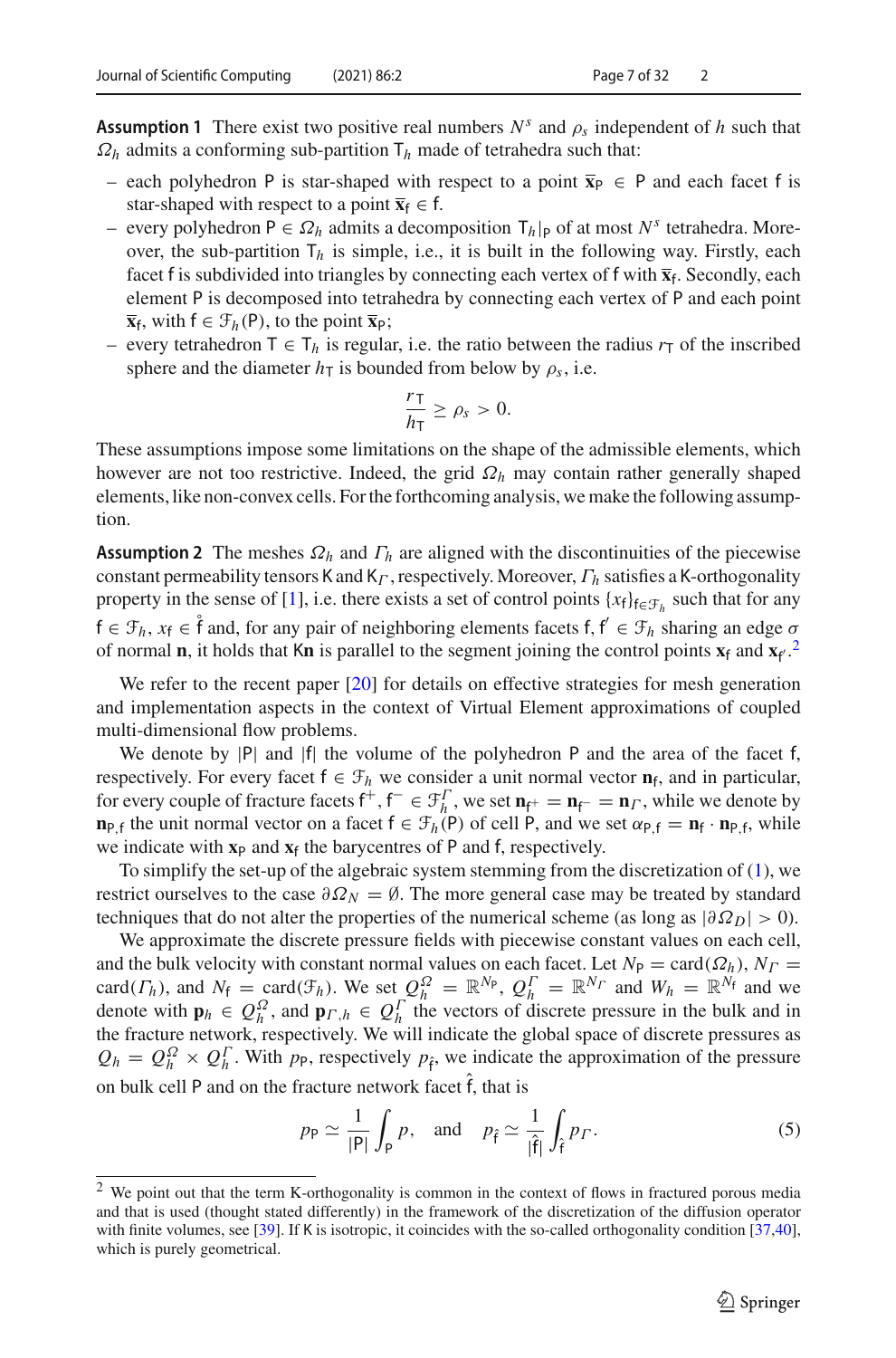

Fig. 1 Degrees of freedom: velocity (left), pressure (right)

As standard in MFD methods the degrees of freedom for velocity in the bulk approximate with a constant value the normal velocity across each cell facet. Therefore, if  $\mathbf{u}_h \in W_h$  is the vector of velocity degrees of freedom, we indicate with

$$
u_{\mathsf{f}} \simeq \frac{1}{|\mathsf{f}|} \int_{\mathsf{f}} \mathbf{u} \cdot \mathbf{n}_{\mathsf{f}} \tag{6}
$$

its component of **u***<sup>h</sup>* associated to facet f.

In the following, whenever convenient, we will use the notation  $P_i$ ,  $\hat{f}_i$  and  $f_i$  to indicate the *i*th bulk cell, fracture cell and bulk facet in  $Q_h^{\Omega}$ ,  $Q_h^{\Gamma}$  and  $W_h$ , respectively.

The derivation of the mimetic discretization is based on the definition of inner products on  $Q_h^{\Omega}$  and  $W_h$ . More precisely, we have

<span id="page-7-1"></span>
$$
[\mathbf{q}_h, \mathbf{r}_h]_{Q_h^{\Omega}} = \sum_{\mathbf{P} \in \Omega_h} |\mathbf{P}| q_{\mathbf{P}} r_{\mathbf{P}}, \quad \forall \mathbf{q}_h, \mathbf{r}_h \in Q_h^{\Omega}, \tag{7}
$$

and, for  $\mathbf{v}_h$  and  $\mathbf{w}_h$  in  $W_h$ ,

<span id="page-7-0"></span>
$$
\begin{split} [\mathbf{v}_h, \mathbf{w}_h]_{W_h} &= \mathbf{w}_h^T \mathbf{M}_c \mathbf{v}_h = \mathbf{w}_h^T \mathbf{M} \mathbf{v}_h + \mathbf{w}_h^T \mathbf{E} \mathbf{v}_h \\ &= \sum_{\mathsf{P} \in \Omega_h} \mathbf{w}_\mathsf{P} \mathsf{M}_\mathsf{P} \mathbf{v}_\mathsf{P} \\ &+ \sum_{\hat{f} \in \Gamma_h} \eta_{\hat{f}} |\hat{f}| \left( \{\mathbf{w}_h \cdot \mathbf{n}_\Gamma\}_{\hat{f}}^2 \{\mathbf{v}_h \cdot \mathbf{n}_\Gamma\}_{\hat{f}}^2 + \hat{\xi}_0 \|\mathbf{w}_h \cdot \mathbf{n}_\Gamma\|_{\hat{f}} \|\mathbf{v}_h \cdot \mathbf{n}_\Gamma\|_{\hat{f}} \right). \end{split} \tag{8}
$$

Here,

$$
\[\mathbf{v}_h \cdot \mathbf{n}_\Gamma\]_{\hat{\mathsf{f}}} = v_{\mathsf{f}^+(\hat{\mathsf{f}})} - v_{\mathsf{f}^-(\hat{\mathsf{f}})}, \qquad \{\mathbf{v}_h \cdot \mathbf{n}_\Gamma\}_{\hat{\mathsf{f}}} = \frac{v_{\mathsf{f}^+(\hat{\mathsf{f}})} + v_{\mathsf{f}^-(\hat{\mathsf{f}})}}{2},\tag{9}
$$

are the jumps and averages of  $\mathbf{v}_h$  across the facet f,  $\eta_{\hat{f}}$  is the value of  $\eta_{\Gamma}$  on facet f, while M and E are the matrices that contribute to the mimetic inner product matrix  $M_c = M + E$ .

Matrix M is the classical MFD inner product matrix, which is built by assembling the cell-wise contributions  $Mp$ , while E accounts for the contribution due to the coupling conditions [\(2\)](#page-4-1), and is defined implicitly by

<span id="page-7-2"></span>
$$
\mathbf{w}_{h}^{T} \mathbf{E} \mathbf{v}_{h} = \sum_{\hat{f} \in \Gamma_{h}} \eta_{\hat{f}} |\hat{f}| \left( \{ \mathbf{w}_{h} \cdot \mathbf{n}_{\Gamma} \}_{\hat{f}} \{ \mathbf{v}_{h} \cdot \mathbf{n}_{\Gamma} \}_{\hat{f}} + \xi_{0} [\! [\mathbf{w}_{h} \cdot \mathbf{n}_{\Gamma} ]\! ]_{\hat{f}} [\! [\mathbf{v}_{h} \cdot \mathbf{n}_{\Gamma} ]\! ]_{\hat{f}} \right). \tag{10}
$$

 $\circledcirc$  Springer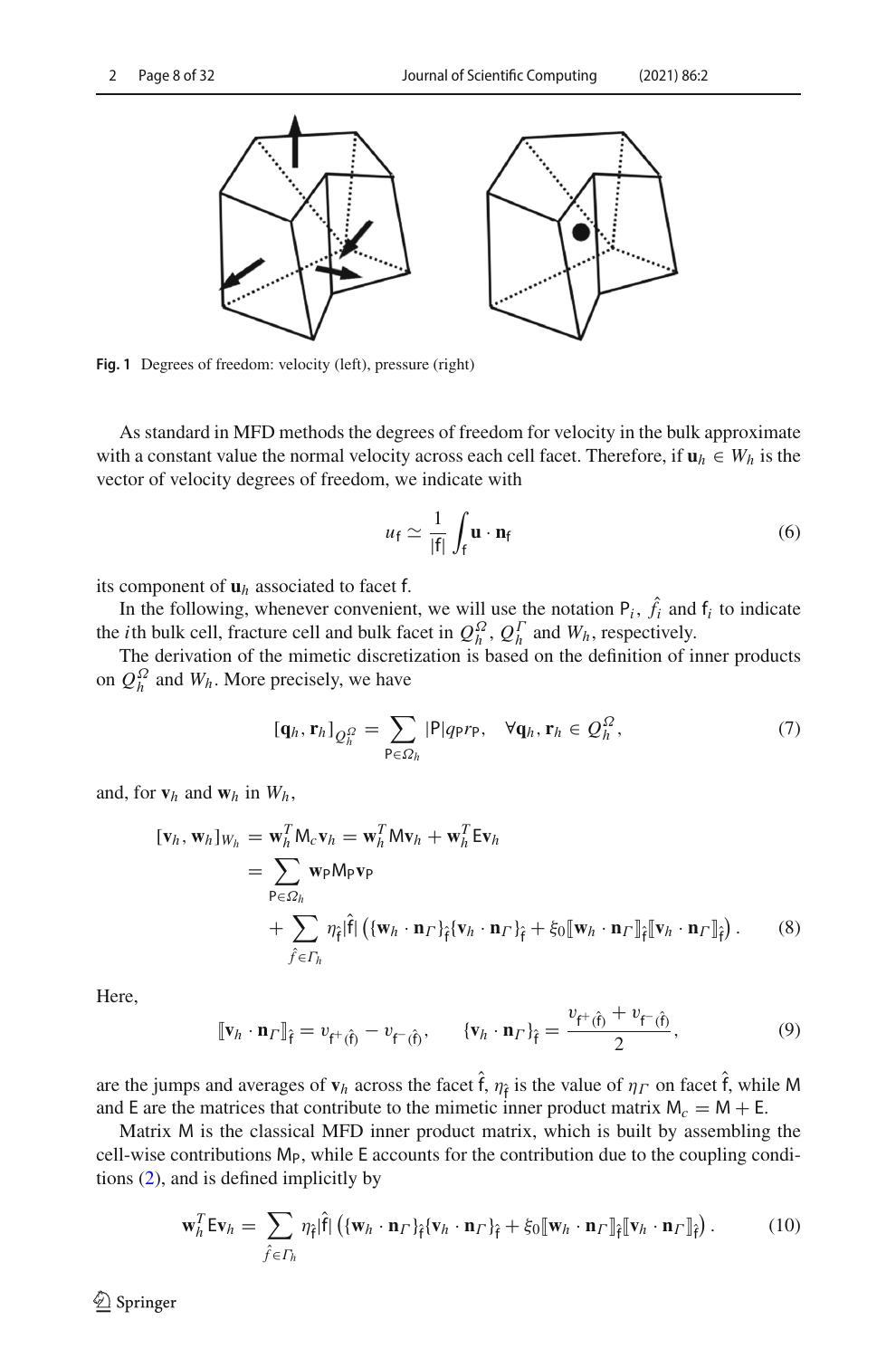As for M<sub>P</sub> its construction follows [\[18\]](#page-30-1), and is briefly described. Let  $P \in \Omega_h$  and  $f_1, \ldots, f_{N_h^l}$ P be the facets in  $\mathcal{F}_h(P)$ . We define the matrices  $Z_P \in \mathbb{R}^{N_P^f \times d}$  and  $R_P \in \mathbb{R}^{N_P^f \times d}$  as

<span id="page-8-2"></span>
$$
Z_{P} = \begin{bmatrix} \mathbf{n}_{f_{1}}^{T} \\ \vdots \\ \mathbf{n}_{f_{i}}^{T} \\ \vdots \\ \mathbf{n}_{f_{N_{P}^{f}}^{T}}^{T} \end{bmatrix} K_{P}, R_{P} = \begin{bmatrix} \alpha_{P,f_{1}}|f_{1}|(c_{f_{1}} - c_{P}) \\ \vdots \\ \alpha_{P,f_{r}|f_{i}}|c_{f_{i}} - c_{P}) \\ \vdots \\ \alpha_{P,f_{N_{P}^{f}}}|f_{N_{P}^{f}}|c_{f_{N_{P}^{f}}^{F}} - c_{P}) \end{bmatrix}.
$$
 (11)

Here,  $K_P$  is the value of the permeability K on cell P,  $c_f$ , and  $c_P$  are the barycenters of  $f_i$  and P, respectively.

The elemental mimetic inner product matrix is then given by

<span id="page-8-3"></span>
$$
M_{P} = R_{P} \Big( \frac{1}{|P|} K_{P}^{-1} \Big) R_{P}^{T} + \gamma_{P} \left( I - Z_{P} (Z_{P}^{T} Z_{P})^{-1} Z_{P}^{T} \right), \qquad (12)
$$

with

$$
\gamma_P = \frac{2}{N_P^f|P|} \operatorname{tr}(R_P K_P^{-1} R_P^T).
$$

It can be proven, see [\[42](#page-30-10)], that M*<sup>c</sup>* is symmetric positive definite and that the inner product in [\(8\)](#page-7-0) satisfies the requirements of consistency and stability necessary for a proper MFD discretization. Another step in a MFD discretization is the definition of the discrete divergence operator. For the case of fractured media, it has to represent the discretization of both the divergence operator and the flux exchange term appearing in the equation governing flow in the fractures. We thus define  $DIV_h: W_h \to Q_h$  and an inner product on  $Q_h$  so that, for any  $\mathbf{v}_h \in W_h$  and  $(\mathbf{q}_h, \hat{\mathbf{q}}_h) \in Q_h$ ,

<span id="page-8-0"></span>
$$
[DIV_h\mathbf{v}_h, (\mathbf{q}_h, \hat{\mathbf{q}}_h)]_{Q_h} = [\text{div}_h\mathbf{v}_h, \mathbf{q}_h]_{Q_h^{\Omega}} + \sum_{\hat{\mathbf{f}} \in \Gamma^h} |\hat{\mathbf{f}}|\hat{q}_{\hat{\mathbf{f}}}[\mathbf{v}_h \cdot \mathbf{n}_\Gamma]\rangle_{\hat{\mathbf{f}}},\tag{13}
$$

where the *i*th component of div<sub>*h*</sub>**v**<sub>*h*</sub>  $\in Q_h^{\Omega}$  is given by

$$
[\mathrm{div}_h \mathbf{v}_h]_i = \frac{1}{|\mathsf{P}_i|} \sum_{\mathsf{f} \in \mathcal{F}_h(\mathsf{P}_i)} \alpha_{\mathsf{P}_i, \mathsf{f}} |\mathsf{f}| \nu_{\mathsf{f}}.
$$

The latter relation, together with [\(13\)](#page-8-0) and [\(7\)](#page-7-1), allows us to construct the matrices  $B \in \mathbb{R}^{N_f \times N_p}$ and  $C \in \mathbb{R}^{N_f \times N_f}$  such that

<span id="page-8-1"></span>
$$
-[DIV_h\mathbf{v}_h, (\mathbf{q}_h, \hat{\mathbf{q}}_h)]_{Q_h} = \mathbf{q}_h^T B\mathbf{v}_h + \hat{\mathbf{q}}_h^T C\mathbf{v}_h.
$$
 (14)

Details may be found in [\[12](#page-29-2)[,42\]](#page-30-10).

As for the equations in the fracture network, we have employed the finite volume scheme with the two point flux approximation described in [\[45](#page-31-8)]. For each fracture cell  $f_i \in \Gamma_h$ , we identify the set of edges of  $f_i$  as  $J(i) = \{e_i : e_i \text{ edge of } f_i, e_i \not\subset \partial F_N\}$ , and  $e_{ij}$  will indicate the *j*th element of *J* (*i*). Clearly, *j* ranges from 1 to a maximum of 3 if the facet has no edges on the Neumann boundary. For each  $e_{ij} \not\subset \partial F_D$  we indicate with  $\hat{p}_{\hat{f}(e_{ij})}$  the approximated fracture pressure in the only cell  $f(e_{ij})$  such that  $f_i \cap f(e_{ij}) = e_{ij}$ . While, if  $e_{ij} \subset \partial \Gamma_D$ ,  $\hat{p}_{\hat{f}(e_{ij})}$ indicates the average value of the Dirichlet datum on  $e_i$ , and eventually it contributes to the right hand side.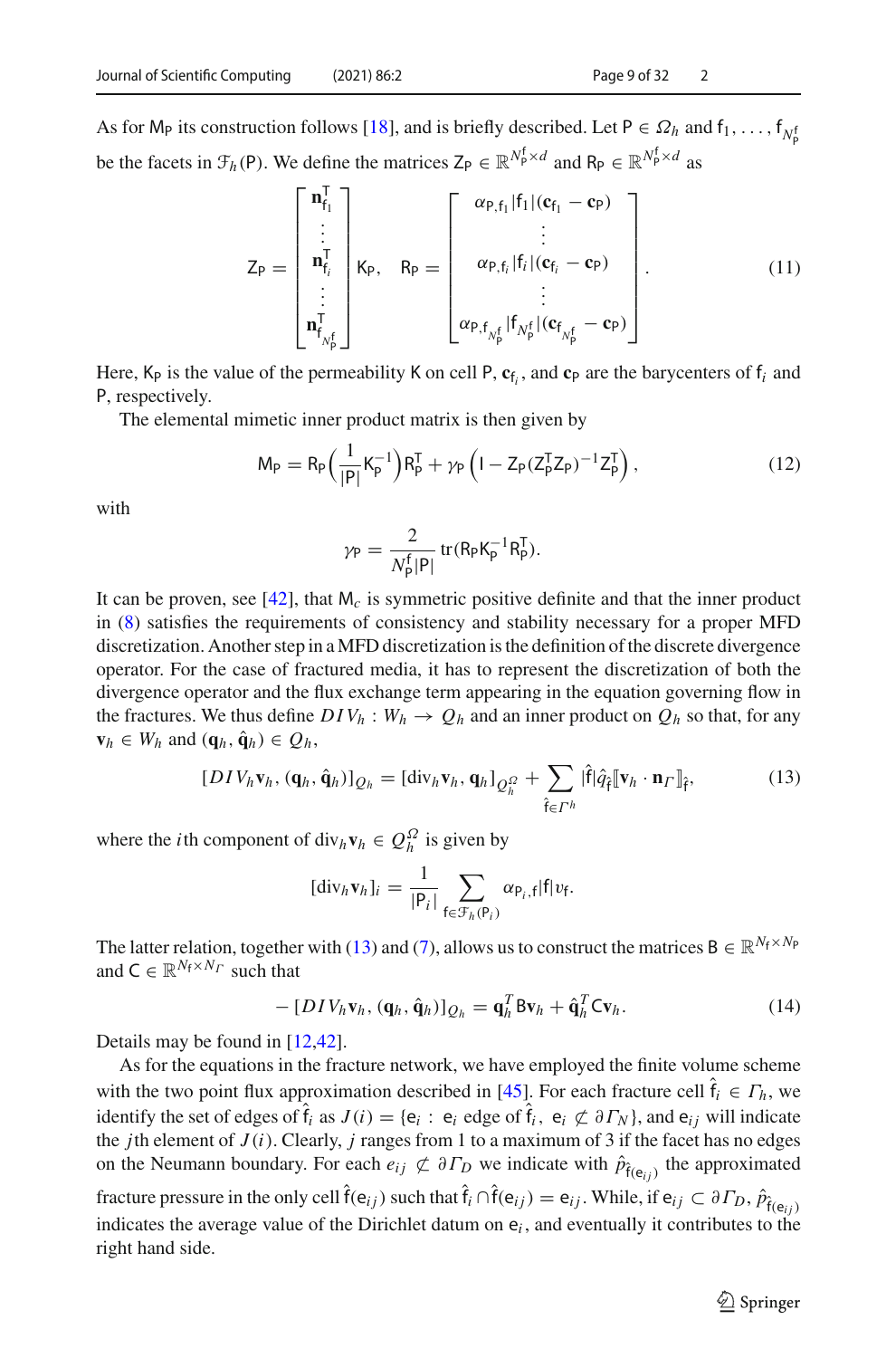The approximation of  $-\nabla_{\Gamma} \cdot (K_{\Gamma} \nabla_{\Gamma} p_{\Gamma})$  by the finite volume scheme may then be written as

<span id="page-9-0"></span>
$$
-\sum_{\mathbf{e}_{ij}\in J(i)}\mathsf{T}_{ij}(\hat{p}_{\hat{\mathsf{f}}(\mathbf{e}_{ij})}-\hat{p}_{\hat{\mathsf{f}}_i}),\quad i=1,\ldots N_{\Gamma}.\tag{15}
$$

Matrix T, of components  $T_{ij}$ , is the so called transmissibility matrix, whose computation is explained in details in the given references. It is symmetric and positive semi-definite (positive definite if  $\partial \Gamma_D \neq \emptyset$ ).

### **1.3 The Algebraic System**

From now on, to simplify the notation, we omit the subscript *h* to indicate the vectors of degrees of freedom. Thanks to the definitions in  $(8)$ ,  $(14)$  and  $(15)$ , we may write the linear system governing the discrete problem as

<span id="page-9-1"></span>
$$
\begin{cases} M_c u + B^T p + C^T p_T = g \\ B u = h, \\ Cu - T p_T = h_T, \end{cases}
$$
 (16)

or, equivalently,

$$
\begin{bmatrix} M_C & B^T & C^T \\ B & 0 & 0 \\ C & 0 & -T \end{bmatrix} \begin{bmatrix} u \\ p \\ p_T \end{bmatrix} = \begin{bmatrix} g \\ h \\ h_{\Gamma} \end{bmatrix},
$$

where we recall that the vectors  $u$ ,  $p$  and  $p<sub>Γ</sub>$  contain the approximate solution for the bulk velocity, bulk pressure, and fracture pressure, respectively, while the vectors **g**, **h** and  $\mathbf{h}_{\Gamma}$ contain the terms arising from the forcing and boundary data.

#### **Theorem 2** *System* [\(16\)](#page-9-1) *is well posed.*

*Proof* Let us first note that we can reduce the linear system to a classic saddle-point algebraic problem. We define the following block matrices  $\widetilde{B} \in \mathbb{R}^{(N_P+N_T)\times N_f}$  and  $\widetilde{T} \in$  $\mathbb{R}^{(N_{\text{P}}+N_{\Gamma})\times(N_{\text{P}}+N_{\Gamma})}$  as

$$
\widetilde{\mathbf{B}} = \begin{bmatrix} \mathbf{B} \\ \mathbf{C} \end{bmatrix}, \quad \widetilde{\mathbf{T}} = \begin{bmatrix} 0 & 0 \\ 0 & \mathbf{T} \end{bmatrix}, \tag{17}
$$

and the vectors  $\boldsymbol{\pi} = [\boldsymbol{p}, \boldsymbol{p}_\Gamma]^\mathsf{T}$  and  $\tilde{\mathbf{h}} = [\mathbf{h}, \mathbf{h}_\Gamma]^\mathsf{T}$ . The system can be rewritten as

$$
\begin{bmatrix} M_c & \widetilde{B}^T \\ \widetilde{B} & -\widetilde{T} \end{bmatrix} \begin{bmatrix} u \\ \pi \end{bmatrix} = \begin{bmatrix} g \\ \widetilde{h} \end{bmatrix}.
$$
 (18)

Following the steps illustrated in  $[42]$ , we may prove that  $M<sub>c</sub>$  is symmetric positive definite and ker( $\tilde{B}^T$ ) = Ø. Since  $\tilde{T}$  is positive semi-definite, well posedness follows from standard results on saddle-point systems, see for instance [\[21](#page-30-21)[,23\]](#page-30-16). A similar result may be found also in  $[121]^3$ in  $[12].^3$  $[12].^3$ 

<span id="page-9-2"></span><sup>&</sup>lt;sup>3</sup> We also note that the problem is well posed even if  $\tilde{\mathsf{T}} = \mathbf{0}$ . In this case, if also  $\mathbf{h}_{\Gamma} = \mathbf{0}$  we have  $[\![\mathbf{u} \cdot \mathbf{n}_{\Gamma}]\!]_f = 0$ for all  $\hat{f} \in \Gamma_h$ , and  $p_\Gamma$  is the vector of Lagrange multipliers imposing this condition.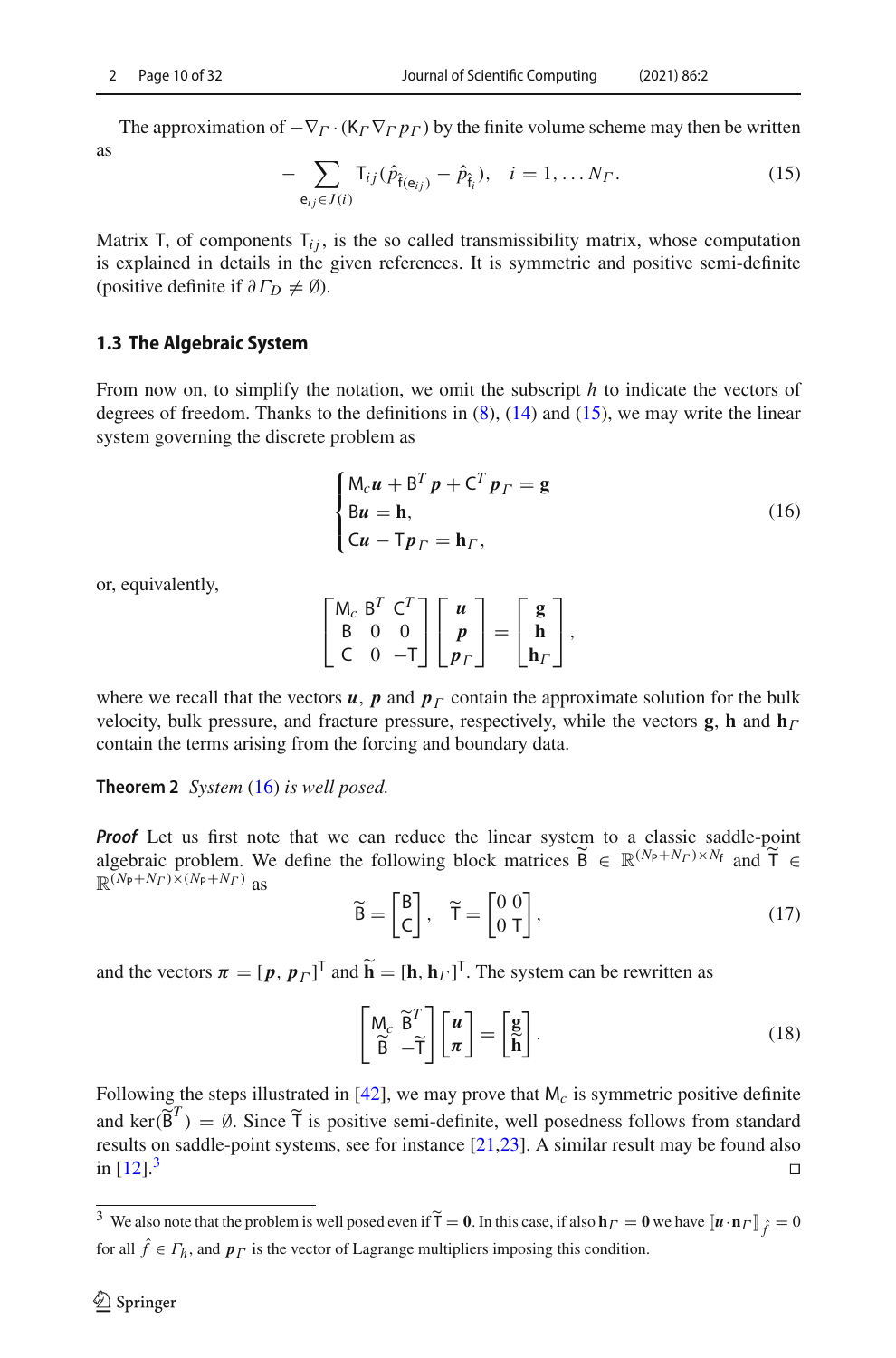### <span id="page-10-0"></span>**2 Spectral Properties of the Governing System of Equations**

In this work we will mainly focus on three-dimensional test cases, since their solution is more challenging. That is why the numerical scheme has been introduced for that setting. However in this section, for the sake of generality, we report the results for a generic space dimension *d*, with  $d = 2$  or  $d = 3$ . It is understood that for the two-dimensional case the assumptions made on the mesh have to be reinterpreted appropriately. Moreover, we will keep the notation used for the three-dimensional setting. In the following, with  $a \lesssim b$  (respectively,  $a \gtrsim b$ ) we indicate the existence of a positive constant *C*, independent of *h*, such that  $a \leq Cb$  ( $a \geq Cb$ ), while  $a \simeq b$  means  $b \lesssim a \lesssim b$ . We also recall that for any family of meshes  $\{\Omega_h, h > 0\}$ that satisfy Assumption [1](#page-5-1) we have

<span id="page-10-1"></span>
$$
|\mathsf{P}| \simeq h^d, \quad |\mathsf{f}| \simeq h^{d-1} \quad \text{and } \text{card}(\mathcal{F}_h(\mathsf{P})) \le N^*, \tag{19}
$$

for all  $P \in \Omega_h$  and  $f \in \Gamma_h$ , and where  $N^*$  is a positive integer independent of h. In all the following derivations, we assume that the mesh satisfies Assumption [1,](#page-5-1) and consequently the inequalities in [\(19\)](#page-10-1).

We first introduce some norms and norm equivalence results. For all  $\mathbf{v}_h \in W_h$  we define

$$
|||\mathbf{v}_h|||_{W_h}^2 = \sum_{\mathsf{P}\in\mathcal{Q}_h} |\mathsf{P}| \sum_{\mathsf{f}\in\mathcal{F}_h(\mathsf{P})} v_{\mathsf{f}}^2,\tag{20}
$$

$$
\|\mathbf{v}_h\|_{W_h}^2 = |||\mathbf{v}_h|||_{W_h}^2 + \sum_{\hat{\mathbf{f}} \in \Gamma_h} |\hat{\mathbf{f}}| (\|\mathbf{v}_h\|_{\hat{\mathbf{f}}}^2 + {\{\mathbf{v}_h\}}_{\hat{\mathbf{f}}}^2),
$$
\n(21)

$$
\|\mathbf{v}_h\|_{\mathsf{M}_c}^2 = [\mathbf{v}_h, \mathbf{v}_h]_{W_h} = \mathbf{v}_h^T \mathsf{M}_c \mathbf{v}_h, \tag{22}
$$

$$
\|\mathbf{q}\|_{Q_h^{\Omega}}^2 = [\mathbf{q}_h, \mathbf{r}_h]_{Q_h^{\Omega}} = \sum_{\mathbf{P}\in\Omega_h} |\mathbf{P}|q_{\mathbf{P}}^2,\tag{23}
$$

and

<span id="page-10-4"></span><span id="page-10-3"></span>
$$
\|\mathbf{q}\|_{Q_h^{\Gamma}}^2 = \sum_{\hat{\mathbf{f}} \in \Gamma_h} |\hat{\mathbf{f}}| q_{\hat{\mathbf{f}}}^2,\tag{24}
$$

<span id="page-10-7"></span>while with  $\|\cdot\|$  we indicate the standard Euclidean norm.

**Lemma 1** *We have the following inequalities:*

<span id="page-10-2"></span>
$$
\|\mathbf{p}\|_{Q_h^{\Omega}}^2 \simeq h^d \|\mathbf{p}\|^2, \qquad \|\mathbf{p}_\Gamma\|_{Q_h^{\Gamma}}^2 \simeq h^{d-1} \|\mathbf{p}_\Gamma\|^2,\tag{25}
$$

$$
C_{*}||\mathbf{v}_{h}||_{W_{h}}^{2} \lesssim ||\mathbf{v}_{h}||_{M_{c}}^{2} \lesssim C^{*}||\mathbf{v}_{h}||_{W_{h}}^{2} \quad \forall \mathbf{v}_{h} \in W_{h}, \tag{26}
$$

*where*  $C_* = \min(\frac{1}{K^*}, \xi_0 \eta_*)$  *and*  $C^* = \max(\frac{1}{K_*}, \eta^*)$ *. Moreover, it holds that* 

<span id="page-10-5"></span>
$$
|||\mathbf{v}_h|||_{W_h} \leq \|\mathbf{v}_h\|_{W_h} \leq \sqrt{1+\frac{C}{h}}|||\mathbf{v}_h|||_{W_h} \quad \forall \mathbf{v}_h \in W_h,
$$
\n(27)

*for a*  $C > 0$ *, and, for h sufficiently small,* 

<span id="page-10-6"></span>
$$
h^d ||\mathbf{v}_h||^2 \lesssim ||\mathbf{v}_h||^2_{W_h} \lesssim h^{d-1} ||\mathbf{v}_h||^2 \quad \forall \mathbf{v}_h \in W_h. \tag{28}
$$

*Proof* The equivalence relations in [\(25\)](#page-10-2) is an immediate application of the definition [\(23\)](#page-10-3) and  $(24)$ , and of the inequalities in  $(19)$ .

 $\circled{2}$  Springer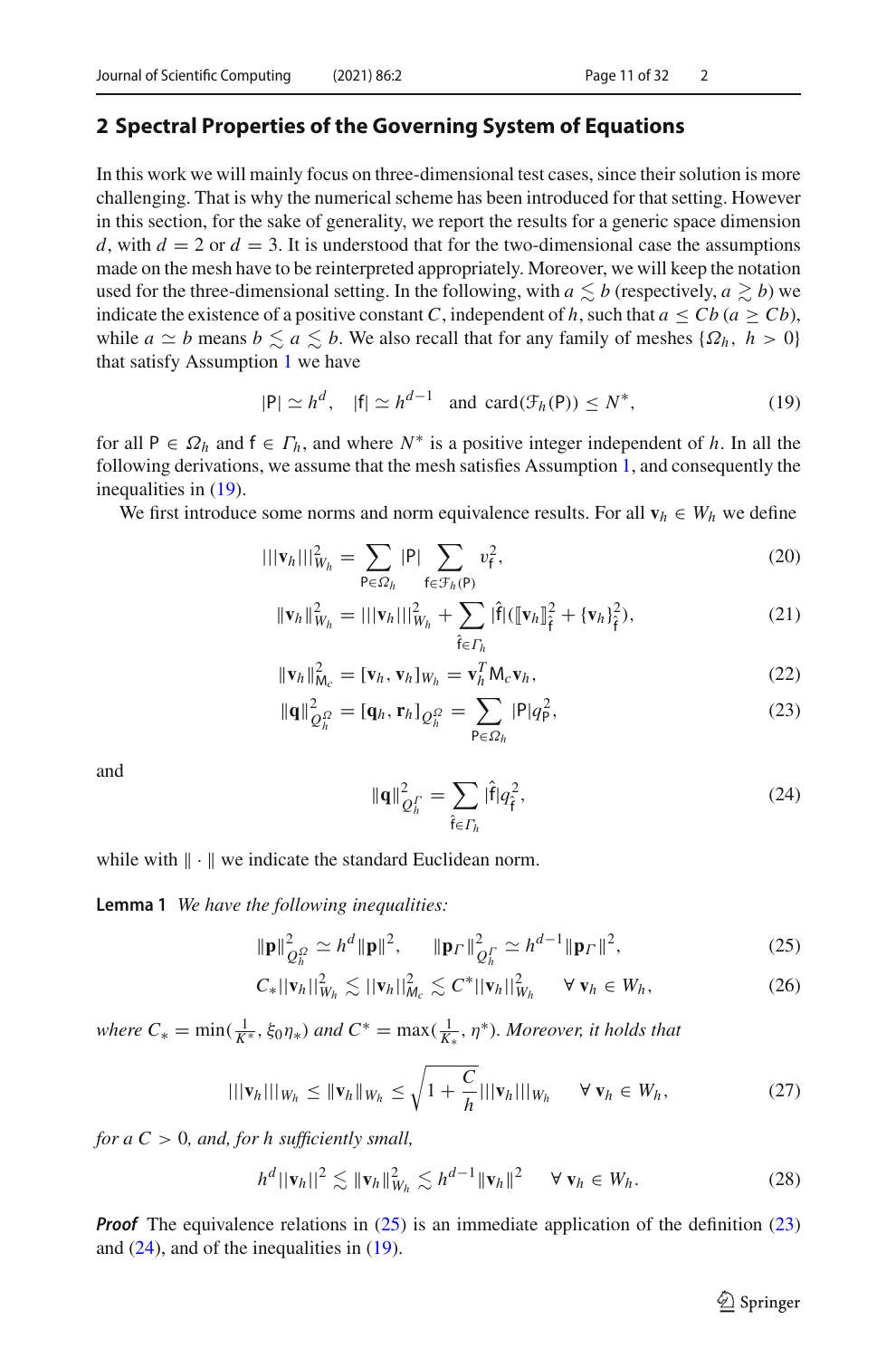The proof of  $(26)$  and  $(27)$  may be found in  $[42,$  Lemma 3.4] and  $[42,$  Lemma 3.1]. As for [\(28\)](#page-10-6), we clearly have

$$
\|\mathbf{v}_h\|_{W_h}^2 \geq \min_{\mathsf{P}\in\Omega_h}\sum_{\mathsf{P}\in\Omega_h}\sum_{\mathsf{f}\in\mathcal{F}_h(\mathsf{P})}|\mathsf{f}|v_f^2\gtrsim h^d\|\mathbf{v}_h\|^2,
$$

while,

$$
\sum_{\hat{\mathbf{f}} \in \Gamma_h} [ \mathbf{v}_h ]_{\hat{\mathbf{f}}}^2 + \{ \mathbf{v}_h \}_{\hat{\mathbf{f}}}^2 \le 2 \sum_{\hat{\mathbf{f}} \in \Gamma_h} (v_{\mathbf{f}^+ (\hat{\mathbf{f}})}^2 + v_{\mathbf{f}^- (\hat{\mathbf{f}})}^2) \le 2 \| \mathbf{v}_h \|^2
$$

and

$$
\sum_{\mathsf{P}\in\Omega_h}\sum_{\mathsf{f}\in\mathcal{F}_h(\mathsf{P})}v_f^2\leq 2\sum_{\mathsf{f}\in\mathcal{F}_h}v_f^2-\sum_{\mathsf{f}\in\mathcal{F}_h^{\partial\Omega}}v_f^2\leq 2\|\mathbf{v}_h\|^2.
$$

Thus,

$$
\|\mathbf{v}_h\|_{W_h}^2 \le 2 \max(\max_{\mathbf{P} \in \Omega_h} |\mathbf{P}|, \max_{\hat{\mathbf{f}} \in \Gamma_h} |\hat{\mathbf{f}}|)) \|\mathbf{v}_h\|^2 \lesssim h^{d-1} \|\mathbf{v}_h\|^2,
$$

for a sufficiently small  $h$ .

In the following we will indicate by *A* the global matrix,

$$
\mathcal{A} = \begin{bmatrix} M_c & B^T & C^T \\ B & 0 & 0 \\ C & 0 & -T \end{bmatrix} = \begin{bmatrix} M_c & \widetilde{B}^T \\ \widetilde{B} & -\widetilde{T} \end{bmatrix}.
$$
 (29)

It is well known, see for instance [\[38](#page-30-22)[,57](#page-31-9)], that *A* has  $N_f$  positive and  $N_B = N_f + N_P$  negative eigenvalues. We will indicate by  $0 < \lambda_{min}^{M_c} \leq \lambda_{max}^{M_c}$  the minimum and maximum eigenvalue of  $M_c$ , by  $0 < \mu \frac{\tilde{B}}{min} \leq \mu \frac{\tilde{B}}{max}$  the minimum and maximum singular value of  $\tilde{B}^T$ , and by  $\lambda_{max}^T > 0$  the maximum eigenvalue of  $\tilde{T}$ , which clearly corresponds also to the maximum eigenvalue of T. Finally, we define

<span id="page-11-1"></span><span id="page-11-0"></span>
$$
\zeta = \max_{k=1}^{N_B} \frac{\|\mathbf{p}_{\Gamma,k}\|^2}{\|\mathbf{\pi}_k\|^2},\tag{30}
$$

where  $\boldsymbol{\pi}_k = [\mathbf{p}_k, \mathbf{p}_{k,k}]^T \in Q_h$  is the pressure component of the eigenvector corresponding to the *k*th negative eigenvalue of *A*. Clearly  $\zeta \leq 1$ .

We have the following

**Lemma 2** *The spectrum of A satisfies*

$$
\sigma(\mathcal{A}) \subseteq I^- \cup I^+,
$$

*where*

$$
I^{-} = \left[ \frac{1}{2} \left( \lambda_{min}^{M_c} - \zeta \lambda_{max}^{\widetilde{T}} - \sqrt{(\lambda_{min}^{M_c} + \zeta \lambda_{max}^{\widetilde{T}})^2 + 4(\mu_{max}^{\widetilde{B}})^2} \right),
$$
  

$$
\frac{1}{2} \left( \lambda_{max}^{M_c} - \sqrt{(\lambda_{max}^{M_c})^2 + 4(\mu_{min}^{\widetilde{B}})^2} \right) \right] \subset \mathbb{R}^-,
$$
  

$$
I^{+} = \left[ \lambda_{min}^{M_c}, \frac{1}{2} \left( \lambda_{max}^{M_c} + \sqrt{(\lambda_{max}^{M_c})^2 + 4(\mu_{max}^{\widetilde{B}})^2} \right) \right] \subset \mathbb{R}^+.
$$

 $\circledcirc$  Springer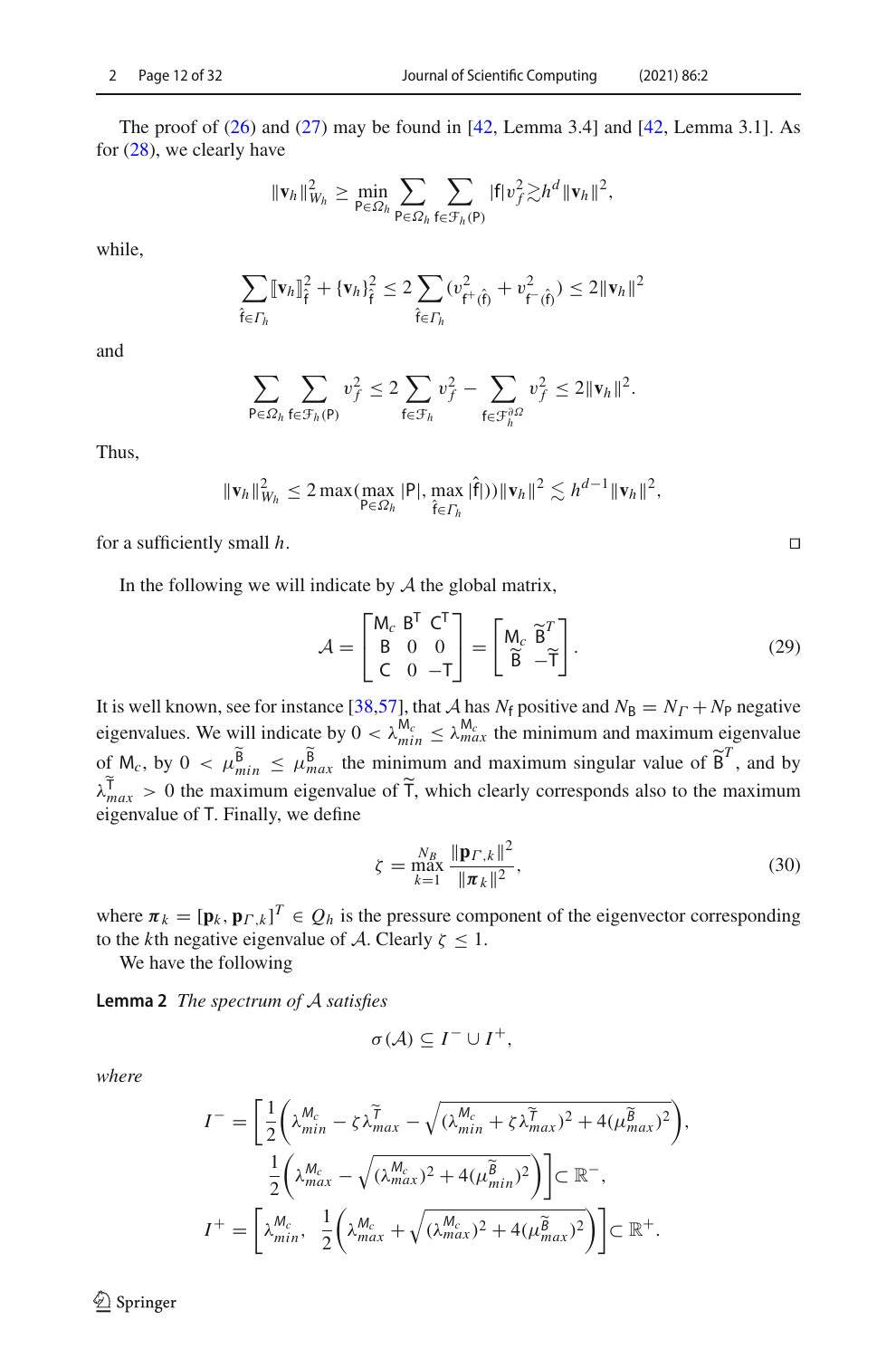*Proof* The result is an extension of the one given in [\[55](#page-31-10)]. For the sake of brevity, we report only the part that differs from the cited reference. We indicate with

$$
\lambda_{min}^{-,A} = \lambda_{-N_B}^A \leq \cdots \leq \lambda_{-1}^A = \lambda_{max}^{-,A} < 0 < \lambda_{min}^{+,A} = \lambda_1^A \leq \cdots \lambda_{N_f}^A = \lambda_{max}^{+,A}
$$

the eigenvalues of *A* and with  $(\lambda, [\mathbf{u}, \pi]^T) = (\lambda, [\mathbf{u}, \mathbf{p}, \mathbf{p}_T]^T)$  a generic eigenpair of *A*. It means that

$$
M_c \mathbf{u} + \widetilde{\mathbf{B}}^T \pi = \lambda \mathbf{u},\tag{31}
$$

$$
\widetilde{\mathbf{B}}\mathbf{u} - \widetilde{\mathbf{T}}\pi = \lambda \pi. \tag{32}
$$

In particular, we consider here a  $\lambda < 0$ . In this case,  $M_c - \lambda I$  is non-singular and we may build the Schur complement of block M*c*, by which we can write

<span id="page-12-0"></span>
$$
\boldsymbol{\pi}^T \left[ \widetilde{\mathbf{B}} \left( \mathbf{M}_c - \lambda \mathbf{I} \right)^{-1} \widetilde{\mathbf{B}}^T + \widetilde{\mathbf{T}} \right] \boldsymbol{\pi} = -\lambda \|\boldsymbol{\pi}\|^2 \ge 0, \tag{33}
$$

The part of the proof that differs from that in [\[55\]](#page-31-10) concerns the estimate of  $\lambda_{min}^{-,A}$ , where we exploit the special structure of  $\tilde{T}$ . More precisely, from [\(33\)](#page-12-0) we may derive that

$$
\frac{\pi^T \left[ \widetilde{\mathbf{B}} \left( \mathsf{M}_c - \lambda \mathbf{I} \right)^{-1} \widetilde{\mathbf{B}}^{\mathsf{T}} + \widetilde{\mathsf{T}} \right] \pi}{\|\pi\|^2} = -\lambda =
$$
\n
$$
\frac{\pi^T \left[ \widetilde{\mathbf{B}} \left( \mathsf{M}_c - \lambda \mathbf{I} \right)^{-1} \widetilde{\mathbf{B}}^{\mathsf{T}} \right] \pi}{\|\pi\|^2} + \frac{\|\mathbf{p}_\Gamma\|^2}{\|\pi\|^2} \frac{\mathbf{p}_\Gamma^T \mathsf{T} \mathbf{p}_\Gamma}{\|\mathbf{p}_\Gamma\|^2} \ge 0,
$$

by which we deduce that

$$
(\lambda_{min}^{M_c} - \lambda)^{-1} (\mu_{max}^{\widetilde{B}})^2 + \zeta \lambda_{max}^{\widetilde{T}} + \lambda \ge 0,
$$

i.e.

$$
\lambda^2 + (\zeta \lambda_{max}^{\widetilde{T}} - \lambda_{min}^{M_c})\lambda - (\mu_{max}^{\widetilde{B}})^2 - \zeta \lambda_{max}^{\widetilde{T}}\lambda_{min}^{M_c} \le 0,
$$

and thus,

<span id="page-12-2"></span>
$$
\lambda_{min}^{-,A} \ge \frac{1}{2} \left( \lambda_{min}^{M_c} - \zeta \lambda_{max}^{\tilde{T}} - \sqrt{(\lambda_{min}^{M_c} + \zeta \lambda_{max}^{\tilde{T}})^2 + 4(\mu_{max}^{\tilde{B}})^2} \right).
$$
(34)

The proof is concluded by integrating this result with the other bounds provided in the cited reference.

We can now proceed to specialize to our problem the various terms in Lemma [2.](#page-11-0)

**Lemma 3** *The eigenvalues of M<sup>c</sup> satisfy asymptotically, i.e for h sufficiently small, the following bounds*

<span id="page-12-1"></span>
$$
K_*^{-1}h^d \gtrsim \lambda_{\min}^{M_c} \gtrsim C_*h^d, \quad \text{and} \quad \xi_0 \eta_* h^{d-1} \lesssim \lambda_{\max}^{M_c} \lesssim C^*h^{d-1}.
$$

*Proof* To obtain  $\lambda_{min}^{M_c} \gtrsim C_* h^d$  and  $\lambda_{max}^{M_c} \lesssim C^* h^{d-1}$  it is sufficient to bound the Rayleigh quotient

$$
\frac{\mathbf{v}^T \mathbf{M}_c \mathbf{v}}{\|\mathbf{v}\|^2} = \frac{\|\mathbf{v}\|_{\mathbf{M}_c}^2}{\|\mathbf{v}\|^2}
$$

by exploiting inequalities  $(26)$ – $(28)$  of Lemma [1.](#page-10-7) The other inequalities are again obtained by considering the same Rayleigh quotient and using the definition of M*<sup>c</sup>* in [\(8\)](#page-7-0). If we choose

 $\circled{2}$  Springer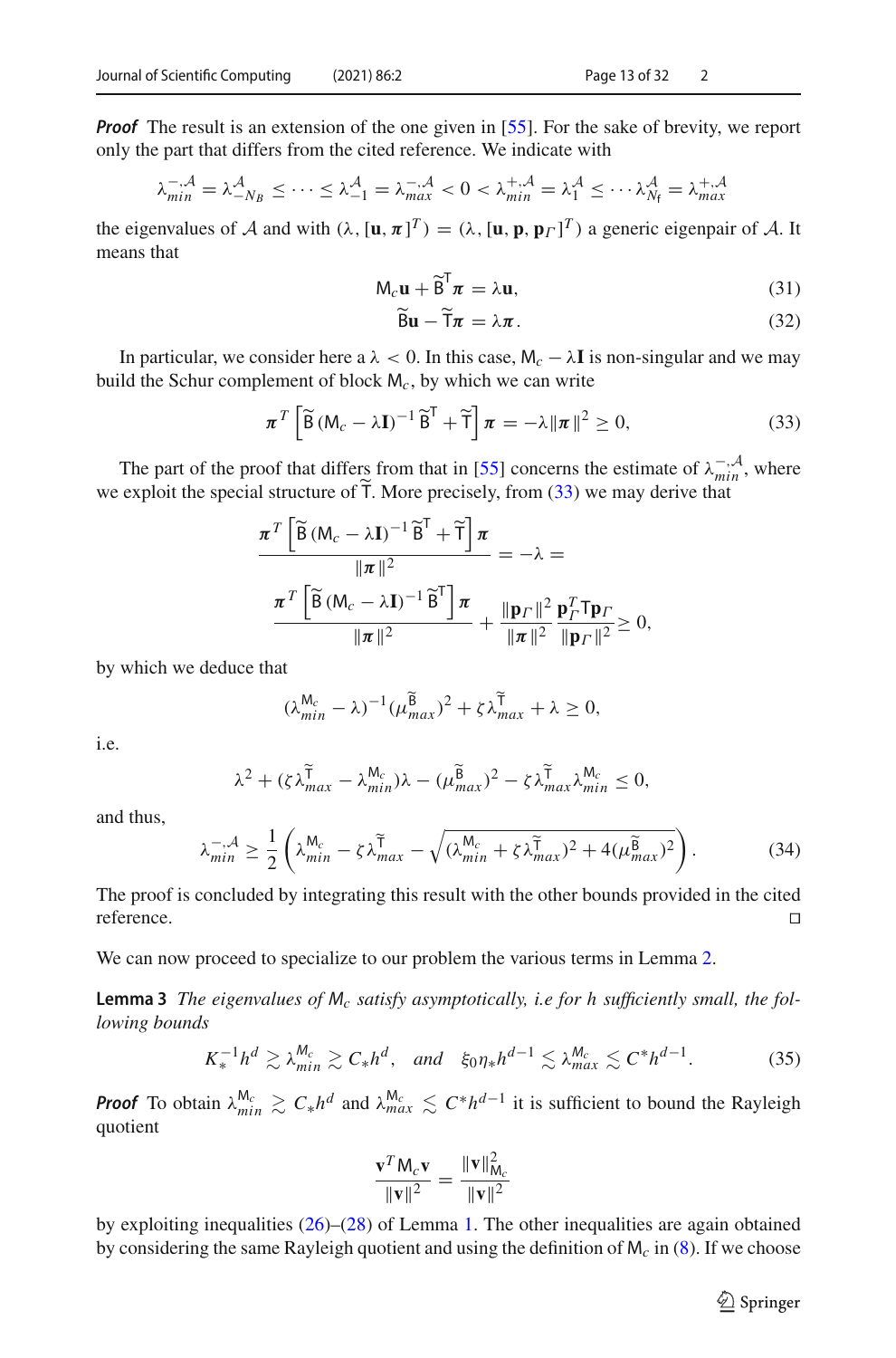$\mathbf{v} \in W_h$  such that  $\mathbf{v} \neq \mathbf{0}$  and  $v_f = 0$  if  $f \in \mathcal{F}_h \setminus \mathcal{F}_h^{\Gamma}$  we have  $\mathbf{v}^{\mathcal{T}} \mathsf{M}_c \mathbf{v} \gtrsim \max_{f \in \mathcal{F}_h^{\Gamma}} (|f|) \xi_0 \eta_* \|\mathbf{v}\|^2$ . by which we obtain  $\xi_0 \eta_* h^{d-1} \lesssim \lambda_{max}^{M_c}$ . If instead **v** is such that  $v_f = 0$  if  $f \in \mathcal{F}_h^{\Gamma}$ , we can  $\text{obtain } \mathbf{v}^T \mathbf{M}_c \mathbf{v} \lesssim K_*^{-1} \min_{\mathbf{P} \in \Omega_h} (|\mathbf{P}|) \|\mathbf{v}\|^2$ , by which  $\lambda_{min}^{M_c} \lesssim K_*^{-1} h^d$ .

**Lemma 4** *If* Γ*<sup>h</sup> is K -orthogonal on each fracture, then*

<span id="page-13-2"></span>
$$
\lambda_{max}^{\tilde{T}} = \lambda_{max}^T \lesssim K_{\Gamma}^* h^{d-3}.
$$
\n(36)

**Proof** If the grid is  $K$ -orthogonal  $\widetilde{T}$  is symmetric positive semidefinite and diagonally dominant, and the estimate is then easily obtained by bounding the Rayleigh quotient and by the fact that the fracture equations are posed on *d* − 1 dimensional surfaces embedded in  $\mathbb{R}^d$ .  $\Box$ 

Numerical experiments in Sect. [4.3](#page-20-0) have verified the validity of this estimate, also in cases where the grid is not strictly *K*-orthogonal.

We state now the following conjecture.

**Conjecture 1** *The coefficient* ζ *defined in* [\(30\)](#page-11-1) *satisfies*

<span id="page-13-3"></span><span id="page-13-1"></span>
$$
\zeta \lesssim h. \tag{37}
$$

This conjecture has been verified indirectly by examining the behavior of the spectrum of *A* experimentally. It can be justified by the fact the pressure component  $\pi = (\mathbf{p}, \mathbf{p}_\Gamma)$  of an eigenvector of  $A$  is an approximation of the pressure component of an eigenfunction  $(p, p) \in Q \times Z_\Gamma$  of our differential problem, thus,  $\|\mathbf{p}\|_{Q_h^{\Omega}} \simeq \|p\|_{L^2(\Omega)}$ , while  $\|\mathbf{p}_\Gamma\|_{Q_{h,\Omega}^{\Gamma}} \simeq$  $||p_\Gamma||_{L^2(\Gamma)}$ . We can now consider  $\pi$  as the pressure eigenvector for which the ratio in [\(30\)](#page-11-1) reaches its maximal value. Thanks to [\(25\)](#page-10-2),  $\|\mathbf{p}\|^2 \gtrsim h^{-d} \|\mathbf{p}\|_{Q_h^{\Omega}}^2$  and  $\|\mathbf{p}_\Gamma\|^2 \lesssim h^{1-d} \|\mathbf{p}_\Gamma\|_{Q_h^{\Gamma}}^2$ ,

we can then infer that  $\zeta = \frac{\|\mathbf{p}_\Gamma\|^2}{\|\mathbf{p}_\Gamma\|^2 + \|\mathbf{p}\|^2} \lesssim h$ . However, no rigorous proof is currently available.

To estimate the singular values of  $\tilde{B}^T$  we extend the work in [\[50](#page-31-4)] to the case of fractured domains. To this aim, we have to make an additional assumption on the mesh. It is a technical assumption which is satisfied if the mesh does not exhibit "pathological situations". We define the total grid  $\Lambda_h = \Omega_h \cup \Gamma_h$ , which contains both bulk and fracture polygonal cells. So a generic cell  $c \in \Lambda_h$  may be a bulk cell or a fracture cell. Let us consider the undirected graph *G* where the elements of  $\Lambda_h$  are the graph nodes and the set of graph edges  $\mathcal{L}_h \subseteq \Lambda_h \times \Lambda_h$ are defined by:

- $-$  For any P<sub>1</sub>, P<sub>2</sub> ∈ Ω<sub>h</sub>, (P<sub>1</sub>, P<sub>2</sub>) ∈  $\mathcal{L}_h$  if and only if ∃f ∈  $\mathcal{F}_h^0$  such that  $f = P_1 \cap P_2$ ,
- <span id="page-13-0"></span> $-$  For any P ∈  $Ω<sub>h</sub>$  and  $f ∈ Γ<sub>h</sub>$ ,  $(P, f) ∈ L<sub>h</sub>$  if and only if  $f ∩ ∂P = f$ .

**Assumption 3** The global mesh  $\Lambda_h$  satisfies the following assumption: there exists a family of elementary paths  $\Psi = {\zeta_i}_{i=1,\dots,N_\nu}$  which are connected subgraphs of  $G$  with nodes of maximal degree 2, such that

- for every cell *c* ∈ Λ*<sup>h</sup>* there exists one and only one path ζ*<sup>i</sup>* ∈ Ψ with *c* ∈ ζ*<sup>i</sup>* , i.e. the family of paths  $\Psi$  defines a partition of  $\Lambda_h$ ;
- the first and last node,  $c_{s,i}$  and  $c_{e,i}$ , of any  $\zeta_i$  ∈ Ψ have a facet in  $\mathcal{F}_h^{\partial \Omega}$ ;
- there exists a constant *L*∗ independent from *h* such that

$$
L_i \leq L^* h^{-1}, \qquad i=1,\ldots,N_\gamma,
$$

where  $L_i$  is the number of cells in  $\zeta_i$ .

<span id="page-13-4"></span>We can now state the following.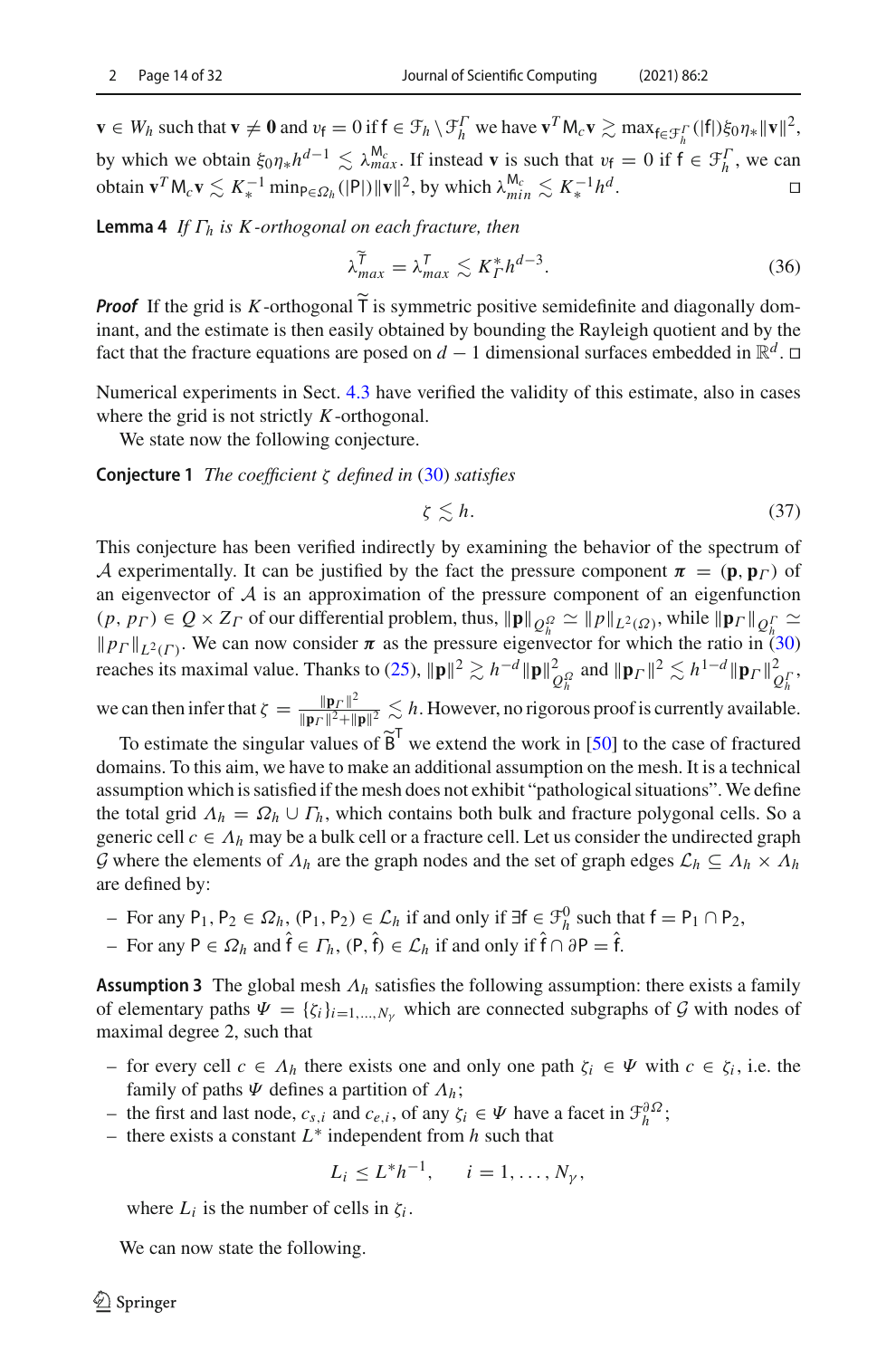**Lemma 5** *For h sufficiently small, the singular values of<sup>B</sup> <sup>T</sup> satisfy the following bounds*

<span id="page-14-1"></span>
$$
\mu_{min}^{\widetilde{B}} \gtrsim h^d, \quad \mu_{max}^{\widetilde{B}} \lesssim h^{d-1}.
$$
\n(38)

<span id="page-14-4"></span>Since the proof is rather technical and lengthy, we have postponed it to the Appendix.

**Theorem 3** *Let h be sufficiently small, and assume that Assumptions* [1](#page-5-1)*,* [3](#page-13-0) *and Conjecture* [1](#page-13-1) *hold. Then, the spectrum of A satisfies*

<span id="page-14-2"></span>
$$
I^- \cup I^+ = [\lambda_{\min}^{-,A}, \lambda_{\max}^{-,A}] \cup [\lambda_{\min}^{+,A}, \lambda_{\max}^{+,A}] \subseteq [-k_1 h^{d-2}, -k_2 h^{d+1}] \cup [k_3 h^d, k_4 h^{d-1}], \tag{39}
$$

*where ki are positive constants independent from h but depending on the bounds on the permeability in the bulk and in the fractures. Consequently, the condition number is characterized by the following bound,*[4](#page-14-0)

<span id="page-14-3"></span>
$$
K_2(\mathcal{A}) \le \frac{k_1}{k_2} h^{-3}.\tag{40}
$$

*Proof* The bounds to characterize the intervals  $I^-$  and  $I^+$  are obtained by applying estimates [\(36\)](#page-13-2), [\(35\)](#page-12-1), [\(38\)](#page-14-1) and [\(37\)](#page-13-3) to Lemma [2.](#page-11-0) Indeed, by considering only the leading terms for *h* sufficiently small we have

$$
\lambda_{min}^{-,A} \gtrsim -K_{\Gamma}^* h^{d-2},\tag{41}
$$

and

$$
\lambda_{max}^{-,A} = \frac{1}{2} \left( \lambda_{max}^{M_c} - \sqrt{(\lambda_{max}^{M_c})^2 + 4(\mu_{min}^B)^2} \right) \le \frac{1}{2} \lambda_{max}^{M_c} \left( 1 - \sqrt{1 + 4 \frac{(\mu_{min}^B)^2}{(\lambda_{max}^M)^2}} \right). \tag{42}
$$

Since  $\frac{(\mu_{min}^B)^2}{(\lambda_{max}^M)^2} \gtrsim h^2$  and  $1 - \sqrt{1 + kh^2} \simeq -kh^2$ , we deduce

$$
\lambda_{max}^{-,A} \lesssim -\frac{(\mu_{min}^B)^2}{\lambda_{max}^M} \lesssim -\frac{1}{C^*} h^{d+1}.
$$
 (43)

Concerning the interval of positive eigenvalues we immediately have

$$
\lambda_{min}^{+,A} \gtrsim \lambda_{min}^{M_c} \gtrsim C_* h^d \tag{44}
$$

and, finally

$$
\lambda_{max}^{+,A} \lesssim \frac{\lambda_{max}^{M_c}}{2} \bigg( 1 + \sqrt{1 + 4 \frac{(\mu_{max}^B)^2}{(\lambda_{max}^M)^2}} \bigg) \lesssim C^* h^{d-1}.
$$
 (45)

Defining the following constants,

$$
k_1 = K_{\Gamma}^*
$$
,  $k_2 = \frac{1}{C^*}$ ,  $k_3 = C_*$  and  $k_4 = C^*$ ,

we recover the asymptotic spectrum estimate [\(39\)](#page-14-2) and we can conclude that

$$
||\mathcal{A}||_2 \le k_1 h^{d-2}, \qquad ||\mathcal{A}^{-1}||_2 \le \frac{1}{k_2} h^{-d-1},
$$

<span id="page-14-0"></span>by which we obtain the estimate of the condition number [\(40\)](#page-14-3).  $\Box$ 

 $\circled{2}$  Springer

<sup>&</sup>lt;sup>4</sup> We may note that without Conjecture [1](#page-13-1) we will have in [\(34\)](#page-12-2) that for  $\lambda_{min}^{-A}$  the term  $\zeta \lambda_{max}^{\tau}$  is of order  $h^{d-3}$ . This will imply a condition number  $K_2(\mathcal{A})$  of the order  $h^{-4}$ , much more restrictive.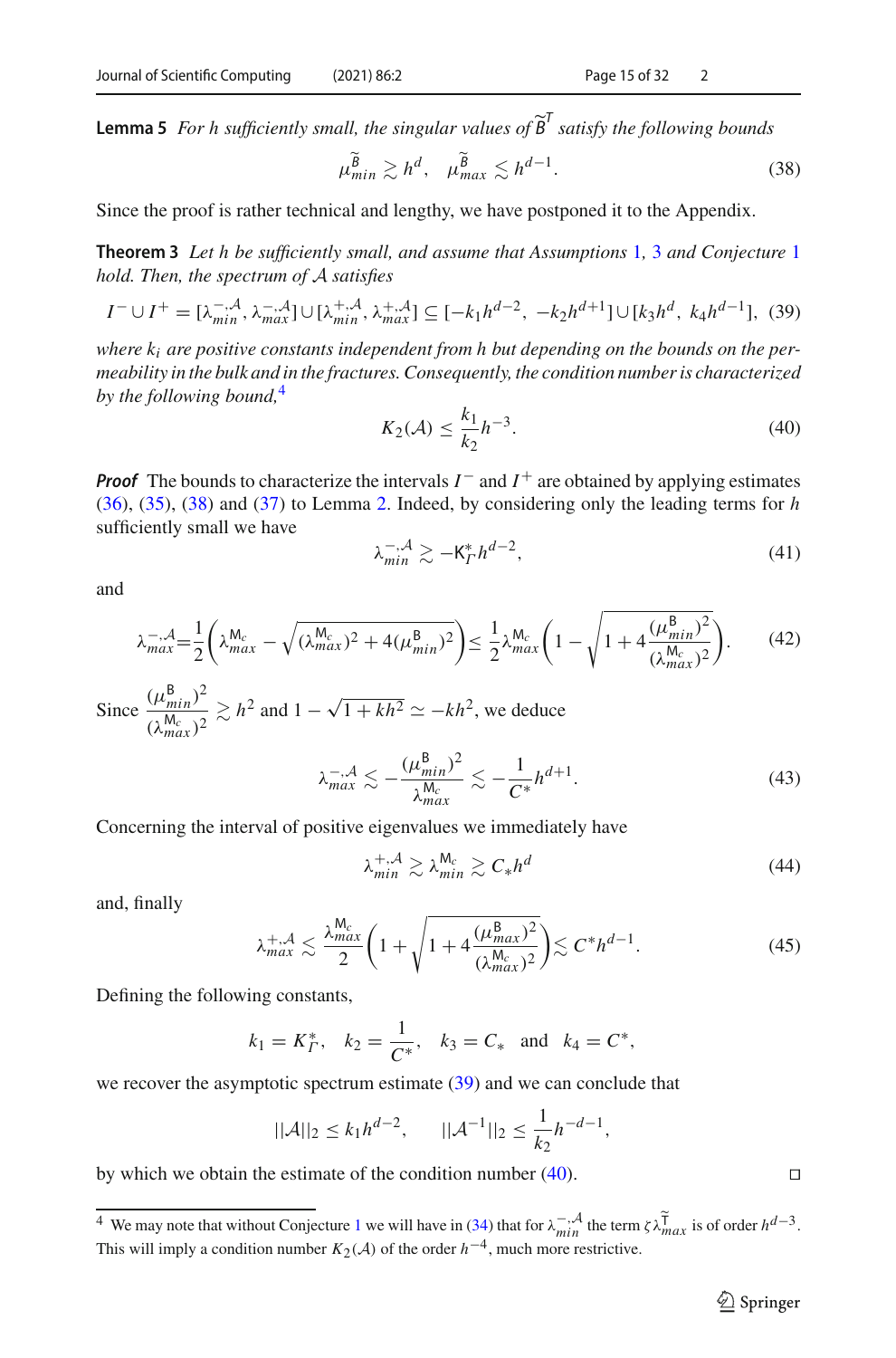Concerning the asymptotic behavior of the condition number in function of the problem parameters, we may note that the most relevant term is proportional to

<span id="page-15-3"></span>
$$
k_1/k_2 = K^*_\Gamma C^* = \max(K^*_{\Gamma}/K_*, K^*_{\Gamma}\eta^*). \tag{46}
$$

Therefore, as expected, an important role is played by the permeability contrast between bulk and fractures.

We remark that the results here presented are asymptotic, i.e. they hold for an *h* sufficiently small. The dependence on the problem parameters shows that the leading term of  $O(h^{-3})$ in the condition number is more relevant when fractures are much more permeable than the bulk. This has been confirmed in the numerical experiments.

<span id="page-15-2"></span>The next result is important for the derivation of suitable preconditioners for the system. We define  $M_D^c = \text{diag}(M_c)$ , the diagonal part of the mimetic inner product matrix. We have the following

**Theorem 4** *Matrix*  $M_D^c$  *is asymptotically spectrally equivalent to*  $M_c$ *. That is, if*  $h \leq h_0$ *, then* 

$$
\lambda_{max}^{M_D^c} \simeq \lambda_{max}^{M_c} \quad \text{and} \quad \lambda_{min}^{M_D^c} \simeq \lambda_{min}^{M_c}, \tag{47}
$$

where  $\lambda_{max}^{M_D^c}$  and  $\lambda_{min}^{M_D^c}$  are the maximum and minimum eigenvalue of  $M_D^c$ , respectively, and *the hidden constants depend on the problem parameters but not on h.*

**Proof** We first note that both  $M_c$  and  $M_D^c$  can be built cell-wise,

$$
M_c = \sum_{P \in \Omega_h} M_P^c \quad M_c = \sum_{P \in \Omega_h} M_{D,P}.
$$

Consequently, see [\[58](#page-31-11)], the Rayleigh quotient satisfies

$$
\min_{\mathbf{P}\in\mathcal{Q}_h} \frac{\mathbf{v}_\mathbf{P}^\mathbf{T} \mathsf{M}_\mathbf{P}^c \mathbf{v}_\mathbf{P}}{\mathbf{v}_\mathbf{P}^\mathbf{T} \mathsf{M}_\mathbf{D}^c, \mathbf{v}_\mathbf{P}} \le \frac{\mathbf{v}^\mathbf{T} \mathsf{M}_c \mathbf{v}}{\mathbf{v}^\mathbf{T} \mathsf{M}_\mathbf{D}^c \mathbf{v}} \le \max_{\mathbf{P}\in\mathcal{Q}_h} \frac{\mathbf{v}_\mathbf{P}^\mathbf{T} \mathsf{M}_\mathbf{P}^c \mathbf{v}_\mathbf{P}}{\mathbf{v}_\mathbf{P}^\mathbf{T} \mathsf{M}_\mathbf{D}^c, \mathbf{v}_\mathbf{P}},\tag{48}
$$

where  $\mathbf{v}_P^T$  and  $\mathbf{v}_{P_T}$  are the restriction of the vector of velocity degrees of freedom  $\mathbf{v} \in W_h$ on the velocity degrees of freedom of P and to the velocity degrees of freedom of P that lies on  $\Gamma$ , respectively. We have that  $\mathbf{v}_P^T \mathbf{M}_P \mathbf{v}_P = \mathbf{v}_P^T \mathbf{M}_P \mathbf{v}_P + \mathbf{v}_{P_\Gamma}^T \mathbf{E}_P \mathbf{v}_{P_\Gamma}$ , where  $\mathbf{M}_P$  and  $\mathbf{E}_P$  are the elemental contributions to the matrices M and E, respectively. Coercivity and stability results for  $M_P^c$ , reported in [\[42\]](#page-30-10), together with the quasi-uniformity assumption [\(19\)](#page-10-1) and the definition of E, lead to

<span id="page-15-0"></span>
$$
\mathbf{v}_{\mathsf{P}}^T \mathsf{M}_{\mathsf{P}} \mathbf{v}_{\mathsf{P}} \simeq h^d \|\mathbf{v}_{\mathsf{P}}\|^2, \text{ and } \mathbf{v}_{\mathsf{P}_\Gamma}^T \mathsf{E}_{\mathsf{P}} \mathbf{v}_{\mathsf{P}_\Gamma} \simeq h^{d-1} \|\mathbf{v}_{\mathsf{P}_\Gamma}\|^2. \tag{49}
$$

Let us now indicate with  $m_{jj}^c$  the *j*th diagonal element of  $M_p^c$  and we set  $m_{jj}^c = m_{jj} + e_{jj}$ , where  $m_{jj}$  and  $e_{jj}$  are the elements of  $M_{D,P}$  and  $E_{D,P}$ , the diagonal part of  $M_P$  and  $E_P$ respectively, and we indicate with  $\mathbf{e}_i$  the *j*th canonical vector with all components zero apart from  $[e_i]_i = 1$ . With simple algebraic manipulations, from [\(11\)](#page-8-2) and [\(12\)](#page-8-3) we find that

$$
m_{jj} = \mathbf{e}_j^T \mathsf{M}_p \mathbf{e}_j = \frac{|f_j|^2}{|\mathsf{P}|} (\mathbf{c}_{f_j} - \mathbf{c}_{\mathsf{P}}) \mathsf{K}_{\mathsf{P}}^{-1} (\mathbf{c}_{f_j} - \mathbf{c}_{\mathsf{P}}) + \gamma_{\mathsf{P}} \mathbf{e}_j^T (1 - \mathsf{Z}_{\mathsf{P}} (\mathsf{Z}_{\mathsf{P}}^T \mathsf{Z}_{\mathsf{P}})^{-1} \mathsf{Z}_{\mathsf{P}}^T) \mathbf{e}_j.
$$

Since  $\gamma_P \simeq h^d$ ,  $\frac{|f_j|^2}{|P|} \simeq h^{d-2}$ ,  $(\mathbf{c}_{f_j} - \mathbf{c}_P) \mathbf{K}_{\mathsf{P}}^{-1}(\mathbf{c}_{f_j} - \mathbf{c}_P) \simeq h^2$ , and noting that  $\mathbf{I} - \mathbf{Z}_{\mathsf{P}}(\mathbf{Z}_{\mathsf{P}}^T \mathbf{Z}_{\mathsf{P}})^{-1} \mathbf{Z}_{\mathsf{P}}^T$ is a projection matrix, we can claim that

<span id="page-15-1"></span> $m_{ij} \simeq h^d$ ,  $\forall j$ . (50)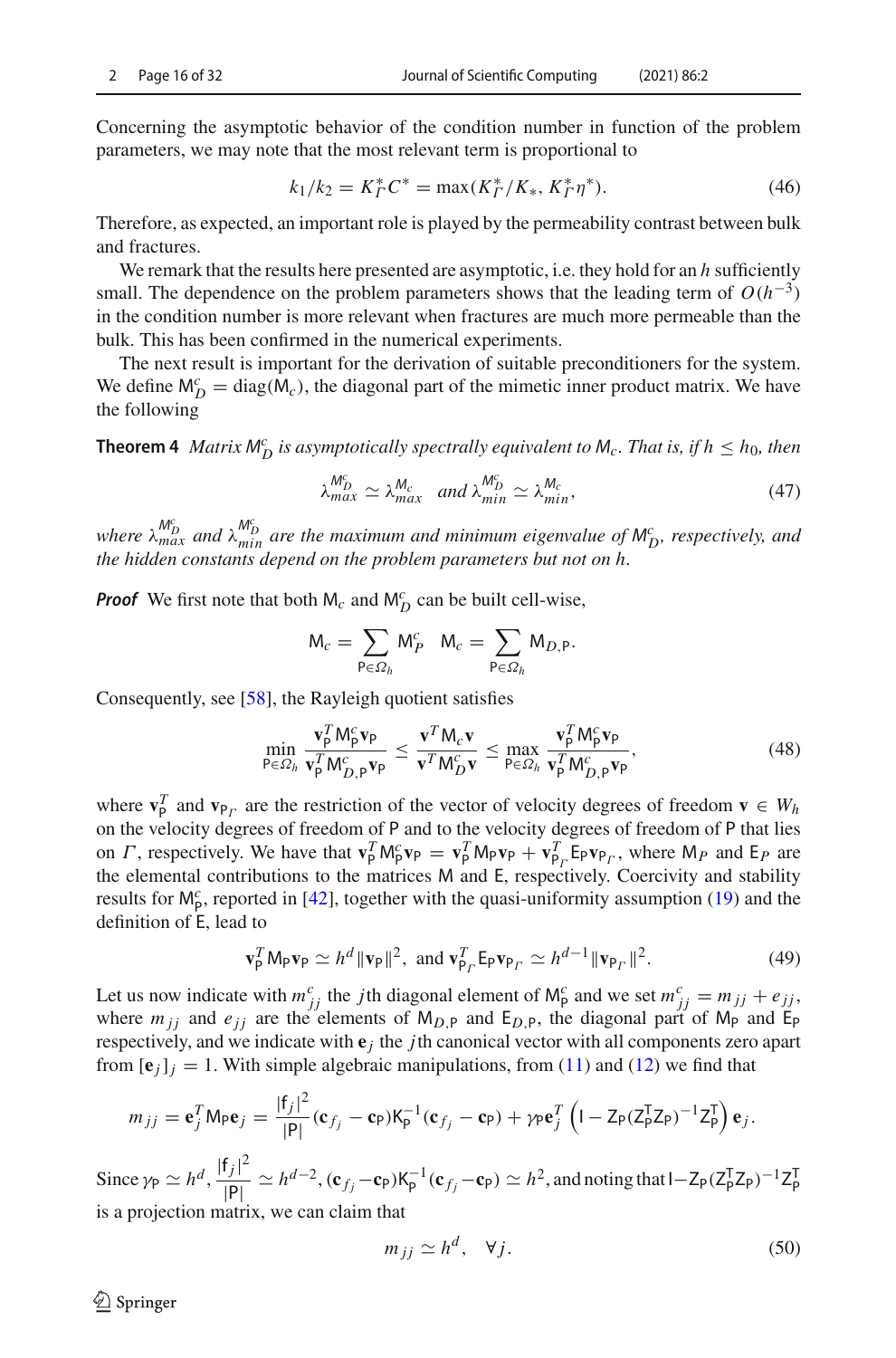of facets of P that lay on 
$$
\Gamma_h
$$
 and  $\hat{\mathbf{f}}$  the fracture cell corresponding to a  $\mathbf{f} \in \mathcal{F}_h^{\Gamma}(\mathsf{P})$ , we may  
infer  

$$
\mathbf{v}_{\mathsf{P}}^T \mathbf{E}_{D,\mathsf{P}} \mathbf{v}_{\mathsf{P}} \simeq \|\mathbf{v}_{\mathsf{P}_\Gamma}\|^2 \sum_{\eta_{\hat{\mathsf{P}}} \|\mathbf{f}| \simeq h^{d-1} \|\mathbf{v}_{\mathsf{P}_\Gamma}\|^2, \tag{51}
$$

<span id="page-16-1"></span>
$$
\mathbf{v}_{\mathsf{P}}^T \mathsf{E}_{D,\mathsf{P}} \mathbf{v}_{\mathsf{P}} \simeq \|\mathbf{v}_{\mathsf{P}_\Gamma}\|^2 \sum_{\mathsf{f} \in \mathcal{F}_h^{\Gamma}(\mathsf{P})} \eta_{\hat{\mathsf{f}}} |\mathsf{f}| \simeq h^{d-1} \|\mathbf{v}_{\mathsf{P}_\Gamma}\|^2,\tag{51}
$$

since  $\xi_0 > 0$ .

infer

In conclusion, by exploiting  $(49)$ ,  $(50)$  and  $(51)$  we have

$$
\frac{{\bf v}_{\rm p}^T{\bf M}_{\rm p}^c{\bf v}_{\rm p}}{\bf v}_{\rm p}^T{\bf M}_{\rm D, {\rm P}}^c{\bf v}_{\rm p}}\simeq\frac{h^d\|{\bf v}_{\rm p}\|^2+h^{d-1}\|{\bf v}_{{\rm P}_r}\|^2}{h^d\|{\bf v}_{\rm p}\|^2+h^{d-1}\|{\bf v}_{{\rm P}_r}\|^2},
$$

by which the quotient is asymptotically a constant.  $\Box$ 

# <span id="page-16-0"></span>**3 Preconditioning Techniques for the Discrete Generalized Saddle-Point System**

In this section we present several ABF preconditioners applied to the problem at hand. For an overview of preconditioning techniques the reader may refer to [\[59](#page-31-12)], and [\[21\]](#page-30-21) for the particular case of saddle-point problems. For an illustration of iterative methods for problems arising from the discretization of partial differential equations the reader may refer to [\[38](#page-30-22)].

The objective is to verify the effectiveness of a diagonal approximation of the matrix M*c*. Indeed, the result of Theorem [4](#page-15-2) suggests that approximating M*<sup>c</sup>* with its diagonal,

<span id="page-16-3"></span>
$$
\widehat{\mathsf{M}}_c = \text{diag}([m_c]_{ii}), \quad i = 1, 2, \dots,
$$
\n<sup>(52)</sup>

could be an interesting and simple choice.

To be computationally effective, the block preconditioners we are going to consider require also an approximation for the Schur complement  $S = -\tilde{T} - \tilde{B}M_C^{-1}\tilde{B}^T$ . For Mixed Finite Elements for the Stokes problem there is a wide strand of literature on the topic of finding good approximations of S, see for instance [\[21](#page-30-21)]. On the other hand, in the context of MFD discretizations we are not aware of any effective strategy. We propose here the approximation simply given by

<span id="page-16-2"></span>
$$
\widehat{\mathsf{S}} = -\widetilde{\mathsf{T}} - \widetilde{\mathsf{B}} \widehat{\mathsf{M}}_c \widetilde{\mathsf{B}}^\mathsf{T}.\tag{53}
$$

Matrix  $-\hat{S}$  is s.p.d. and rather sparse, so it is easily factored with a sparse Cholesky factorization [\[34\]](#page-30-23).

In a first set of test cases we will consider also the approximation of  $M_c$  with its lumped form

<span id="page-16-4"></span>
$$
\widetilde{\mathsf{M}}_c = \text{diag}\left(\sum_j [m_c]_{ij}\right), \quad i = 1, 2, \dots,
$$
\n(54)

a technique widely used in low-order finite elements. We will show that this choice is completely inadequate for our class of problems.

We have chosen two iterative schemes, MINRES [\[52](#page-31-13)] and GMRES [\[53\]](#page-31-14). The former is in principle the method of choice for indefinite symmetric systems. However it restricts the choice of preconditioners to symmetric positive definite ones. Therefore, the reduced constraints on the possible preconditioners of GMRES makes it particularly interesting, despite its larger memory requirement. For GMRES we have chosen the left-preconditioned formulation.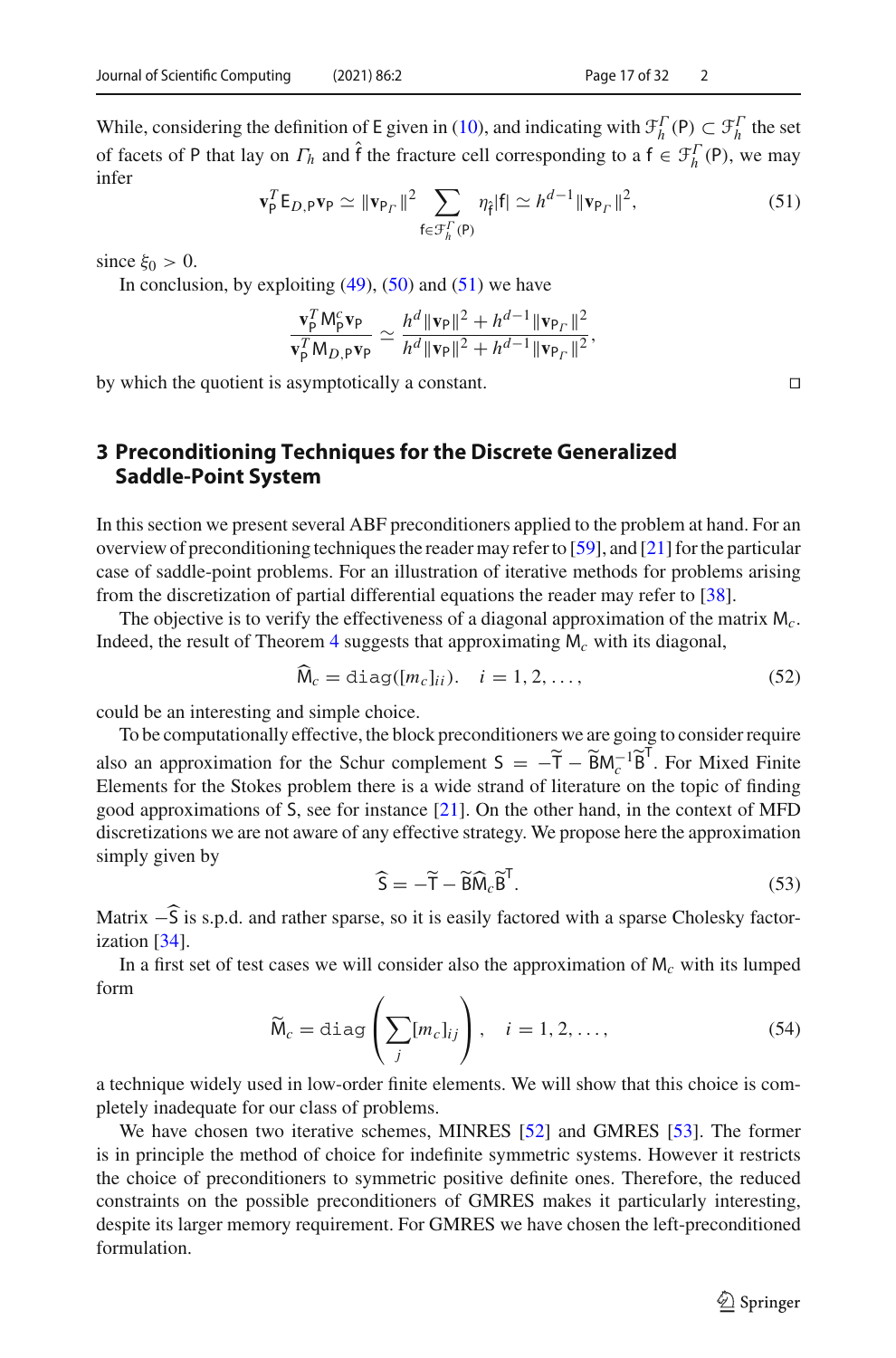### **3.1 Block Diagonal Preconditioner**

The first ABF preconditioner we have considered is given by

$$
\mathcal{P} = \begin{bmatrix} \widehat{\mathsf{M}}_c & \\ 0 & -\widehat{\mathsf{S}} \end{bmatrix},\tag{55}
$$

where  $\widehat{S}$  if computed according to [\(53\)](#page-16-2) and  $\widehat{M}_c$  using [\(52\)](#page-16-3) or, alternatively, [\(54\)](#page-16-4). The application of the preconditioner is straightforward, and recalled in Algorithm [1.](#page-17-0) At each iteration, we compute the preconditioned residual  $\mathbf{z} = [\mathbf{z}_1, \mathbf{z}_2]^\mathsf{T}$  given by  $\mathcal{P}\mathbf{z} = \mathbf{r}$ , where  $\mathbf{r} = [\mathbf{r}_1, \mathbf{r}_2]^\mathsf{T}$ is the current residual.

<span id="page-17-0"></span>**Algorithm 1** Block diagonal preconditioner. Computation of  $z = P^{-1}r$ .

| Solve $M_{\mathcal{L}}\mathbf{z}_1 = \mathbf{r}_1$ |  |  |
|----------------------------------------------------|--|--|
| Solve $-5z_2 = r_2$                                |  |  |

This preconditioner is symmetric positive definite, therefore it may be used for both GMRES and MINRES. The most demanding part of Algorithm [1](#page-17-0) is solving the linear system  $-\hat{S}z_2 = r_2$ , which is however made effective by the Cholesky factorization (a possible alternative, not considered in this work, is to use multigrid techniques).

### **3.2 Block Triangular Preconditioner**

In this case, we set

$$
\mathcal{P} = \begin{bmatrix} \widehat{\mathsf{M}}_c & \widetilde{\mathsf{B}}^{\mathsf{T}} \\ 0 & \widehat{\mathsf{S}} \end{bmatrix} . \tag{56}
$$

Given the above definitions, the solution of  $Pz = r$  can be obtained by employing the following factorization of its inverse

$$
\mathcal{P}^{-1} = \begin{bmatrix} \widehat{\mathsf{N}}_c^{-1} & 0 \\ 0 & 1 \end{bmatrix} \begin{bmatrix} 1 & \widetilde{\mathsf{B}}^{\mathsf{T}} \\ 0 & -1 \end{bmatrix} \begin{bmatrix} 1 & 0 \\ 0 & -\widehat{\mathsf{S}}^{-1} \end{bmatrix}.
$$

More precisely, at each iteration, computing the preconditioned residual is attained by Algorithm [2.](#page-17-1) Again, the most demanding part of Algorithm [2](#page-17-1) is solving the linear system

<span id="page-17-1"></span>

| <b>Algorithm 2</b> Block triangular preconditioner. Computation of $z = \mathcal{P}^{-1}r$ . |  |  |  |
|----------------------------------------------------------------------------------------------|--|--|--|
|                                                                                              |  |  |  |

Solve  $-\hat{\mathsf{S}}\mathbf{z}_2 = \mathbf{r}_2$ Compute  $\boldsymbol{\gamma} = \mathbf{r}_1 - \widetilde{\mathbf{B}}^T \mathbf{z}_2$ Solve  $\mathbf{M}_c \mathbf{z}_1 = \mathbf{y}$ 

 $-\hat{S}z_2 = r_2$ . The additional computational effort compared with the diagonal block preconditioner is minimal. However, this preconditioner is not s.p.d. and therefore it has been tested only with GMRES.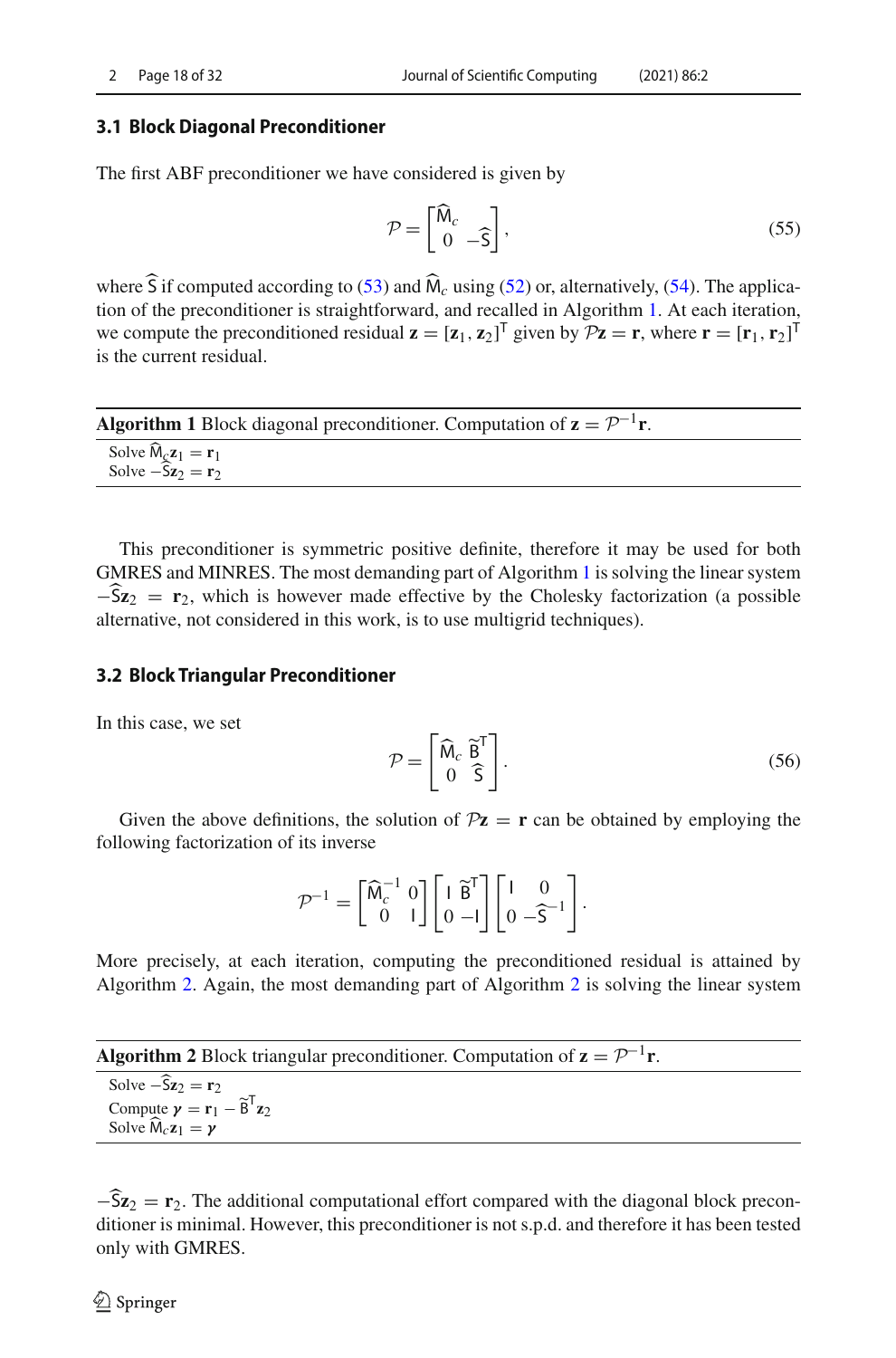Now we introduce a preconditioner based on an approximate block LU factorization. For the matrix *A* the following block LU factorization holds:

$$
\mathcal{A} = \begin{bmatrix} M_c & \widetilde{B}^T \\ \widetilde{B} & -\widetilde{T} \end{bmatrix} = \begin{bmatrix} M_c & 0 \\ \widetilde{B} & S \end{bmatrix} \begin{bmatrix} I & M_c^{-1} \widetilde{B}^T \\ 0 & I \end{bmatrix}.
$$
 (57)

The idea is again to replace  $M_c$  and S with the proposed approximations  $\widehat{M}_c$  and  $\widehat{S}$ , so that the preconditioner is now

$$
\mathcal{P} = \begin{bmatrix} \widehat{\mathsf{M}}_c & 0\\ \widetilde{\mathsf{B}} & \widehat{\mathsf{S}} \end{bmatrix} \begin{bmatrix} \mathsf{I} & \widehat{\mathsf{M}}_c^{-1} \widetilde{\mathsf{B}}^{\mathsf{T}}\\ 0 & \mathsf{I} \end{bmatrix} . \tag{58}
$$

Multiplying the factors we get

$$
\mathcal{P} = \begin{bmatrix} \widehat{\mathbf{M}}_c & \widetilde{\mathbf{B}}^{\mathsf{T}} \\ \widetilde{\mathbf{B}} & -\widetilde{\mathsf{T}} \end{bmatrix},\tag{59}
$$

which shows that  $P$  has the classical form of an indefinite preconditioner.<sup>[5](#page-18-1)</sup> Computing the preconditioned residual  $\mathbf{z} = [\mathbf{z}_1, \mathbf{z}_2]^\mathsf{T} = \mathcal{P}^{-1}\mathbf{r}$  requires the steps illustrated in Algorithm [3.](#page-18-2)

The computational costs are slightly higher than the ones of Algorithm [2,](#page-17-1) with an additional multiplication by  $\widehat{M}_c^{-1}$  and  $\widetilde{B}_c$ .<sup>[6](#page-18-3)</sup>

<span id="page-18-2"></span>

|  | <b>Algorithm 3</b> Block LU preconditioner. Computation of $z = \mathcal{P}^{-1}r$ . |  |
|--|--------------------------------------------------------------------------------------|--|
|  |                                                                                      |  |

Solve  $\widehat{M}_c y_1 = \mathbf{r}_1$ Solve  $\widehat{S}z_2 = \mathbf{r}_2 - \widetilde{B}\mathbf{y}_1$ Solve  $\widehat{M}_c \gamma = \widetilde{B}^T z_2$ Compute  $z_1 = y_1 - \gamma$ 

# <span id="page-18-0"></span>**4 Numerical Tests**

In this section we present some numerical experiments. The first illustrates some solutions obtained with the proposed model on two test cases, one with a single fracture cutting the domain and the second one with a more complex network. We then use the set-up of the first test case to verify the spectral properties of the matrices with respect to the theoretical estimates. Finally, we test the performance of the proposed preconditioners using the matrices stemming from the discretization of the two test cases.

<span id="page-18-1"></span><sup>5</sup> More precisely it falls under the class of *constraint preconditioners*, see [\[21\]](#page-30-21) for more details. A constraint preconditioner has the same block structure of the original matrix. Therefore, a saddle-point matrix is preconditioned by another saddle-point matrix that can be inverted in an easier way.

<span id="page-18-3"></span><sup>&</sup>lt;sup>6</sup> We observe that the approximate block LU preconditioner based on employing the diagonal part of  $M_c$ mimics the well-known SIMPLE preconditioning (see [\[38\]](#page-30-22)) used in computational fluid dynamics.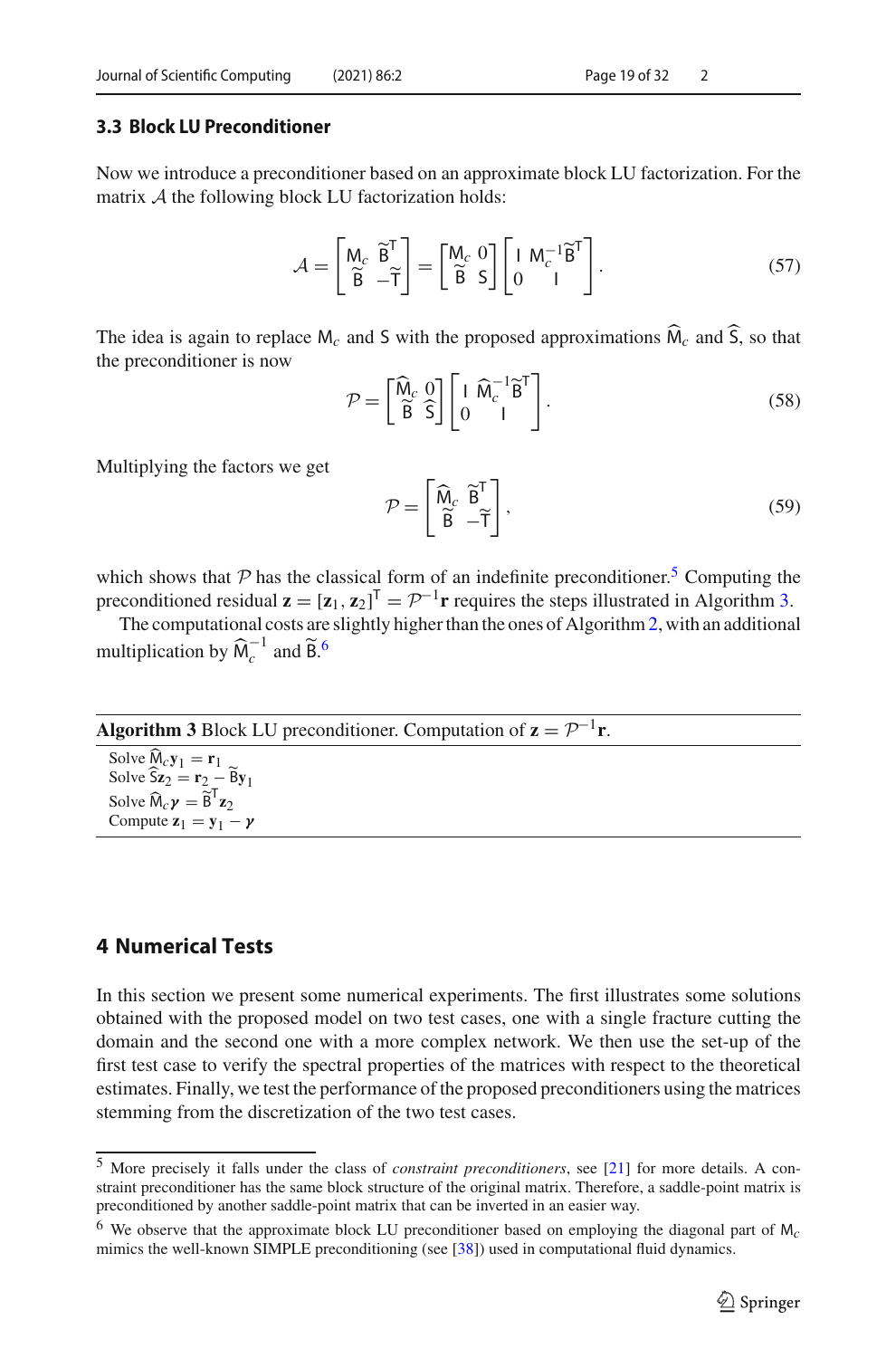

<span id="page-19-0"></span>**Fig. 2** Pressure field in the bulk domain for different values of  $K<sub>\tau</sub>$  and  $K<sub>n</sub>$ , setup A (single fracture)

### <span id="page-19-1"></span>**4.1 Setup A: Single Fracture Case**

In the first test we have considered a domain  $\Omega = (-1, 1) \times (-1, 1) \times (0, 1)$  and a fracture  $\Gamma = (-1, 1) \times \{0\} \times (0, 1)$ . On the left and right boundary sides we consider Dirichlet conditions, in particular we fix  $p = 1$  on  $\{y = -1\}$  and  $p = 0$  on  $\{y = 1\}$ , while on the top, bottom, front and back sides we impose homogeneous Neumann boundary conditions, whereas for the fracture we consider full Dirichlet boundary conditions setting  $p = 1$  on the top and  $p = 0$  on the bottom side: in this way we are simulating two orthogonal flows, one in the bulk and one in the fracture, and, by varying the fracture parameters, see Fig. [2,](#page-19-0) we vary their interaction. We have considered 3 cases: a "sealed" fracture  $K_{\tau} = 10^{-2}$ ,  $K_n = 1$ , where the low normal permeability hinders the flow across the fracture; a "neutral case" with  $K_{\tau} = 10^{-2}$ ,  $K_n = 10^2$ , where the material filling the fracture has the same permeability as the bulk and we expect negligible pressure and velocity jumps; and a highly conductive fracture,  $K_{\tau} = 1, K_n = 10^2$ .

Note the jump of pressure across the fracture obtained in the case of the "sealed" fracture, Fig. [2-](#page-19-0)left, and the linear pressure profile in Fig. [2-](#page-19-0)center, where the fracture has a negligible effect on the bulk flow. More interesting is the case of the conductive fracture in Fig. [2-](#page-19-0)right, where we have a strong interaction between the fracture and bulk flow, and the fracture becomes a preferential path for the fluid.

### <span id="page-19-2"></span>**4.2 Setup B: Fracture Network**

We here consider a more realistic case, i.e. a network of fractures. The bulk domain is now  $\Omega = (0, 2) \times (0, 1) \times (0, 1)$  and the network Γ consists of seven fractures with several intersections shown in Fig. [3.](#page-20-1) On the left and right boundary sides of the domain we consider Dirichlet conditions, in particular we fix  $p = 1$  on  $\{x = 0\}$  and  $p = 0$  on  $\{x = 2\}$ , while on the top, bottom, front and back boundary sides of the domain we impose homogeneous Neumann boundary conditions. A polyhedral mesh of diameter *h* = 0.193 is employed and the resulting dimension of the system is 43,834.

In this test we consider larger contrasts between the equivalent permeability  $K<sub>\tau</sub>$  and  $K<sub>n</sub>$ and the bulk permeability with respect to the previous test. In the case of sealed fractures we set  $K_{\tau} = 10^{-3}$ ,  $K_n = 10^{-1}$ . As shown in Fig. [4](#page-20-2) the action of the fractures as barriers implies a strong discontinuity of the pressure across the fractures. The case of conductive fractures, with  $K_{\tau} = 10$ ,  $K_n = 10^3$  is shown in Fig. [5:](#page-20-3) note that in this case the distribution of pressure in the bulk follows the main network direction, since the fractures attract the bulk flow.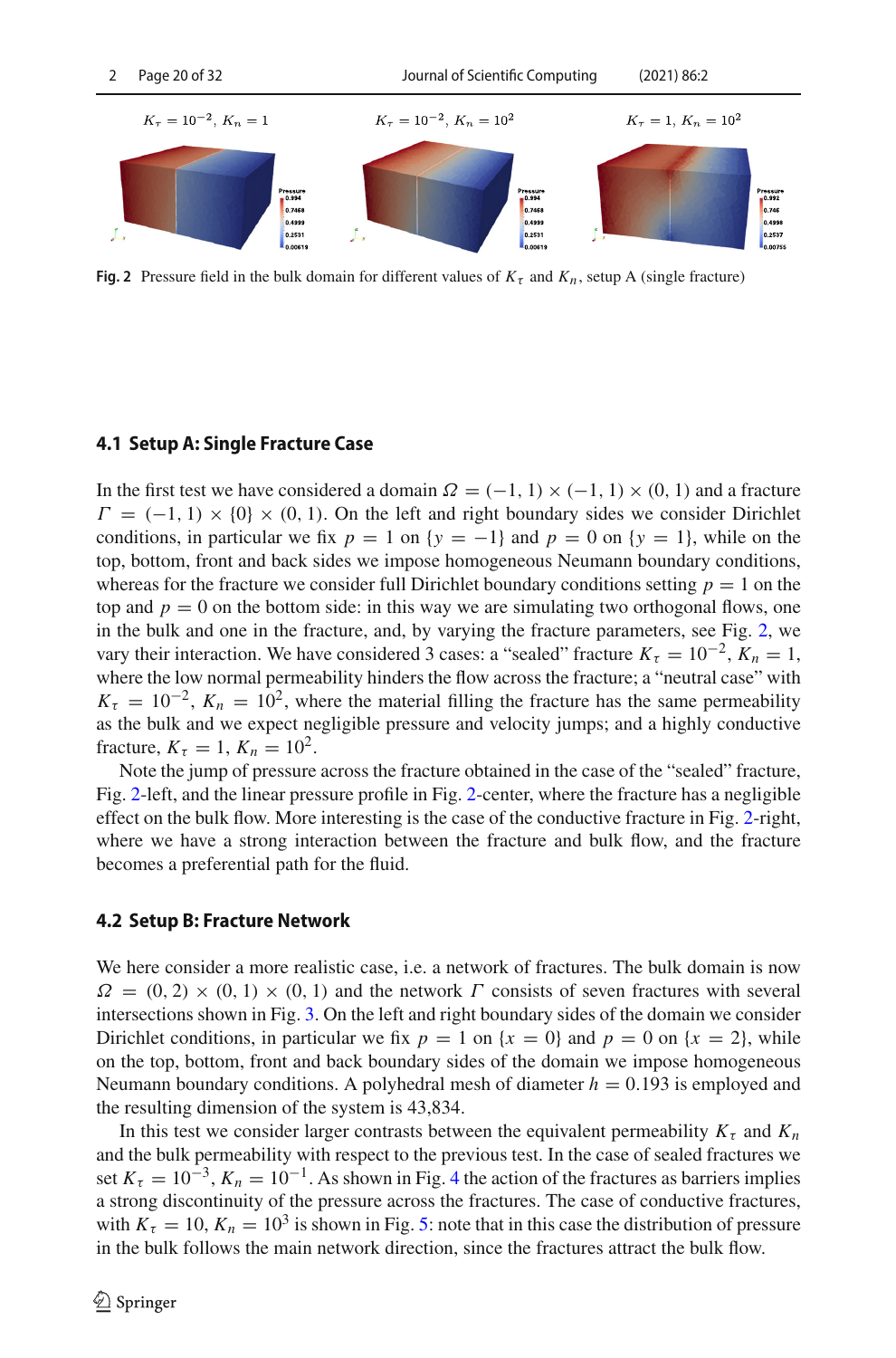

<span id="page-20-1"></span>**Fig. 3** Porous medium with network of fractures



<span id="page-20-2"></span>**Fig. 4** Pressure distribution in the fractures network—sealed network case:  $K_{\tau} = 10^{-3}$ ,  $K_n = 10^{-1}$ 



<span id="page-20-3"></span>**Fig. 5** Pressure distribution in the porous medium—conductive network case:  $K_{\tau} = 10$ ,  $K_n = 10^3$ 

### <span id="page-20-0"></span>**4.3 Spectral Properties of the Matrix**

We consider the geometrical configuration of Setup A, illustrated in Sect. [4.1.](#page-19-1) First, we study experimentally the maximum eigenvalue of the transmissibility matrix  $\mathsf T$  to verify [\(36\)](#page-13-2). Then, we estimate the condition number of the global matrix of the problem  $A$  to verify the theoretical estimate of Theorem [3.](#page-14-4) The maximum and minimum eigenvalues have been estimated with the eigs function of MATLAB<sup>®</sup>.

We wanted to assess that the theoretical bound  $(36)$  on the maximal eigenvalue of T holds (at least approximately) also for more general grids. Since  $d = 3$  the bound states that  $\lambda_{\text{max}}^T$ should be bounded by a quantity invariant with *h*.

In Table [1](#page-21-0) we have reported the estimated values for different grids and  $\hat{K}_{\Gamma} = k_f I$ , with  $k_f = 10^{-3}$ . We may note that for regular hexahedral grids, which induce a rather regular mesh on  $\Gamma$ , the eigenvalue is in fact constant with a value that respects the bound very closely.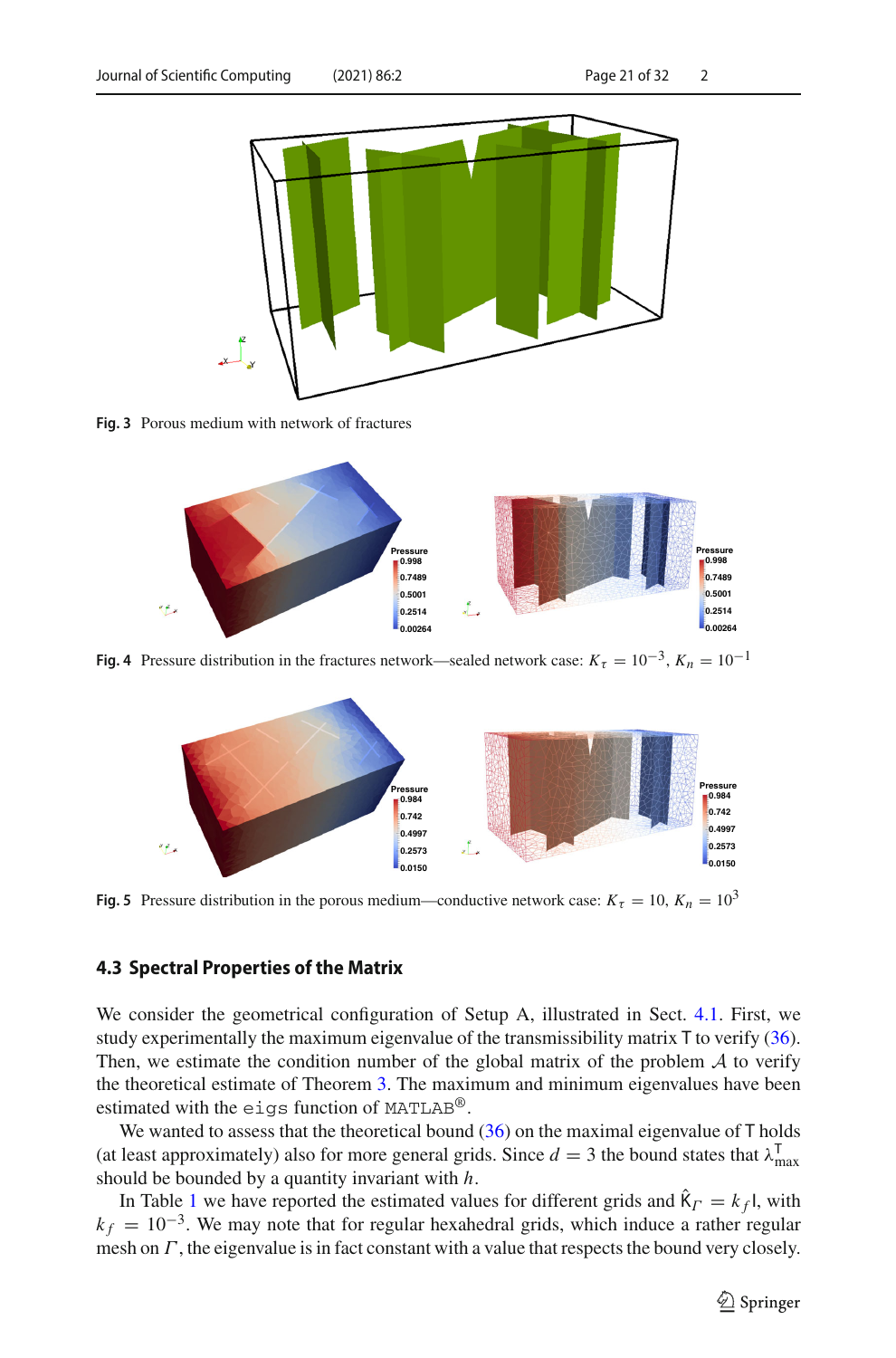2 Page 22 of 32 Journal of Scientific Computing (2021) 86:2

<span id="page-21-0"></span>

|       | <b>Table 1</b> Maximum eigenvalue of |
|-------|--------------------------------------|
|       | matrix T for different types of      |
| grids |                                      |

| h                            | 0.25          | 0.125         | 0.0625        | 0.0313        |
|------------------------------|---------------|---------------|---------------|---------------|
| Hexahedral grid              |               |               |               |               |
| $\lambda_{max}^{\mathsf{T}}$ | $8.00e - 05$  | $8.00e - 0.5$ | $8.00e - 0.5$ | $8.00e - 0.5$ |
| $\boldsymbol{h}$             | 1.118         | 0.563         | 0.314         | 0.144         |
| Tetrahedral grid             |               |               |               |               |
| $\lambda_{max}^{\mathsf{T}}$ | $9.74e - 0.5$ | $1.02e - 04$  | $1.02e - 04$  | $1.02e - 04$  |
| $\boldsymbol{h}$             | 0.559         | 0.265         | 0.137         | 0.067         |
| Polyhedral grid              |               |               |               |               |
| $\lambda_{max}^{\mathsf{T}}$ | $9.10e - 0.5$ | $9.75e - 0.5$ | $1.00e - 04$  | $1.03e - 04$  |

<span id="page-21-1"></span>

|                | <b>Table 2</b> Condition number of $A$ |
|----------------|----------------------------------------|
|                | by varying the mesh size and the       |
|                | fracture permeability for different    |
| types of grids |                                        |

| h                | 0.25         | 0.125        | 0.0625       | 0.0313       |
|------------------|--------------|--------------|--------------|--------------|
| Hexahedral grid  |              |              |              |              |
| $k_f = 1e-3$     | $4.31e + 01$ | $8.54e + 01$ | $1.69e + 02$ | $3.41e + 02$ |
| $k_f=1$          | $2.77e + 01$ | $8.79e + 01$ | $6.58e + 02$ | $2.64e + 03$ |
| $k_f = 1e3$      | $1.02e + 04$ | $8.20e + 04$ | $6.55e+0.5$  | $5.32e + 06$ |
| $\boldsymbol{h}$ | 1.118        | 0.563        | 0.314        | 0.144        |
| Tetrahedral grid |              |              |              |              |
| $k_f = 1e-3$     | $3.38e + 02$ | $7.04e + 02$ | $1.35e+03$   | $2.76e + 03$ |
| $k_f = 1$        | $3.38e + 02$ | $6.91e+02$   | $2.54e + 03$ | $1.01e + 04$ |
| $k_f = 1e3$      | $3.74e + 04$ | $3.14e + 05$ | $2.51e+06$   | $2.21e+07$   |
| h                | 0.559        | 0.265        | 0.137        | 0.067        |
| Polyhedral grid  |              |              |              |              |
| $k_f = 1e-3$     | $1.12e + 03$ | $4.17e + 03$ | $8.69e + 03$ | $2.52e + 04$ |
| $k_f = 1$        | $1.11e + 03$ | $4.18e + 03$ | $1.47e + 04$ | $5.85e + 04$ |
| $k_f = 1e3$      | $2.09e + 05$ | $1.78e + 06$ | $1.47e + 07$ | $1.15e + 08$ |

However, even for more general meshes, the value of  $\lambda_{max}^T$  is scarcely affected by *h*, with higher values that probably reflects the lower mesh regularity.

We focus now on the numerical validation of the estimate of the condition number of the system matrix *A* stated in Theorem [3.](#page-14-4)

We can observe in Table [2](#page-21-1) that the *h*-dependence of the condition number changes with the fracture permeability and with *h*, as expected. Yet, the theoretical bound in [\(40\)](#page-14-3), with  $K_2(\mathcal{A}) = O(h^{-3})$  is reached only for the highest value of  $k_f$ , when the coefficient in [\(46\)](#page-15-3) has the highest value of 10. In the other cases, for the values of *h* here considered, a less restrictive variation with *h* has been found. This is probably due to the fact that the meshes are not refined enough. Indeed, the theoretical estimate is asymptotic, and with a mesh size not sufficiently small the other terms defining the intervals  $I^-$  and  $I^+$  in [\(39\)](#page-14-2) may have a greater impact on the condition number. The case of high fracture permeability is indeed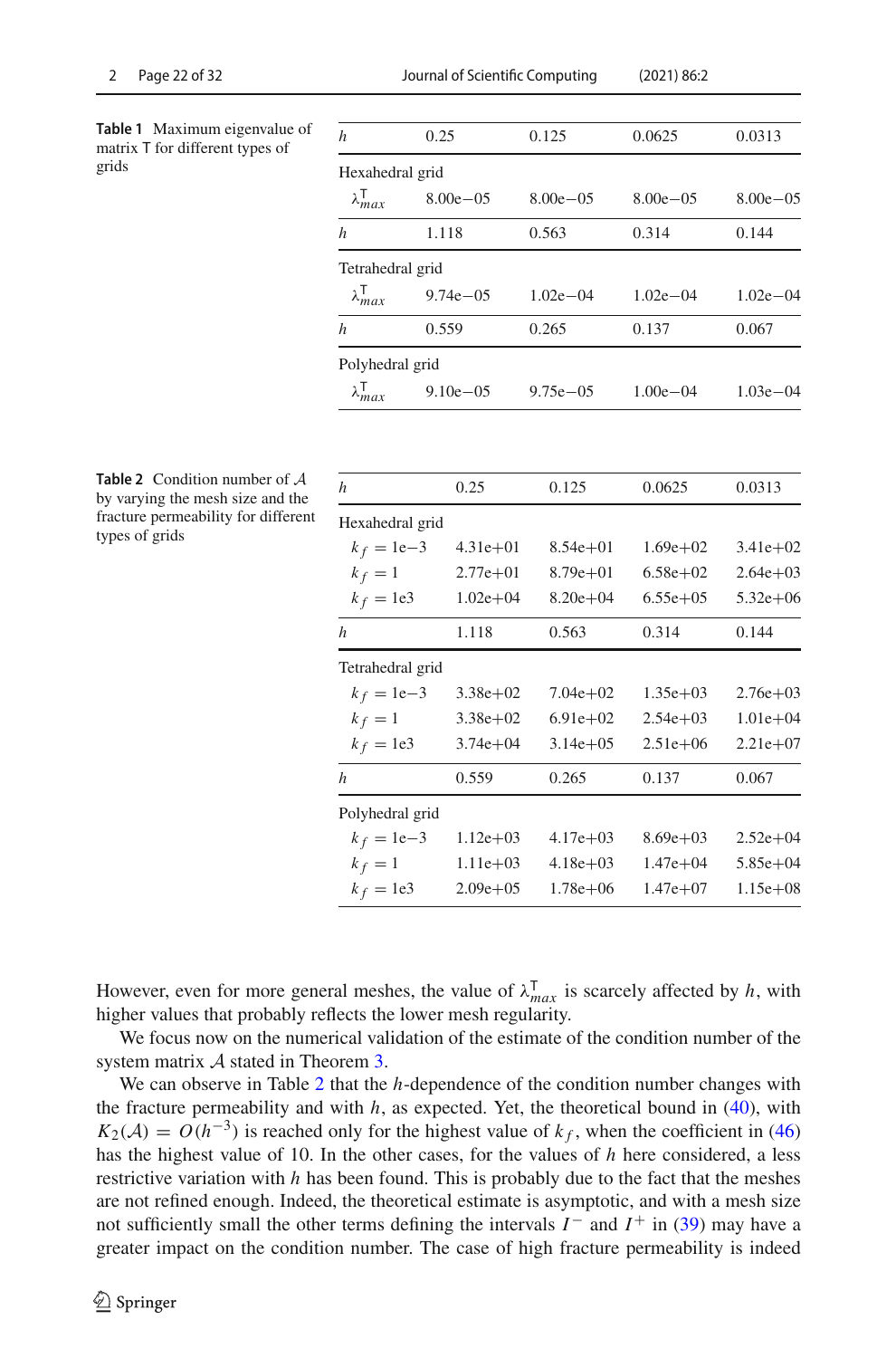the most challenging because of the strong effect of the coupling terms. These results also confirm Conjecture [1,](#page-13-1) without which the condition number would be  $O(h^{-4})$ .

#### **4.4 Testing the Preconditioners**

We now present tests to assess the performance of the preconditioners illustrated in Sect. [3.](#page-16-0) To make a fair comparison all tests have been made by constructing the matrices, building a random vector **w**, constructing the left hand side as  $\mathbf{b} = A\mathbf{w}$  and solving  $A\mathbf{x} = \mathbf{b}$ . The stopping tolerance has been set so that on each test the final relative error in the 2-norm, i.e  $\|\hat{\mathbf{x}} - \mathbf{w}\|_2 / \|\mathbf{w}\|_2$  with  $\hat{\mathbf{x}}$  being the approximated solution, is of the order of 10<sup>-6</sup>. To assess the performance in terms of CPU times, whenever possible we compare with the time needed for the solution with the multifrontal direct solver UMFPACK [\[35\]](#page-30-24). UMFPACK is a very efficient tool for solving sparse linear systems, so it provides a valuable reference. It is memory demanding though, so we could not use it for the largest examples. The tests were performed on an 2.7 Ghz *i*7 Intel processor with 16 GBytes RAM.

For the initial tests we also considered a simple diagonal preconditioner, which corresponds to a rescaling of the equations. Since our matrix *A* has a diagonal block of zeroes, for the corresponding rows no scaling has been performed, i.e. the block has been replaced with the identity. This comparison has been set up only to show the performance gained by the ABF preconditioners versus a trivial preconditioner.

In the following we will denote with Diag the simple diagonal preconditioner, with ABFD\_D, ABFTr\_D and ABFLU\_D the approximate block factorization preconditioners based on block diagonal, block triangular and the block LU factorization with M*<sup>c</sup>* approximated by its diagonal part, respectively. When we use the lumped inner-product matrix to approximate M*c*, we use the subscript L: ABFD\_L, ABFTr\_L and ABFLU\_L.

The first set of tests still considers a single fracture that cuts the whole domain as described in Sect. [4.1,](#page-19-1) whereas the second deals with the network of fractures presented in Sect. [4.2,](#page-19-2) and is more realistic and challenging. For GMRES the restart level is set to 100 in all simulations (a value that is never reached if we choose an effective preconditioner).

The fundamental goal of the analyses is the study of the effectiveness of the preconditioners for different parameter values and mesh sizes. In all tests, the bulk permeability is assumed to be K = I, the fracture aperture  $l_F = 10^{-2}$ .

### **4.4.1 Setup A: Single Fracture Case**

Here we present the case with a single fracture that cuts the whole domain with the geometric configuration shown in Fig. [2.](#page-19-0)

We consider first how the different preconditioners behave with respect to the mesh size *h* in the case of neutral fracture, i.e.  $K_{\tau} = 10^{-2}$  and  $K_n = 10^2$ . The number of iterations to reach convergence, along with the corresponding computing time, are shown in Table [3.](#page-23-0) Note that solving the system with a trivial diagonal preconditioner is extremely inefficient, as expected, and will not be considered in the next tests. We have contemplated it here only to show that the linear system stemming from our problem cannot be solved in practice by an iterative method without resorting to a good preconditioner. Indeed, ABFD\_D, ABFTr\_D, ABFLU\_D provide a significant improvement in performance with timings comparable to the direct solver, particularly in the most refined cases.

The first thing we can note is that the approximation with inner-product lumping is highly ineffective. Therefore, it will not be considered in the next tests. The good results obtained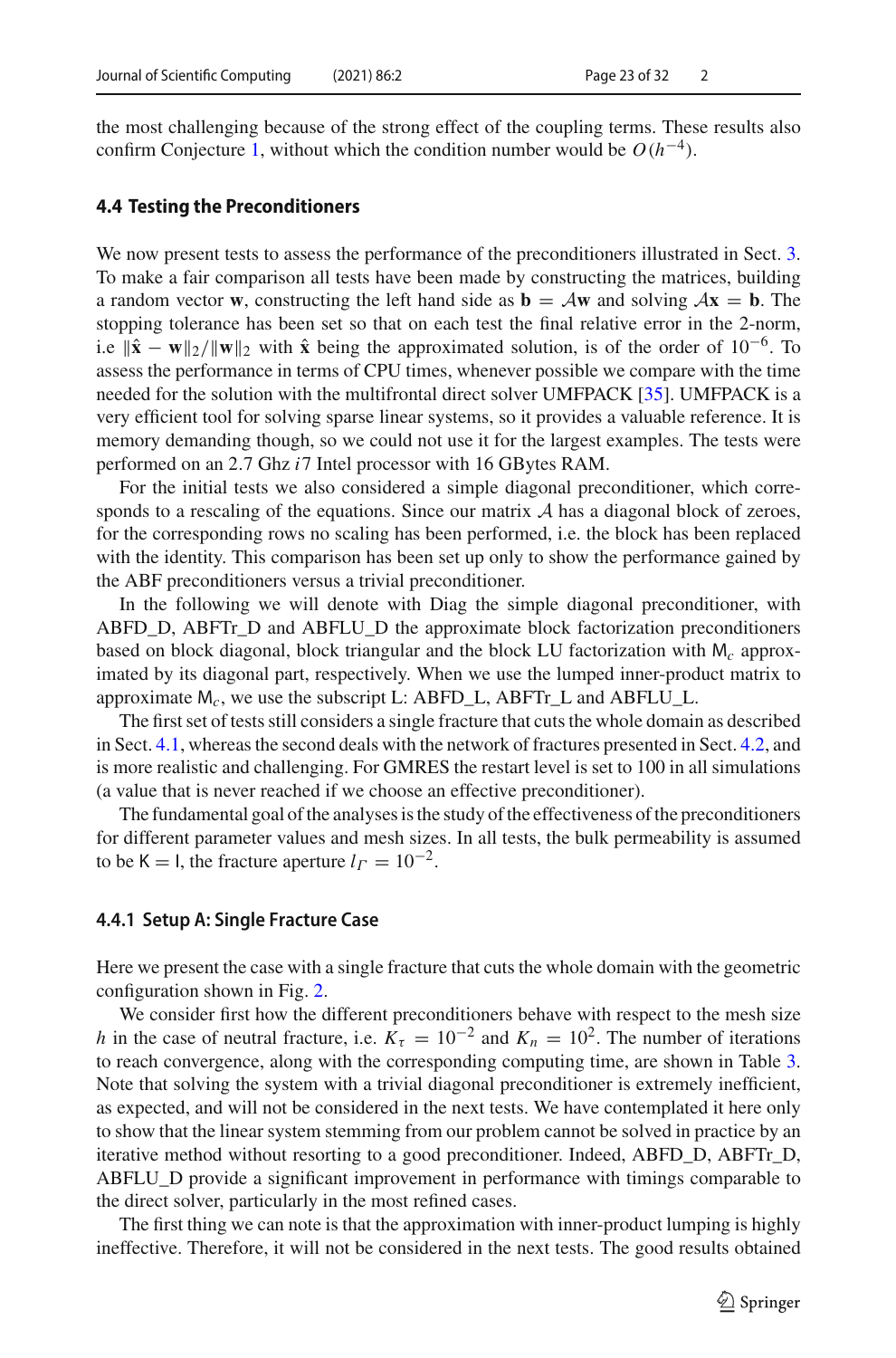|                | $h = 0.559$ (4100 dof) |         |      | $h = 0.282$ (17,220 dof) |      | $h = 0.157(87,500 \text{ dof})$ |  |  |
|----------------|------------------------|---------|------|--------------------------|------|---------------------------------|--|--|
|                | It                     | RelTime | It   | RelTime                  | It   | RelTime                         |  |  |
| <b>GMRES</b>   |                        |         |      |                          |      |                                 |  |  |
| Diag           | 471                    | 68.5    | 2158 | 147                      | 3460 | 193.0                           |  |  |
| ABFD D         | 42                     | 3.0     | 114  | 2.9                      | 118  | 2.6                             |  |  |
| ABFTr D        | 23                     | 2.3     | 56   | 1.5                      | 54   | 1.2                             |  |  |
| <b>ABFLU D</b> | 15                     | 2.0     | 31   | 1.0                      | 30   | 0.8                             |  |  |
| ABFD L         | 1240                   | 211.0   | X    | X                        | X    | X                               |  |  |
| ABFTr L        | 790                    | 140.0   | X    | X                        | Χ    | X                               |  |  |
| ABFLU L        | 87                     | 6.9     | 619  | 30.9                     | 1910 | 113.0                           |  |  |
| <b>MINRES</b>  |                        |         |      |                          |      |                                 |  |  |
| Diag           | 520                    | 19.0    | 1614 | 36.7                     | 2915 | 54.0                            |  |  |
| ABFD D         | 42                     | 2.0     | 101  | 2.7                      | 112  | 2.4                             |  |  |

<span id="page-23-0"></span>**Table 3** Setup A: number of iterations to reach convergence with different preconditioners, and computing times by varying the mesh size

RelTime is the ratio between the actual computing time and the one required for a global solve with the direct method implemented in UMFPACK: note that a small RelTime indicates a good performance of the iterative solver. X means that the iterative solver has not reached convergence in the prescribed number of iterations (20000). We have used polyhedral meshes

<span id="page-23-1"></span>

| Memory (in Mbytes) |               |              |                |  |  |  |
|--------------------|---------------|--------------|----------------|--|--|--|
| Dof                | <b>MINRES</b> | <b>GMRES</b> | <b>UMFPACK</b> |  |  |  |
| 4100               | 1.1           | 2.3          | 5.8            |  |  |  |
| 17.220             | 6.5           | 15.6         | 114            |  |  |  |
| 87,500             | 41.6          | 63.3         | 1800           |  |  |  |
|                    |               |              |                |  |  |  |

with the diagonal approximation are in line with the finding of Theorem [4.](#page-15-2) Indeed, it is well known that approximate block triangular and approximate LU preconditioners perform well if the (1, 1)-block matrix and the Schur complement are replaced by spectrally equivalent matrices [\[38](#page-30-22)[,55](#page-31-10)].

GMRES with ABFLU\_D outperforms all the other techniques, with a number of iteration rather low and computational time that outperforms UMFPACK for the larger matrix. With the ABFD\_D we obtain a slightly better performance with MINRES than with GMRES, as expected. Since memory is also a possible bottleneck we report in Table [4](#page-23-1) the memory requirement of UMFPACK, MINRES and GMRES for the cases of Table [3,](#page-23-0) limited to the block diagonal preconditioner (memory requirement of GMRES with block triangular or LU preconditioners is of the same order). We may note that GMRES is more demanding in terms of memory (as expected) and the memory requested by the direct solver is much higher and grows approximately quadratically with the number of degrees of freedom.

We now examine the robustness of the preconditioner with respect to the parameters of the fracture model  $K_{\tau}$  and  $K_n$ . We consider the permeability values corresponding to the three cases of Fig. [2:](#page-19-0)  $K_{\tau} = 10^{-2}$ ,  $K_n = 1$  (sealing fracture);  $K_{\tau} = 10^{-2}$ ,  $K_n = 10^2$  ("neutral" fracture);  $K_{\tau} = 1$ ,  $K_n = 10^2$  (conductive fracture). Hereafter, we do not consider the two preconditioners based on the lumping of M*c*, nor the Diag preconditioner, which have shown a poor performance. For this test a polyhedral mesh of size  $h = 0.208$  has been employed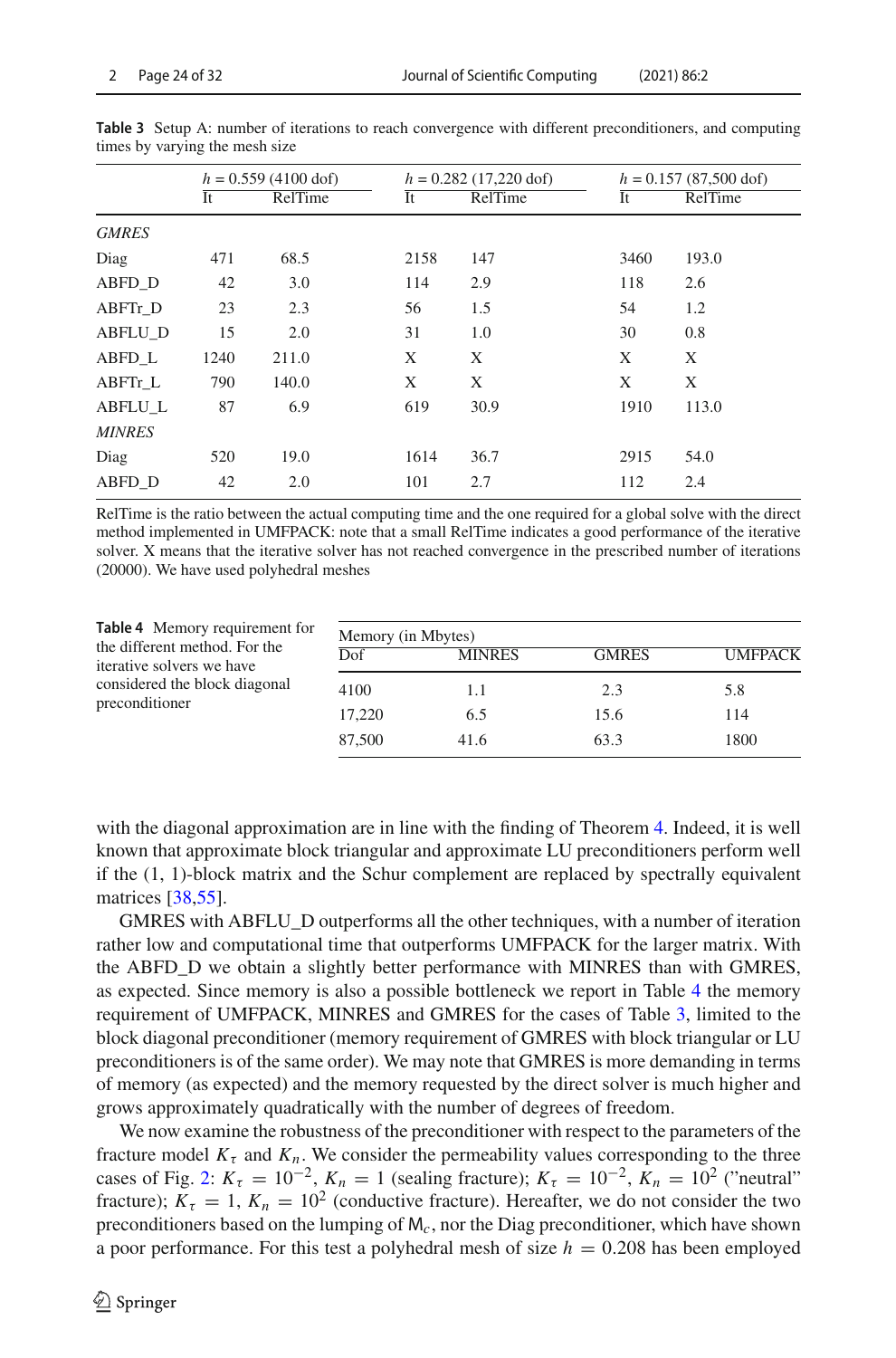|               | $K_{\tau} = 10^{-2}$ , $K_n = 1$ |         |     | $K_{\tau} = 10^{-2}$ , $K_n = 10^2$ $K_{\tau} = 1$ , $K_n = 10^2$ |     |         |  |
|---------------|----------------------------------|---------|-----|-------------------------------------------------------------------|-----|---------|--|
|               | Tt.                              | RelTime | It  | RelTime                                                           | It  | RelTime |  |
| <b>GMRES</b>  |                                  |         |     |                                                                   |     |         |  |
| ABFD D        | 119                              | 2.6     | 112 | 2.4                                                               | 121 | 2.7     |  |
| ABFTr D       | 51                               | 1.2     | 50  | 1.2                                                               | 50  | 1.2     |  |
| ABFLU D       | 31                               | 0.7     | 31  | 0.8                                                               | 31  | 0.7     |  |
| <b>MINRES</b> |                                  |         |     |                                                                   |     |         |  |
| ABFDiag_D     | 116                              | 1.9     | 112 | 1.9                                                               | 119 | 2.1     |  |

<span id="page-24-0"></span>**Table 5** Setup A: number of iterations to reach convergence with different preconditioners and computing times obtained by varying the model parameters

RelTime is the ratio of the actual computing time to the one of a global solve with UMFPACK

<span id="page-24-1"></span>

| <b>Table 6</b> Setup A: number of<br>iterations to reach convergence                                          |                                                               | 300K<br>-It    | R <sub>1</sub>    | R <sub>2</sub>    | 600K<br>It.    | R1                | R <sub>2</sub>      | 1.2M<br>-lt    | R <sub>1</sub>    | R <sub>2</sub>    |
|---------------------------------------------------------------------------------------------------------------|---------------------------------------------------------------|----------------|-------------------|-------------------|----------------|-------------------|---------------------|----------------|-------------------|-------------------|
| with different preconditioners<br>and computing times on three<br>different grids of relatively large<br>size | <b>GMRES</b><br>ABFD D<br>ABFTr D<br>ABFLU D<br><b>MINRES</b> | 70<br>39<br>22 | 3.0<br>1.7<br>1.0 | 1.0<br>1.0<br>1.0 | 73<br>41<br>22 | 3.1<br>1.9<br>1.0 | 2.7<br>2.83<br>2.66 | 74<br>41<br>22 | 3.3<br>1.8<br>1.0 | 8.6<br>8.2<br>8.0 |
|                                                                                                               | ABFD D                                                        | 71             | 2.7               | 1.0               | 73             | 2.8               | 2.8                 | 75             | 3.0               | 8.7               |

R1 is the ratio between the time taken for the solution on a given grid and GMRES with ABFLU\_D on the same grid. R2 indicates the ratio of the time taken on a given grid and that for the same method on the 300K grid

and the corresponding dimension of the linear system is of size 43031. The results, presented in Table [5,](#page-24-0) show a substantial invariance with respect to parameter changes.

To complete this first analysis we considered also more demanding problems in terms of number of degrees of freedom, namely 318,209, 615,793 and 1,216,061, denoted in the following as 300K, 600K and 1.2M respectively. The value of the permeability in the rock matrix is unitary and in the fracture the effective permeabilities are  $K<sub>\tau</sub> = 10^{-2}$  and  $K_n = 10^2$ . For practical reasons, we are using here grids made of tetrahedra. In this case UMFPACK is not able to solve the problem because of memory constraints. Therefore, we report two different relative times. The first (indicated by R1) is the ratio between the time taken on a given grid and the time taken by GMRES+ABFLU\_D on the same grid. The second (indicated by R2) is the ratio between the time taken on a given grid and the one for the same method on grid 300K.

The results are reported in Table [6.](#page-24-1) We may note that the results in terms of number of iterations are rather invariant with respect to the mesh size, showing the good scalability of all preconditioners. Moreover, the numbers of iterations are smaller than the ones reported in Table [5.](#page-24-0) This is explained by the fact that with tetrahedral grids the  $M_c$  matrix is much sparser. Indeed, while the number of elements per row is of the order of 26 for the polyhedral grids we have considered, it drops to 7 for the tetrahedral grids. We have not investigated this behavior further, but it is consistent with similar findings for the 2D case reported in [\[44\]](#page-31-15), even if for a different discretization scheme. The choice GMRES with ABFLU\_D is also in this case the one performing best in terms of both number of iterations and computing time.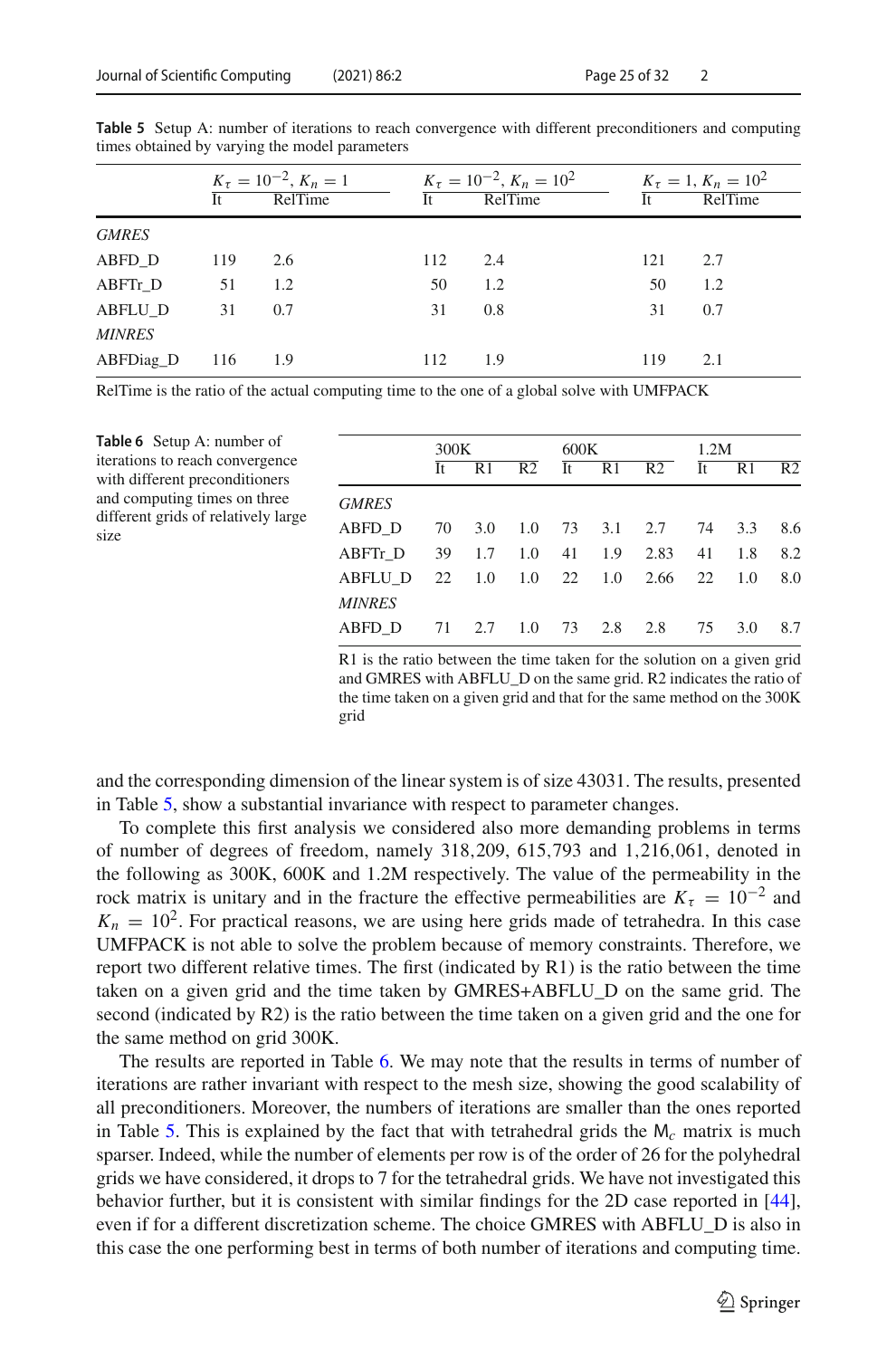|               | It. | $K_{\tau} = 10^{-3}, K_n = 10^{-1}$<br>RelTime | <b>It</b> | $K_{\tau} = 10^{-3}$ , $K_n = 10^3$ $K_{\tau} = 10$ , $K_n = 10^3$<br>RelTime | Tt. | RelTime |
|---------------|-----|------------------------------------------------|-----------|-------------------------------------------------------------------------------|-----|---------|
| <b>GMRES</b>  |     |                                                |           |                                                                               |     |         |
| ABFD D        | 136 | 4.8                                            | 159       | 4.5                                                                           | 170 | 4.7     |
| ABFTr D       | 63  | 1.8                                            | 70        | 2.0                                                                           | 70  | 2.0     |
| ABFLU D       | 31  | 1.0                                            | 32        | 1.0                                                                           | 32  | 1.0     |
| <b>MINRES</b> |     |                                                |           |                                                                               |     |         |
| ABFD D        | 136 | 3.1                                            | 127       | 2.9                                                                           | 145 | 3.2     |

<span id="page-25-1"></span>**Table 7** Setup B: number of iterations and computing time for the different preconditioners and by varying the model parameters

RelTime is the ratio of the actual computing time with the one of a global solve with UMFPACK. We have used polyhedral meshes

We can also observe for all preconditioners a power dependence of the computing time on the total number of degrees of freedom with an exponent of about 1.6.

#### **4.4.2 Setup B: Fracture Network Case**

We consider now the configuration illustrated in Sect. [4.2.](#page-19-2) The larger contrasts between the equivalent fracture permeabilities  $K<sub>τ</sub>$  and  $K<sub>n</sub>$  and the bulk permeability with respect to the previous set-up and the presence of a full network makes the effect of fractures more important.

Also in this case, illustrated in Table [7,](#page-25-1) we can confirm the good performance of GMRES with ABFLU\_D which has proved to be robust also with respect to variations of the model parameter. The other techniques show a slight degradation of performance compared with the results of the previous, simpler, setup.

Finally, to verify the robustness with respect to parameter contrast, we performed two further tests with high contrast. In particular, we have set a unitary permeability in the bulk, whereas in the fractures permeability is 8 orders of magnitude smaller or larger, leading to effective permeabilities of  $K_{\tau} = 10^{-11}$ ,  $K_n = 10^{-5}$  for the impermeable case,  $K_{\tau} = 10^{5}$ ,  $K_n = 10^{11}$  for the permeable case. We note that for these values, the estimated condition number of the full matrix is approximately  $2 \times 10^9$  and  $3 \times 10^{11}$ , respectively. We are then dealing with rather ill-conditioned problems. The results, shown in Table [8,](#page-26-0) show that all the proposed ABF preconditioners behaves reasonably well even for large contrast problems, in particular GMRES with ABFLU\_D is particularly robust and consistently better performing than the direct solver.We point out that in the test cases of this section, GMRES with ABFD\_D has restarted, and this explains the higher number of iterations compared to MINRES (which does not apply restart).

### <span id="page-25-0"></span>**5 Conclusions**

In this work we have assessed the spectral properties of the linear system arising from the mimetic finite differences discretization of a hybrid-dimensional Darcy problem in a fractured porous media. We have then implemented and tested a set of ABF preconditioning techniques for the iterative solution of the discrete problem, proposing a strategy to build the approximation of the factors.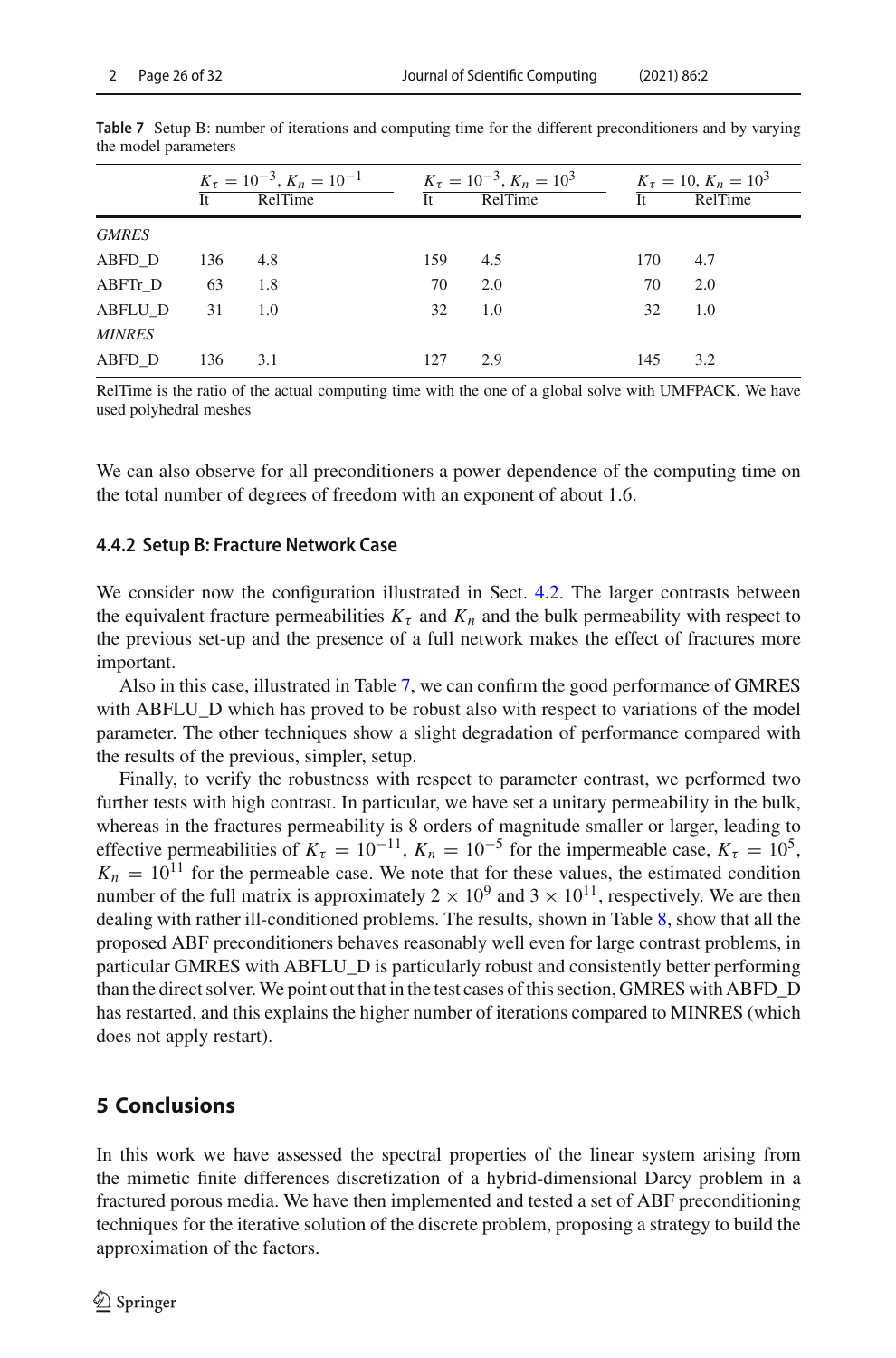|               | $K_{\tau} = 10^{-11}, K_n = 10^{-5}$ |         | $K_{\tau} = 10^5$ , $K_n = 10^{11}$ |         |  |
|---------------|--------------------------------------|---------|-------------------------------------|---------|--|
|               | Tt.                                  | RelTime | It.                                 | RelTime |  |
| <b>GMRES</b>  |                                      |         |                                     |         |  |
| ABFD_D        | 176                                  | 3.9     | 167                                 | 3.7     |  |
| ABFTr D       | 62                                   | 1.4     | 59                                  | 1.4     |  |
| ABFLU D       | 34                                   | 0.8     | 32                                  | 0.8     |  |
| <b>MINRES</b> |                                      |         |                                     |         |  |
| ABFD D        | 138                                  | 3.4     | 137                                 | 3.3     |  |

<span id="page-26-0"></span>**Table 8** Setup B: number of iterations and computing time for the different preconditioners and by varying the model parameters

RelTime is the ratio of the actual computing time with the one of a global solve with UMFPACK. We have used polyhedral meshes

For what concerns the spectral analysis the technique adopted is an extension of that proposed in [\[50\]](#page-31-4) to take into account the hybrid dimensional nature of the problem. The main finding is that the condition number scales asymptotically as  $O(h^{-3})$ , a more restrictive result with respect to mimetic finite differences applied to the standard Darcy equation. The reason lays in the hybrid-dimensional nature of the problem, in particular the presence of the coupling term in the mimetic inner product matrix M*c*. To reach this result we had to make an assumption to control the contribution to the spectral estimate coming from the term deriving from the discretization of the problem in the fractures. The conjecture is based on the fact that this term operates only on the 1-codimensional manifold representing the fracture network. We note that this situation is different from that of the standard stabilised Stokes problem, where the (2, 2) block in the Stokes matrix is the discretization of an operator acting on the whole domain. Further work will be needed to prove the conjecture, but numerical experiments seem to confirm it.

We have investigated numerically the effect of different grid size and type, and different values of contrast between bulk and fracture permeability. We have found that rather classic block-diagonal and block-triangular and LU ABF preconditioners, where the mimetic inner product matrix M*<sup>c</sup>* is replaced by its diagonal and the same technique is adopted to construct the approximation of the Schur complement, work extremely well, showing

- a good scalability with respect to the mesh size *h*, despite the non-favorable scaling of the condition number,
- and robustness also with respect to variations of the problem parameters, in particular GMRES with ABFLU\_D.

Further analysis may study the effect of heterogeneity and anisotropy in the permeability tensor. Another line of research would be to test our approximation strategy with the preconditioners for double saddle-point problems recently proposed in [\[5](#page-29-15)].

**Acknowledgements** The author wish to thank the anonymous reviewers whose comments have helped to improve this paper greatly.

**Funding** Open access funding provided by Politecnico di Milano within the CRUI-CARE Agreement.

### **Compliance with ethical standards**

**Conflicts of interest** The matrices used for the tests are available upon request. The Authors declare that there is no conflict of interest.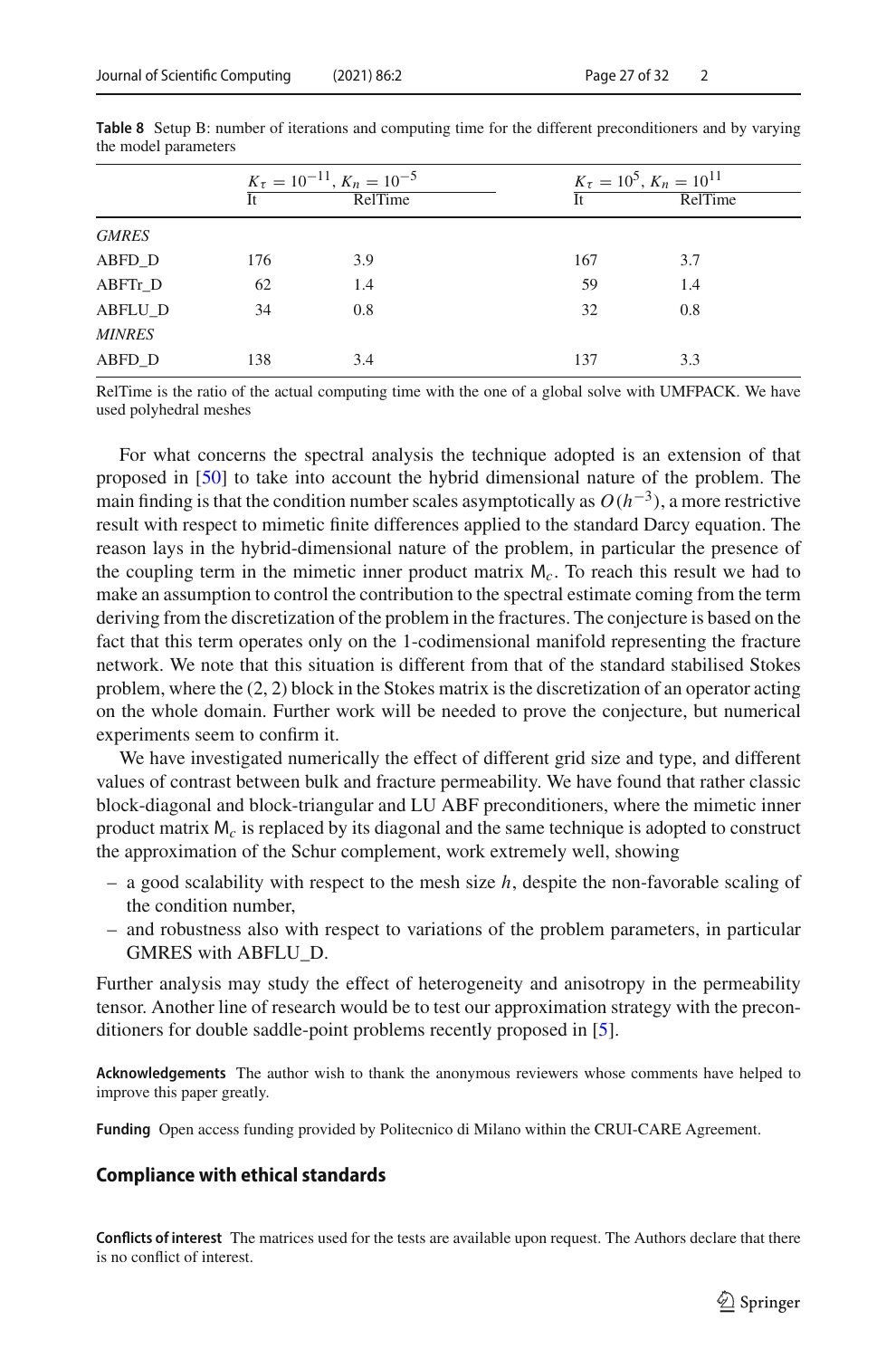**Open Access** This article is licensed under a Creative Commons Attribution 4.0 International License, which permits use, sharing, adaptation, distribution and reproduction in any medium or format, as long as you give appropriate credit to the original author(s) and the source, provide a link to the Creative Commons licence, and indicate if changes were made. The images or other third party material in this article are included in the article's Creative Commons licence, unless indicated otherwise in a credit line to the material. If material is not included in the article's Creative Commons licence and your intended use is not permitted by statutory regulation or exceeds the permitted use, you will need to obtain permission directly from the copyright holder. To view a copy of this licence, visit [http://creativecommons.org/licenses/by/4.0/.](http://creativecommons.org/licenses/by/4.0/)

### **A Proof of Lemma [5](#page-13-4)**

*Proof* Any singular values  $\tilde{B}^T$  is the square root of an eigenvalue of

$$
\widetilde{\mathsf{BB}}^T = \begin{bmatrix} \mathsf{B} \\ \mathsf{C} \end{bmatrix} \begin{bmatrix} \mathsf{B}^T & \mathsf{C}^T \end{bmatrix} = \begin{bmatrix} \mathsf{BB}^{\mathsf{T}} & \mathsf{BC}^{\mathsf{T}} \\ \mathsf{CB}^{\mathsf{T}} & \mathsf{CC}^{\mathsf{T}} \end{bmatrix},
$$

which is a full rank matrix, thanks to the discrete inf-sup condition, as proven in [\[42](#page-30-10)]. Let us consider each block more closely in order to characterize the elements of the matrix in detail. The block (1, 1) is  $BB^{\mathsf{T}} \in \mathbb{R}^{\mathbb{N}_p \times \mathbb{N}_p}$  and we have

<span id="page-27-0"></span>
$$
[BBT]_{ij} = \begin{cases} \sum_{f \in \mathcal{F}_h(P_i)} |f|^2 & \text{if } i = j\\ -\sum_{f_i \in \mathcal{F}_h(P_i) \cap \mathcal{F}_h(P_j)} |f_i|^2 & \text{if } i \neq j. \end{cases}
$$
(60)

Now we focus on block (1, 2), i.e.  $BC^{T} \in \mathbb{R}^{N_P \times N_T}$ . We have

$$
[BCT]_{ij} = \begin{cases} -|\hat{f}_j|^2 & \text{if } \mathcal{F}_h(P_i) \cap (f^+(\hat{f}_j) \cup f^-(\hat{f}_j)) \neq \emptyset \\ 0 & \text{otherwise.} \end{cases}
$$
(61)

Block (2, 1) is just the transpose of the block (1, 2), while block (2, 2), given by  $CC^{T} \in$  $\mathbb{R}^{N_r \times N_r}$ , is diagonal, with elements

<span id="page-27-1"></span>
$$
[CCT]_{ij} = \begin{cases} 2|\hat{f}_i|^2 & \text{if } i = j \\ 0 & \text{if } i \neq j. \end{cases}
$$
 (62)

We start by seeking an upper bound for the eigenvalues  $\lambda(\widetilde{B}\widetilde{B}^T)$  of  $\widetilde{B}\widetilde{B}^T$ . Thanks to Gershgorin's Theorem, we have

$$
\sigma(\widetilde{\mathsf{B}}\widetilde{\mathsf{B}}^{\mathsf{T}})\subseteq\bigcup_{i=1}^{N_{\mathsf{P}}+N_{\mathsf{\Gamma}}}R_i,
$$

where  $R_i$  are the row circles. From  $(60)$ – $(62)$ , we note that we have two types of row circles. Indicating by  $x_c^i$  and  $r^i$  the center and the radius of circle  $R_i$ , respectively, we have

$$
x_c^i = \sum_{\mathbf{f} \in \mathcal{F}_h(\mathsf{P}_i)} |\mathsf{f}|^2, \qquad r^i = \sum_{\mathbf{f} \in \mathcal{F}_h(\mathsf{P}_i) \setminus \mathcal{F}_h^{3\Omega}} |\mathsf{f}|^2, \qquad \text{for } i = 1, \dots, N_{\mathsf{P}},
$$
  

$$
x_c^i = 2|\hat{\mathsf{f}}_{i-N_{\mathsf{P}}}|^2, \qquad r^i = 2|\hat{\mathsf{f}}_{i-N_{\mathsf{P}}}|^2, \qquad \text{for } i = N_{\mathsf{P}}, \dots, N_{\mathsf{P}} + N_{\Gamma}.
$$

 $\circledcirc$  Springer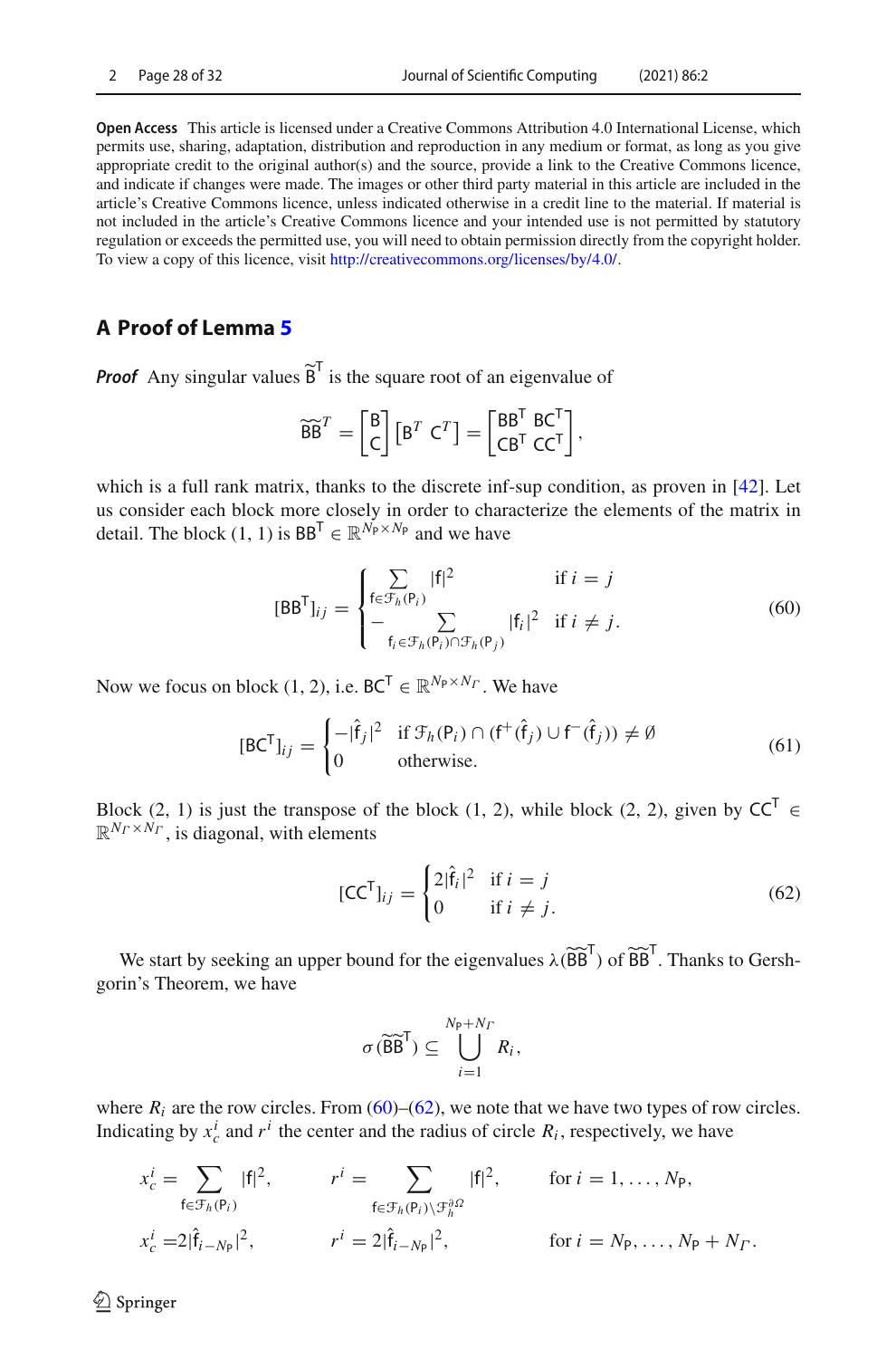We can then derive that

$$
\lambda_{max}(\widetilde{B}\widetilde{B}^{T}) \le \max \left\{ \max_{P \in \mathcal{Q}_{h}} \left( \sum_{f \in \mathcal{F}_{h}(P)} |f|^{2} + \sum_{f \in \mathcal{F}_{h}(P) \setminus \mathcal{F}_{h}^{\partial Q}} |f|^{2} \right), 4 \max_{\hat{f} \in \Gamma_{h}} |\hat{f}|^{2} \right\}
$$
\n
$$
\le \max \left\{ 2N^{*} \max_{f \in \mathcal{F}_{h}} |f|^{2}, 4 \max_{\hat{f} \in \Gamma_{h}} |\hat{f}|^{2} \right\} = 2N^{*} \max_{f \in \mathcal{F}_{h}} |f|^{2} \lesssim h^{2(d-1)},
$$
\n(63)

since  $N^* \geq 2$ . The estimate of the smallest eigenvalue requires the additional mesh Assump-tion [3.](#page-13-0) To do so we first consider the elements of the vector  $\vec{B}^T \pi \in \mathbb{R}^{N_f}$ . For each  $f \in \mathcal{F}_h^0$  we can identify the two adjacent cells  $P_1^f$  and  $P_2^f$  so that  $\alpha_{P_1^f,f} = 1$  and  $\alpha_{P_2^f,f} = -1$ . For  $f \in \mathcal{F}_h^{\partial \Omega}$ we can identify the cell  $P^f$  of which f is a boundary facet and for  $f \in \mathcal{F}_h^{\Gamma}$  also the corresponding  $\hat{\mathbf{f}} \in \Gamma_h$ , i.e the fracture cell that coincides geometrically with f. So, for  $1 \le i \le N^f$  and indicating with f*<sup>i</sup>* the *i*th bulk facet, we have

$$
[\widetilde{\mathbf{B}}^{\mathsf{T}}\widetilde{\mathbf{p}}]_i = \begin{cases}\n-\alpha_{\mathsf{p}^{\mathsf{f}_i},\mathsf{f}_i}|\mathsf{f}_i|p_{\mathsf{p}^{\mathsf{f}_i}}, & \text{if } \mathsf{f}_i \in \mathcal{F}_h^{0.2}, \\
|\mathsf{f}_i|(p_{\mathsf{p}_2^{\mathsf{f}_i}} - p_{\mathsf{p}_1^{\mathsf{f}_i}}), & \text{if } \mathsf{f}_i \in \mathcal{F}_h^0, \\
\alpha_{\mathsf{p}^{\mathsf{f}_i},\mathsf{f}_i}|\mathsf{f}_i|(p_{\hat{\mathsf{f}}} - p_{\mathsf{p}^{\mathsf{f}_i}}), & \text{if } \mathsf{f}_i \in \mathcal{F}_h^{\varGamma}.\n\end{cases}
$$

If we now consider the Rayleigh quotient of  $\widetilde{B} \widetilde{B}^T$  we may rearrange the terms to get

$$
\frac{\pi^{\mathsf{T}}\widetilde{\mathsf{BB}}{}^{\mathsf{T}}\pi}{\|\pi\|^2}=\frac{\sum_{\mathsf{f}\in \mathcal{F}_h^{\partial\Omega}}|\mathsf{f}|^2p_{\mathsf{p}^{\mathsf{f}}}^2+\sum_{\mathsf{f}\in \mathcal{F}_h^0}|\mathsf{f}|^2(p_{\mathsf{P}_2^{\mathsf{f}}}-p_{\mathsf{P}_1^{\mathsf{f}}})^2+\sum_{\mathsf{f}\in \mathcal{F}_h^{\mathsf{f}}}|\mathsf{f}|^2(p_{\mathsf{f}}-p_{\mathsf{P}^{\mathsf{f}}})^2}{\sum_{\mathsf{P}\in \mathcal{\Omega}_h}p_{\mathsf{P}}^2+\sum_{\mathsf{\hat{f}}\in \varGamma_h}p_{\mathsf{\hat{f}}}^2}.
$$

We can characterize the smallest eigenvalue as

$$
\lambda_{min}(\widetilde{B}\widetilde{B}^{T}) = \min_{\pi \neq 0} \frac{\sum_{f \in \mathcal{F}_{h}^{\partial \Omega}} |f|^{2} p_{\mathsf{p}^{f}}^{2} + \sum_{f \in \mathcal{F}_{h}^{0}} |f|^{2} (p_{\mathsf{p}^{f}_{2}} - p_{\mathsf{p}^{f}_{1}})^{2} + \sum_{f \in \mathcal{F}_{h}^{T}} |f|^{2} (p_{\hat{f}} - p_{\mathsf{p}^{f}})^{2}}{\sum_{P \in \Omega_{h}} p_{\mathsf{p}}^{2} + \sum_{\hat{f} \in \Gamma_{h}} p_{\hat{f}}^{2}}
$$
\n
$$
\geq \min_{f \in \mathcal{F}_{h}^{1}} |f|^{2} \min_{\pi \neq 0} \frac{\sum_{f \in \mathcal{F}_{h}^{\partial \Omega}} p_{\mathsf{p}^{f}}^{2} + \sum_{f \in \mathcal{F}_{h}^{0}} (p_{\mathsf{p}^{f}_{2}} - p_{\mathsf{p}^{f}_{1}})^{2} + \sum_{f \in \mathcal{F}_{h}^{T}} (p_{\hat{f}} - p_{\mathsf{p}^{f}})^{2}}{\sum_{P \in \Omega_{h}} p_{\mathsf{p}^{f}}^{2} + \sum_{\hat{f} \in \Gamma_{h}} p_{\hat{f}}^{2}}.
$$

We now order the elements of  $\Lambda_h$  path by path. Therefore,  $\pi = [\mathbf{p}, \mathbf{p}_\Gamma]^T$  may be partitioned in  $[\pi_1, \ldots, \pi_{N_{\zeta_i}}]^T$ , where  $\pi_i = [\pi_{c_{s,i}}, \ldots, \pi_{c_{e,i}}]^T$  are the pressure values (either in the bulk or in the fracture) associated to the cells in path ζ*<sup>i</sup>* . For each graph edge *e* of ζ*<sup>i</sup>* we indicate with  $\pi_{e_1,i}$  and  $\pi_{e_2,i}$  the elements of  $\pi_i$  associated to the cells at end of the edge. Since  $|f| \gtrsim h^{d-1}$ , we have

$$
\lambda_{min}(\widetilde{\mathsf{BB}}^{\mathsf{T}}) \gtrsim h^{2(d-1)} \min_{\pi \neq 0} \frac{\sum_{i=1}^{N_{\gamma}} \left(\pi_{c_{s,i}}^{2} + \sum_{e \in \zeta_{i}} (\pi_{e_{2,i}} - \pi_{e_{1,i}})^{2} + \pi_{c_{e,i}}^{2}\right)}{\sum_{c \in A_{h}} \pi_{c}^{2}}.
$$

The last term is equivalent to the Rayleigh coefficient of the block diagonal matrix

$$
\Sigma = \text{diag}(\mathsf{E}_1, \mathsf{E}_2, \ldots, \mathsf{E}_{N_{\gamma-1}}, \mathsf{E}_{N_{\gamma}}) \in \mathbb{R}^{(N_{\text{P}}+N_{\Gamma}) \times (N_{\text{P}}+N_{\Gamma})},
$$

where  $E_i$  = tridiag(-1, 2, -1)  $\in \mathbb{R}^{L_i \times L_i}$ . The eigenvalues of  $E_i$  can be computed explicitly as

$$
\lambda_j(\mathsf{E}_i) = 2\bigg(1 - \cos \frac{L_i + 1 - j}{L_i + 1}\bigg), \qquad j = 1, ..., L_i.
$$

 $\hat{\mathfrak{D}}$  Springer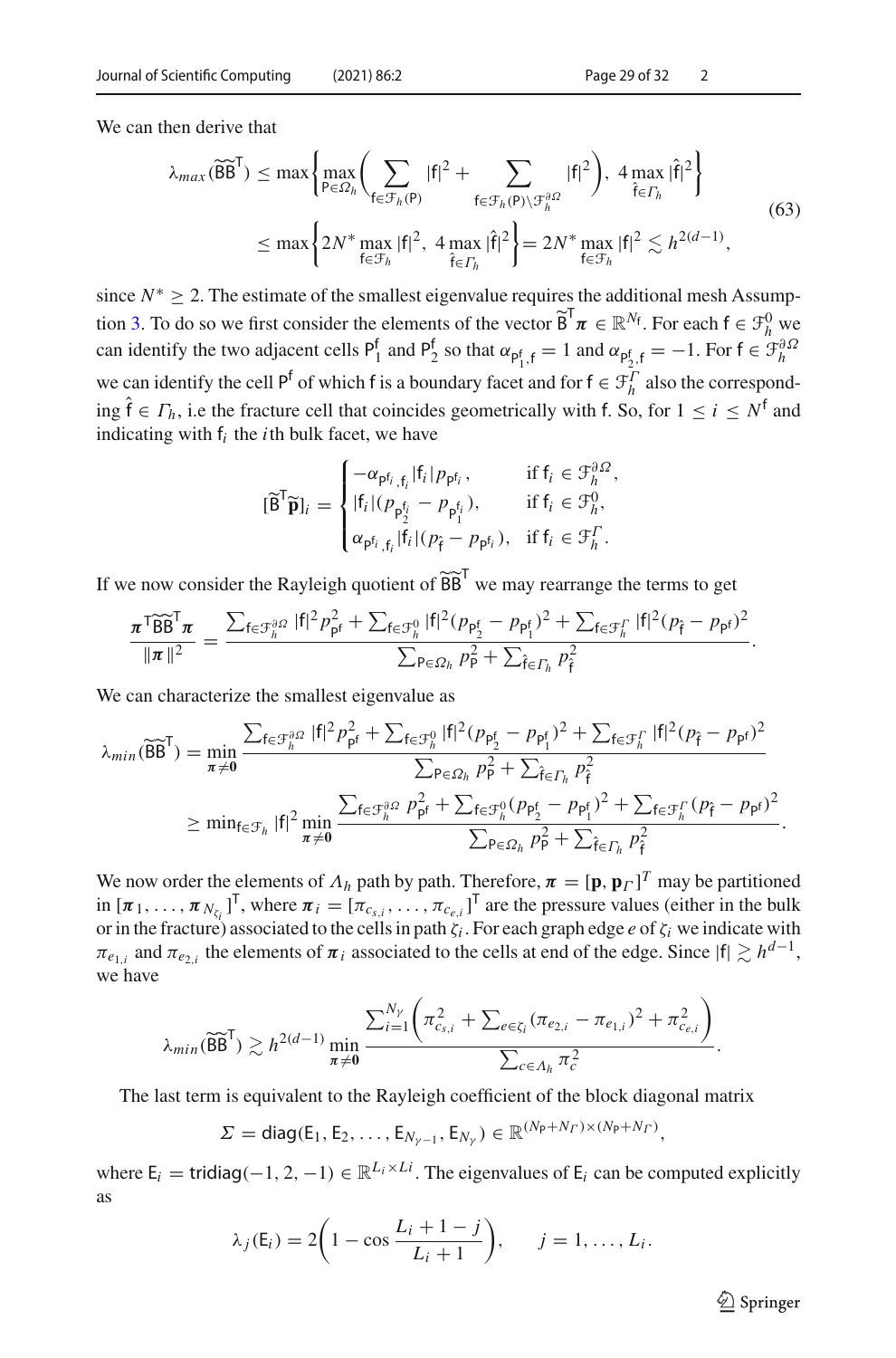Therefore,  $\lambda_{min}(\mathsf{E}_i) = 2\left(1 - \cos \frac{1}{L_i + 1}\right)$ ), and, from Assumption [3](#page-13-0) on the maximum length of the paths,

$$
\lambda_{min}(\Sigma) \ge \min_{i=1,\dots,N_{\gamma}} \lambda_{L_i}(\mathsf{E}_i) = 2 \min_{i=1,\dots,N_{\gamma}} \left(1 - \cos \frac{1}{L_i + 1}\right) \ge \left(1 - \cos \frac{1}{L_* h^{-1} + 1}\right).
$$

Finally,

$$
\lambda_{min}(\widetilde{\mathsf{BB}}^{\mathsf{T}}) \gtrsim h^{2(d-1)}\lambda_{min}(\Sigma) \gtrsim h^{2(d-1)}\bigg(1-\cos\frac{h}{L_*+h}\bigg).
$$

For sufficiently small *h* it holds that  $1 - \cos \frac{h}{L_* + h} \leq \frac{h^2}{2L_*^2}$ , by which we can conclude that ∗

$$
\mu_{min}^{\widetilde{B}} = \sqrt{\lambda_{min}(\widetilde{B}\widetilde{B}^{\mathsf{T}})} \gtrsim h^d.
$$
\n(64)

 $\Box$ 

### **References**

- <span id="page-29-16"></span>1. Aavatsmark, I.: An introduction to multipoint flux approximation for quadrilateral grids. Comput. Geosci. **6**(3/4), 405–432 (2002). <https://doi.org/10.1023/A:1021291114475>
- <span id="page-29-14"></span>2. Aghili, J., Brenner, K., Hennicker, J., Masson, R., Trenty, L.: Two-phase discrete fracture matrix models with linear and nonlinear transmission conditions. GEM Int. J. Geomath. **10**(1), 1 (2019)
- <span id="page-29-13"></span>3. Al-Hinai, O., Srinivasan, S., Wheeler, M.F.: Mimetic finite differences for flow in fractures from microseismic data. In: SPE Reservoir Simulation Symposium, 23–25 February, Houston, Texas, USA. Society of Petroleum Engineers (2015)
- <span id="page-29-0"></span>4. Alboin, C., Jaffré, J., Roberts, J.E., Wang, X., Serres, C.: Domain decomposition for some transmission problems in flow in porous media. In: Chen, Z., Ewing, R.E., Shi, Z.C. (eds.) Numerical Treatment of Multiphase Flows in Porous Media. Lecture Notes in Physics, vol. 552, pp. 22–34. Springer, Berlin (2000)
- <span id="page-29-15"></span>5. Ali Beik, F.P., Benzi, M.: Iterative methods for double saddle point systems. SIAM J. Matrix Anal. Appl. **39**(2), 902–921 (2018)
- <span id="page-29-1"></span>6. Angot, P., Boyer, F., Hubert, F.: Asymptotic and numerical modelling of flows in fractured porous media. ESAIM Math. Model. Numer. Anal. **43**(2), 239–275 (2009)
- <span id="page-29-8"></span>7. Antonietti, P.F., Beirão da Veiga, L., Lovadina, C., Verani, M.: Hierarchical a posteriori error estimators for the mimetic discretization of elliptic problems. SIAM J. Numer. Anal. **51**(1), 654–675 (2013)
- <span id="page-29-10"></span>8. Antonietti, P.F., Beirão da Veiga, L., Verani, M.: A mimetic discretization of elliptic obstacle problems. Math. Comput. **82**(283), 1379–1400 (2013)
- <span id="page-29-11"></span>9. Antonietti, P.F., Bigoni, N., Verani, M.: Mimetic discretizations of elliptic control problems. J. Sci. Comput. **56**(1), 14–27 (2013)
- <span id="page-29-3"></span>10. Antonietti, P.F., Facciolà, C., Russo, A., Verani, M.: Discontinuous Galerkin approximation of flows in fractured porous media. SIAM J. Sci. Comput. **41**(1), A109–A138 (2019)
- <span id="page-29-4"></span>11. Antonietti, P.F., Facciolà, C., Verani, M.: Unified analysis of discontinuous Galerkin approximations of flows in fractured porous media on polygonal and polyhedral grids. Math. Eng. **2**, 340 (2020)
- <span id="page-29-2"></span>12. Antonietti, P.F., Formaggia, L., Scotti, A., Verani, M., Verzotti, N.: Mimetic finite difference approximation of flows in fractured porous media. ESAIM Math. Model. Numer. Anal. **50**(3), 809–832 (2016)
- <span id="page-29-5"></span>13. Antonietti, P.F., Giani, S., Houston, P.: *hp*-version composite discontinuous Galerkin methods for elliptic problems on complicated domains. SIAM J. Sci. Comput. **35**(3), A1417–A1439 (2013)
- <span id="page-29-12"></span>14. Beirão da Veiga, L., Brezzi, F., Cangiani, A., Manzini, G., Marini, L.D., Russo, A.: Basic principles of virtual element methods. Math. Models Methods Appl. Sci. **23**(1), 199–214 (2013)
- <span id="page-29-6"></span>15. Beirão da Veiga, L., Brezzi, F., Marini, L.D., Russo, A.: Mixed virtual element methods for general second order elliptic problems on polygonal meshes. ESAIM Math. Model. Numer. Anal. **50**(3), 727–747 (2016)
- <span id="page-29-7"></span>16. Beirão da Veiga, L., Brezzi, F., Marini, L.D., Russo, A.: Virtual element method for general second-order elliptic problems on polygonal meshes. Math. Models Methods Appl. Sci. **26**(4), 729–750 (2016)
- <span id="page-29-9"></span>17. Beirão da Veiga, L., Lipnikov, K., Manzini, G.: Arbitrary-order nodal mimetic discretizations of elliptic problems on polygonal meshes. SIAM J. Numer. Anal. **49**(5), 1737–1760 (2011)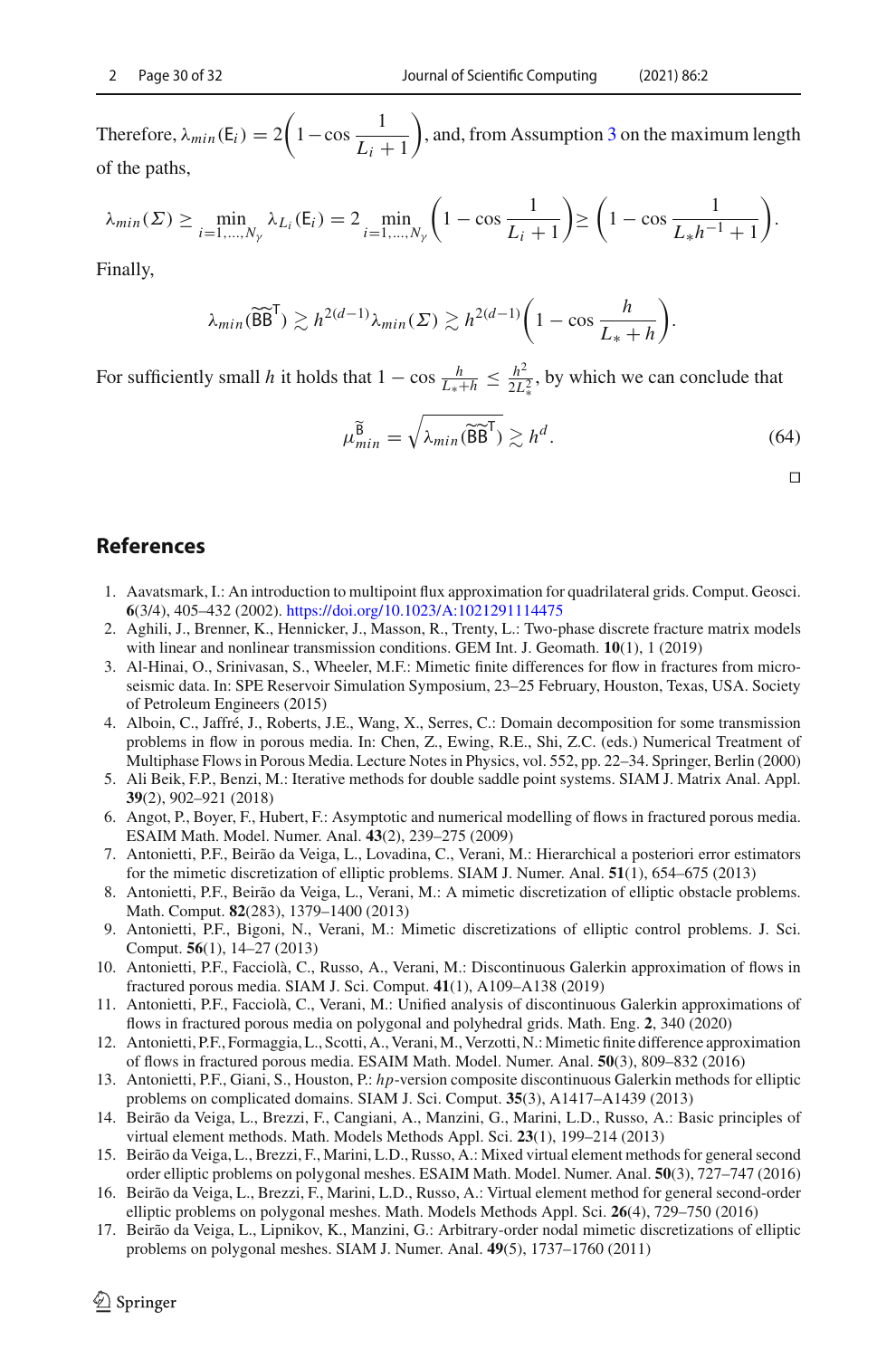- <span id="page-30-1"></span>18. Beirão da Veiga, L., Lipnikov, K., Manzini, G.: The Mimetic Finite Difference Method for Elliptic Problems, MS&A. Modeling, Simulation and Applications, vol. 11. Springer, Cham (2014)
- <span id="page-30-9"></span>19. Beirão da Veiga, L., Lovadina, C., Mora, D.: Numerical results for mimetic discretization of Reissner– Mindlin plate problems. Calcolo **50**(3), 209–237 (2013)
- <span id="page-30-17"></span>20. Benedetto, M.F., Borio, A., F., K., Mollica, J., Scialò, S.: An Arbitrary Order Mixed Virtual Element formulation for Coupled Multi-dimensional Flow Problems (2020). [arXiv:2001.11309v1](http://arxiv.org/abs/2001.11309v1)
- <span id="page-30-21"></span>21. Benzi, M., Golub, G.H., Liesen, J.: Numerical solution of saddle point problems. Acta Numerica **14**, 1–137 (2005)
- <span id="page-30-14"></span>22. Bergamaschi, L., Ferronato, M., Gambolati, G.: Mixed constraint preconditioners for the iterative solution of FE coupled consolidation equations. J. Comput. Phys. **227**(23), 9885–9897 (2008)
- <span id="page-30-16"></span>23. Boffi, D., Brezzi, F., Fortin, M.: Mixed Finite Element Methods and Applications, Springer Series in Computational Mathematics, vol. 44. Springer, Heidelberg (2013)
- <span id="page-30-11"></span>24. Boon, W.M., Nordbotten, J.M., Yotov, I.: Robust discretization of flow in fractured porous media. SIAM J. Numer. Anal. **56**(4), 2203–2233 (2018)
- 25. Brenner, K., Hennicker, J., Masson, R., Samier, P.: Gradient discretization of hybrid-dimensional Darcy flow in fractured porous media with discontinuous pressures at matrix-fracture interfaces. IMA J. Numer. Anal. **37**(3), 1551–1585 (2017)
- <span id="page-30-12"></span>26. Brenner, K., Hennicker, J., Masson, R., Samier, P.: Hybrid-dimensional modelling of two-phase flow through fractured porous media with enhanced matrix fracture transmission conditions. J. Comput. Phys. **357**, 100–124 (2018)
- <span id="page-30-8"></span>27. Brezzi, F., Buffa, A.: Innovative mimetic discretizations for electromagnetic problems. J. Comput. Appl. Math. **234**(6), 1980–1987 (2010)
- <span id="page-30-2"></span>28. Brezzi, F., Lipnikov, K., Shashkov, M.: Convergence of the mimetic finite difference method for diffusion problems on polyhedral meshes. SIAM J. Numer. Anal. **43**(5), 1872–1896 (2005)
- <span id="page-30-7"></span>29. Brezzi, F., Lipnikov, K., Shashkov, M.: Convergence of mimetic finite difference method for diffusion problems on polyhedral meshes with curved faces. Math. Models Methods Appl. Sci. **16**(2), 275–297 (2006)
- <span id="page-30-3"></span>30. Brezzi, F., Lipnikov, K., Simoncini, V.: A family of mimetic finite difference methods on polygonal and polyhedral meshes. Math. Models Methods Appl. Sci. **15**(10), 1533–1551 (2005)
- <span id="page-30-13"></span>31. Budišia, A., Hu, X.: Block preconditioners for mixed-dimensional discretization of flow in fractured porous media. Comput. Geosci. (2020). <https://doi.org/10.1007/s10596-020-09984-z>
- <span id="page-30-4"></span>32. Cangiani, A., Georgoulis, E.H., Houston, P.: *hp*-version discontinuous Galerkin methods on polygonal and polyhedral meshes. Math. Models Methods Appl. Sci. **24**(10), 2009–2041 (2014). [https://doi.org/10.](https://doi.org/10.1142/s0218202514500146) [1142/s0218202514500146](https://doi.org/10.1142/s0218202514500146)
- <span id="page-30-5"></span>33. Chave, F., Di Pietro, D.A., Formaggia, L.: A hybrid high-order method for Darcy flows in fractured porous media. SIAM J. Sci. Comput. **40**(2), A1063–A1094 (2018)
- <span id="page-30-23"></span>34. Chen, Y., Davis, T.A., Hager, W.W., Rajamanickam, S.: Algorithm 887: CHOLMOD, supernodal sparse Cholesky factorization and update/downdate. ACM Trans. Math. Softw. **35**(3), 1–14 (2008)
- <span id="page-30-24"></span>35. Davis, T.A.: Algorithm 832: UMFPACK V4.3—an unsymmetric-pattern multifrontal method. ACM Trans. Math. Softw. **30**(2), 196–199 (2004)
- <span id="page-30-6"></span>36. Di Pietro, D.A., Ern, A.: Hybrid high-order methods for variable-diffusion problems on general meshes. C. R. Math. **353**(1), 31–34 (2015)
- <span id="page-30-19"></span>37. Droniou, J.: Finite volume schemes for diffusion equations: introduction to and review of modern methods. Math. Models Methods Appl. Sci. **24**(08), 1575–1619 (2014)
- <span id="page-30-22"></span>38. Elman, H.C., Silvester, D.J., Wathen, A.J.: Finite Elements and Fast Iterative Solvers with Applications in Incompressible Fluid Dynamics. Numerical Mathematics and Scientific Computation, 2nd edn. Oxford University Press, Oxford (2014)
- <span id="page-30-18"></span>39. Eymard, R., Gallouet, T., Herbin, R.: Finite volume methods. In: Solution of Equation in Rn (Part 3), Techniques of Scientific Computing (Part 3), Handbook of Numerical Analysis, vol. 7. Elsevier, pp. 713–1018(2000). [https://doi.org/10.1016/S1570-8659\(00\)07005-8.](https://doi.org/10.1016/S1570-8659(00)07005-8) [http://www.sciencedirect.com/](http://www.sciencedirect.com/science/article/pii/S1570865900070058) [science/article/pii/S1570865900070058](http://www.sciencedirect.com/science/article/pii/S1570865900070058)
- <span id="page-30-20"></span>40. Eymard, R., Gallouët, T., Herbin, R., Latché, J.C.: Analysis tools for finite volume schemes. Acta Mathematica Universitatis Comenianae. New Series **76**(1), 111–136 (2007)
- <span id="page-30-15"></span>41. Formaggia, L., Fumagalli, A., Scotti, A., Ruffo, P.: A reduced model for Darcy's problem in networks of fractures. ESAIM Math. Model. Numer. Anal. **48**(4), 1089–1116 (2014)
- <span id="page-30-10"></span>42. Formaggia, L., Scotti, A., Sottocasa, F.: Analysis of a mimetic finite difference approximation of flows in fractured porous media. ESAIM Math. Model. Numer. Anal. **52**(2), 595–630 (2018)
- <span id="page-30-0"></span>43. Fumagalli, A., Scotti, A.: A numerical method for two-phase flow in fractured porous media with nonmatching grids. Adv. Water Resour. **62**(Part C), 454–464 (2013)